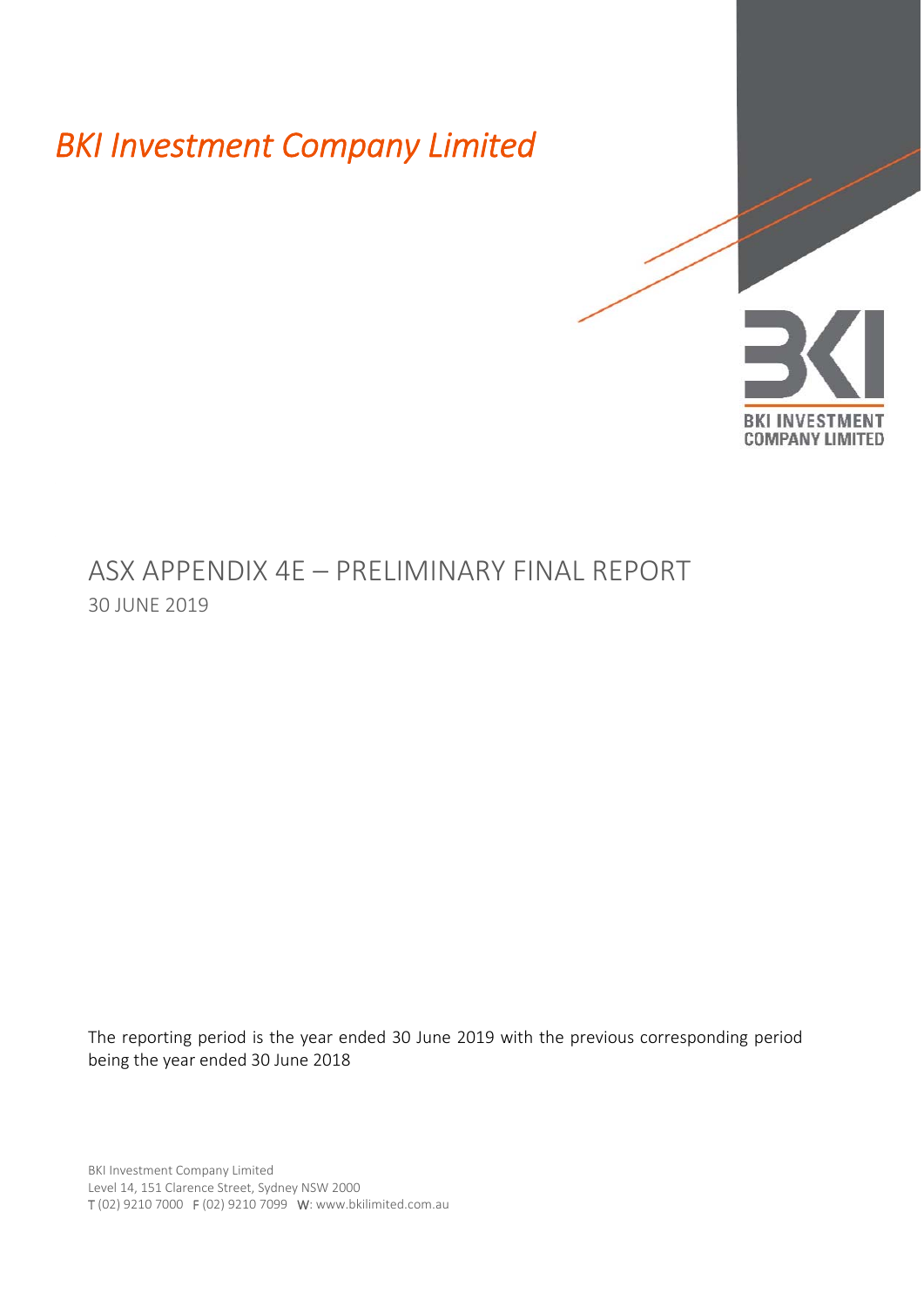# *BKI Investment Company Limited*

# YEAR ENDED 30 JUNE 2019

# RESULTS FOR ANNOUNCEMENT TO THE MARKET

|                                                                                                          |        |        |    | <b>Jun 2019</b>   |      | Jun 2018  |
|----------------------------------------------------------------------------------------------------------|--------|--------|----|-------------------|------|-----------|
|                                                                                                          |        | Change |    | \$'000            |      | \$'000    |
| Revenue performance                                                                                      |        |        |    |                   |      |           |
| Total income - ordinary                                                                                  | Up     | 12.7%  | to | 54,254 from       |      | 48,128    |
| Special investment income                                                                                | Up     |        | to | 27,977 from       |      | 786       |
| Total income from ordinary activities                                                                    | Up     | 68.1%  | To | 82,231 from       |      | 48,914    |
| <b>Profits</b><br>Operating result after tax - before special investment income<br>net of applicable tax | Up     | 11.1%  | to | 49,150 from       |      | 44,224    |
| Special investment income net of applicable tax                                                          | Up     |        | to | 25,550 from       |      | 786       |
| Net profit from ordinary activities after tax attributable to                                            |        |        |    |                   |      |           |
| shareholders                                                                                             | Up     | 66.0%  | to | 74,700 from       |      | 45,010    |
| Net profit attributable to shareholders                                                                  | Up     | 66.0%  | to | 74,700 from       |      | 45,010    |
| <b>Portfolio</b>                                                                                         |        |        |    |                   |      |           |
| Total portfolio value (including cash & receivables)                                                     | Up     | 4.4%   | to | 1,234,262 from    |      | 1,182,036 |
| <b>Earnings per share</b>                                                                                |        |        |    | <b>Cents</b>      |      | Cents     |
| Basic earnings per share <b>before</b> special dividend income                                           | Down   | 4.9%   | to | 6.75              | from | 7.10      |
| Basic earnings per share <i>after</i> special dividend income                                            | Up     | 41.9%  | to | <b>10.26</b> from |      | 7.23      |
| Dividends per share                                                                                      |        |        |    |                   |      |           |
| Interim - ordinary                                                                                       | Steady |        | at | 3.625 from        |      | 3.625     |
| Interim - special                                                                                        | Up     |        | To | 1.500 from        |      | nil       |
| Final - ordinary                                                                                         | Steady |        | at | 3.700 from        |      | 3.700     |
| Final - special                                                                                          | Up     |        | to | 1.000 from        |      | nil       |
| Full year total                                                                                          | Up     | 34.1%  | to | 9.825 from        |      | 7.325     |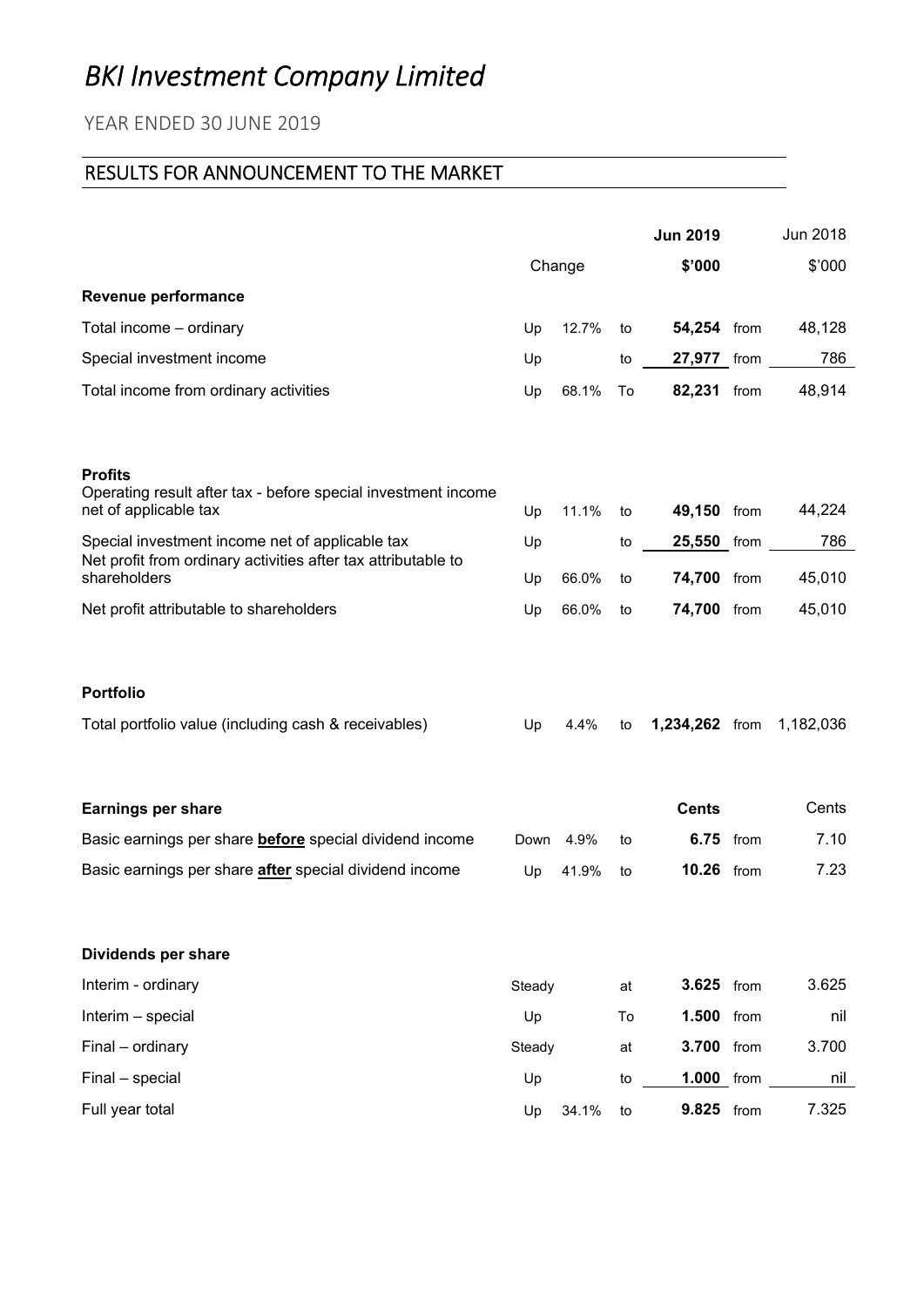# *BKI Investment Company Limited*

YEAR ENDED 30 JUNE 2019

# RESULTS FOR ANNOUNCEMENT TO THE MARKET

## **Explanation of Operating Results**

BKI's Total Ordinary Revenue from its investment portfolio was \$52.3m, 10.0% higher than 2018, driving a 11.1% increase in Net Operating Result before special investment revenue to \$49.2m from \$44.2m. Basic and diluted earnings per share before special dividend income was down 4.9% to 6.75cps.

Positive contributors to this result include increased dividends from Woodside Petroleum, New Hope Corporation, BHP Limited, Macquarie Group, Transurban Group, Sydney Airport and Lindsay Australia, while lower dividends from National Australia Bank, Telstra Corporation, Suncorp Group, Invocare Limited and LendLease Limited detracted from the result.

BKI received \$27.98m in Special Investment Income during 2019FY, compared to \$0.79m in 2018FY, including special dividends paid by Telstra Corporation, QUBE Logistics, IAG Insurance, Suncorp Group, Woolworths Group, BHP Limited, Wesfarmers Limited and Milton Corporation. This Special Investment Income also included amounts generated by participating in off market buy backs conducted by BHP Limited and Caltex Limited, and a non-cash Wesfarmers Demerger Dividend.

Total Shareholder Return including franking credits for the year to 30 June 2019 was 11.6%, compared to the S&P/ASX 300 Accumulation Index, which returned 13.5% over the same period. BKI's Total Shareholder Return including Franking Credits for 15 years was 10.4% per annum.

BKI's Net Portfolio Return (after all operating expenses, provision and payment of both income and capital gains tax and the reinvestment of dividends) for the year to 30 June 2019 was 9.4%.

## **NTA Backing**

|                                                          | 30 June 2019 30 June 2018 |        |
|----------------------------------------------------------|---------------------------|--------|
| Net Tangible Asset backing per ordinary share before tax | \$1.69                    | \$1.63 |
| Net Tangible Asset backing per ordinary share after tax  | \$1.58                    | \$1.54 |

## **Additional Dividend Information**

The Directors have declared a final ordinary 2019FY dividend of 3.700 cents per share and a special dividend of 1.00 cents per share, both fully franked at the tax rate of 30%, which will be paid on 29 August 2019. The Record date for the dividend is 13 August 2019.

The Company has a Dividend Reinvestment Plan in operation offering shareholders the opportunity to receive additional shares in the Company instead of receiving cash dividends. No discount will apply to the Dividend Reinvestment Plan. The last date for the receipt of an election notice to participate in the Dividend Reinvestment Plan is 13 August 2019.

Shareholders can update their election notices electronically by following the link on the Share Registry page of the BKI Investment Company Limited website. (www.bkilimited.com.au)

#### **Other Information**

This report is based on audited accounts. A copy of the 2019 Annual Report, which includes the audited accounts, is attached to this Appendix 4E.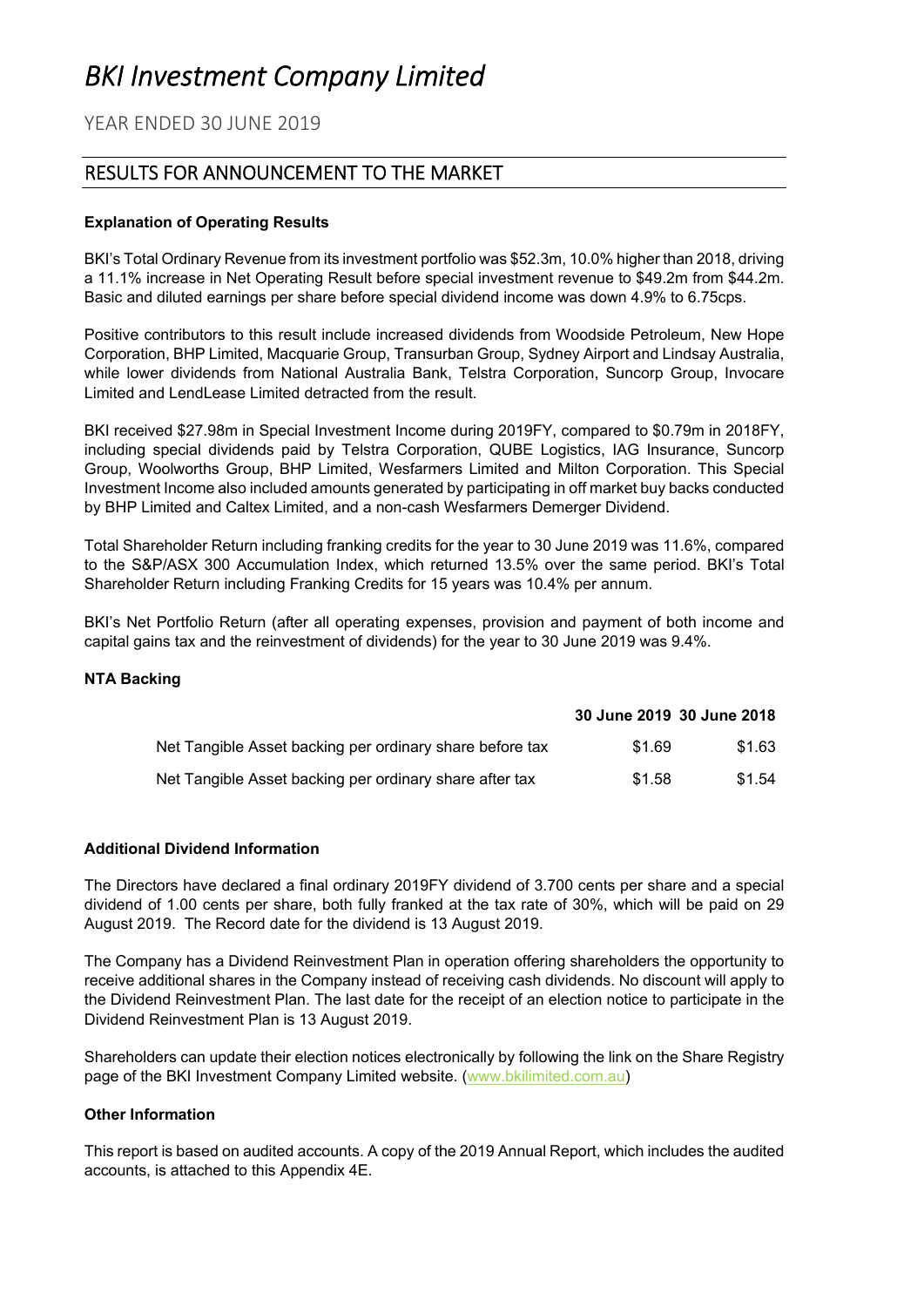

ABN 23 106 719 868

# **ANNUAL REPORT** FOR THE YEAR ENDED 30 JUNE 2019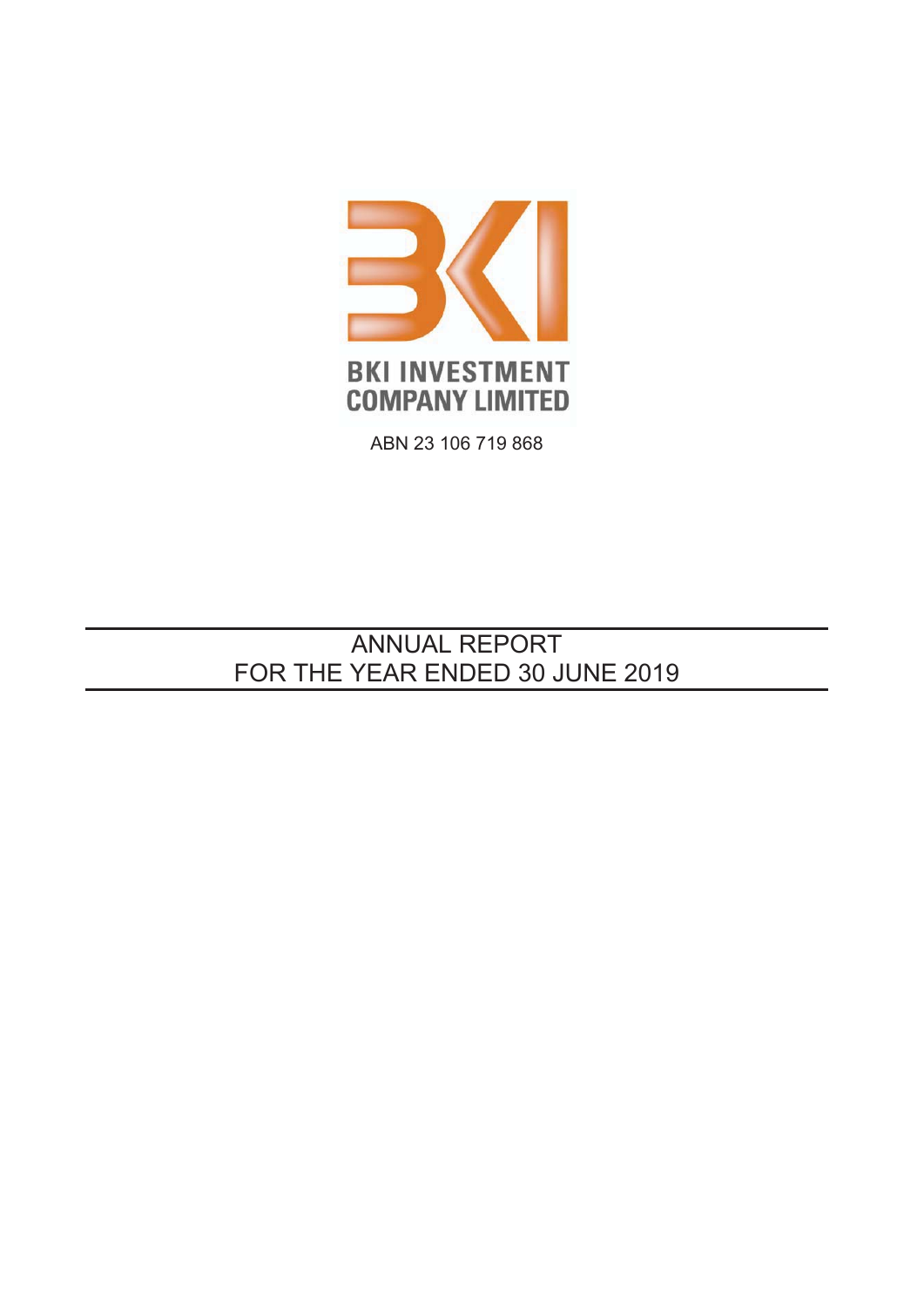#### ABN: 23 106 719 868

#### **CORPORATE DIRECTORY**

## **Directors**

Robert Dobson Millner David Capp Hall AM Alexander James Payne lan Thomas Huntley

Non-Executive Chairman Independent Non-Executive Director Non-Executive Director Independent Non-Executive Director

#### **Investment Manager**

**Contact Asset Management Pty Limited** Tom Millner - Portfolio Manager Will Culbert - Portfolio Manager

#### **Company Secretaries**

Jaime Pinto Larina Tcherkezian (Alternate)

#### **Registered Office**

Level 14 151 Clarence Street Sydney NSW 2000 Telephone: (02) 9210 7000 Facsimile:  $(02)$  9210 7099

Postal Address: **GPO Box 5015** Svdnev, NSW 2001

#### **Auditors**

MGI Sydney Assurance Services Pty Ltd 5<sup>th</sup> Floor, 6 O'Connell Street Sydney NSW 2000

# **Share Registry**

Advanced Share Registry Services Limited 110 Stirling Highwav Nedlands, WA 6009 Telephone: (08) 9389 8033

**Australian Stock Exchange Code Ordinary Shares BKI** 

Website www.bkilimited.com.au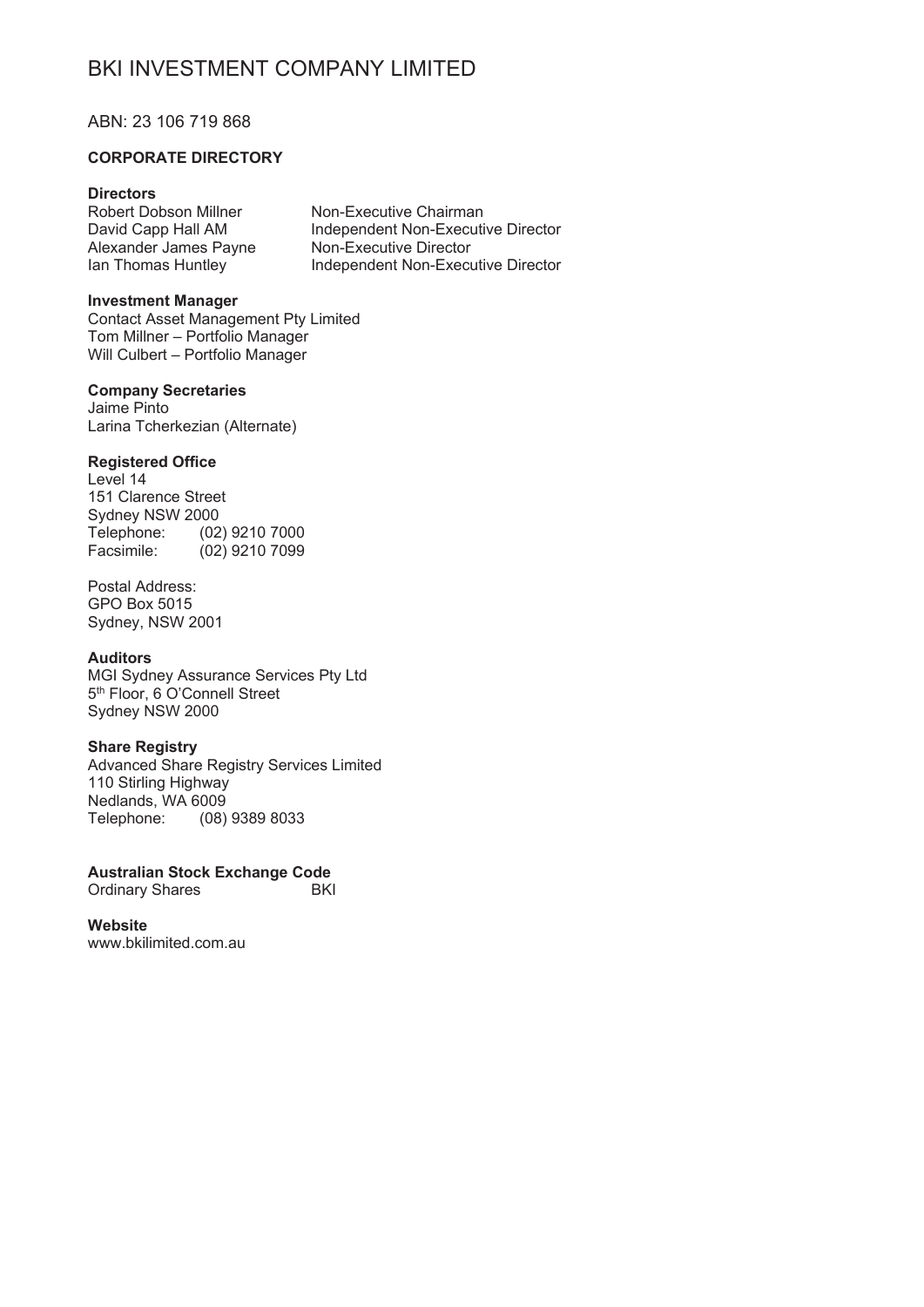| <b>Contents</b>                                      | Page No. |
|------------------------------------------------------|----------|
| <b>Financial Highlights</b>                          | 2        |
| List of Securities as at 30 June 2019                | 3        |
| <b>Group Profile</b>                                 | 5        |
| <b>Chairman's Address</b>                            | 6        |
| Portfolio Manager's Report                           | 10       |
| Directors' Report                                    | 13       |
| <b>Consolidated Income Statement</b>                 | 23       |
| Consolidated Statement of Other Comprehensive Income | 24       |
| <b>Consolidated Statement of Financial Position</b>  | 25       |
| Consolidated Statement of Changes in Equity          | 26       |
| <b>Consolidated Cash Flow Statement</b>              | 27       |
| Notes to the Financial Statements                    | 28       |
| Directors' Declaration                               | 47       |
| Independent Auditor's Report                         | 48       |
| Auditor's Independence Declaration                   | 52       |
| <b>ASX Additional Information</b>                    | 53       |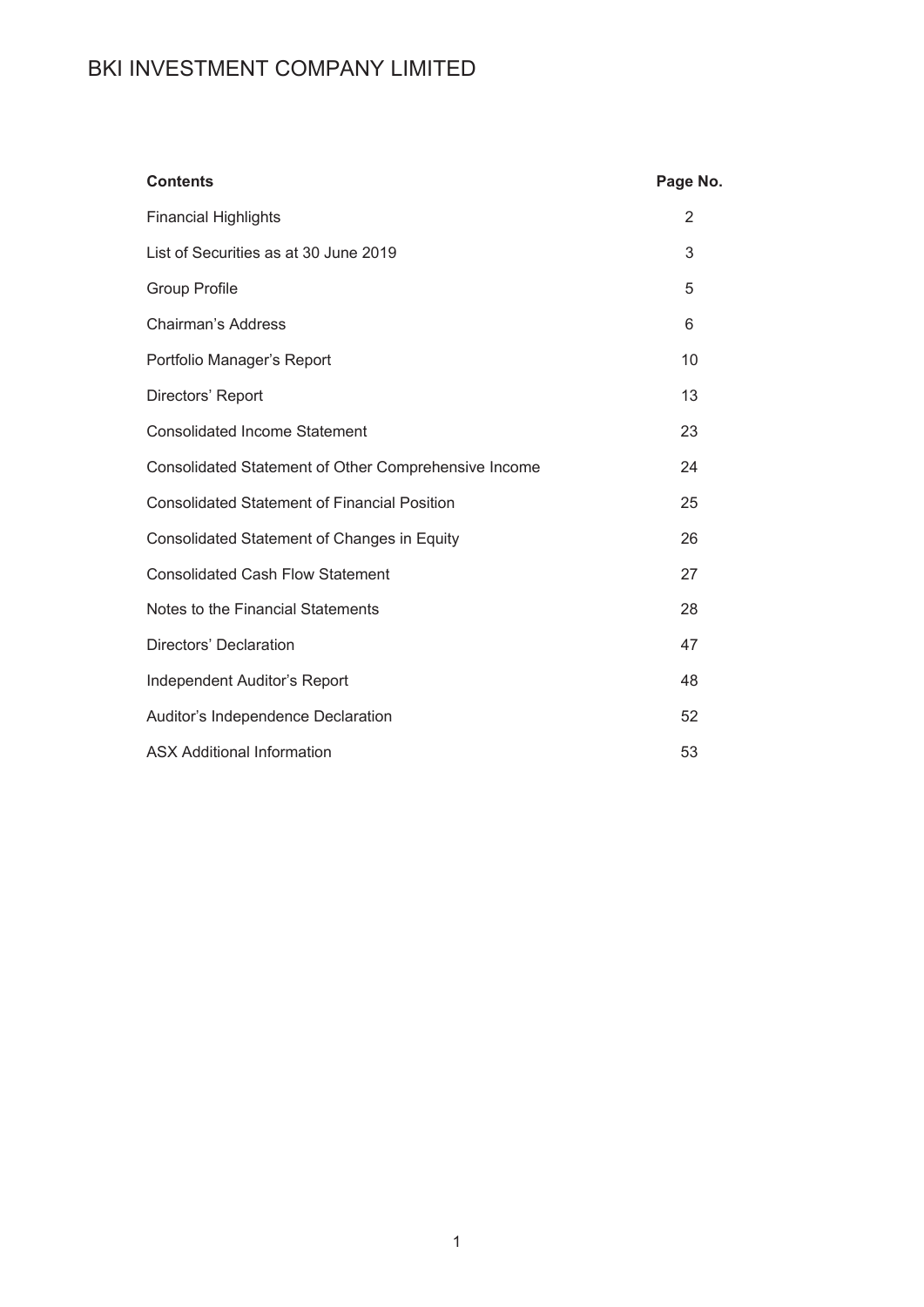# **FINANCIAL HIGHLIGHTS**

| Change<br>\$'000<br>Revenue performance<br>Total income - ordinary<br>54,254 from<br>12.7% to<br>up                                       | \$'000<br>48,128 |
|-------------------------------------------------------------------------------------------------------------------------------------------|------------------|
|                                                                                                                                           |                  |
|                                                                                                                                           |                  |
|                                                                                                                                           |                  |
| Special investment income<br>27,977 from<br>to<br>up                                                                                      | 786              |
| Total income from ordinary activities<br>82,231 from<br>68.1%<br>to<br>up                                                                 | 48,914           |
| <b>Profits</b><br>Operating result after tax - before special<br>investment income net of applicable tax<br>49,150 from<br>11.1% to<br>up | 44,224           |
| Special investment income net of applicable tax<br>25,550 from<br>to<br>up                                                                | 786              |
| Net profit from ordinary activities after tax                                                                                             |                  |
| attributable to shareholders<br>66.0% to<br>74,700 from<br>up                                                                             | 45,010           |
| 74,700<br>Net profit attributable to shareholders<br>66.0% to<br>from<br>up                                                               | 45,010           |
| <b>Portfolio</b>                                                                                                                          |                  |
| Total portfolio value (including cash & receivables)<br>1,234,262 from<br>4.4% to<br>up                                                   | 1,182,036        |
| <b>Cents</b><br>Earnings per share (EPS)<br>Basic EPS before special investment income and                                                | Cents            |
| applicable tax<br><b>6.75</b> from<br>4.9% to<br>down                                                                                     | 7.10             |
| Basic EPS after special investment income and<br>applicable tax<br><b>10.26</b> from<br>41.9% to<br>up                                    | 7.23             |
| <b>Dividends</b>                                                                                                                          |                  |
| 3.625 from<br>Interim - Ordinary<br>steady<br>at                                                                                          | 3.625            |
| Interim - Special<br>1.500<br>from<br>to<br>up                                                                                            | 0.000            |
| Final - Ordinary<br>3.700<br>from<br>steady<br>at                                                                                         | 3.700            |
| Final - Special<br>1.000<br>from<br>to<br>up                                                                                              | 0.000            |
| <b>Full Year Total</b><br>34.1%<br>9.825<br>from<br>to<br>up                                                                              | 7.325            |
| 10 Year Dividend History (cents per share):                                                                                               |                  |
| 30 June<br>2010<br>2011<br>2012<br>2013<br>2014<br>2016<br>2017<br>2015<br>2018                                                           | 2019             |
| Interim<br>2.50<br>3.00<br>3.20<br>3.25<br>3.45<br>3.55<br>3.60<br>3.60<br>3.625                                                          | 3.625            |
| Final<br>2.75<br>3.00<br>3.20<br>3.40<br>3.50<br>3.65<br>3.65<br>3.70<br>3.700                                                            | 3.700            |
| Special<br>1.00<br>1.00<br>0.50<br>$\sim$ $-$<br>$\sim$ $-$<br>$\overline{\phantom{a}}$<br>$\overline{\phantom{a}}$                       | 2.50             |
| <b>Total</b><br>6.25<br>7.00<br>6.40<br>7.15<br>6.95<br>7.20<br>7.25<br>7.325<br>7.30                                                     | 9.825            |

All ordinary and special dividends paid by BKI Investment Company Limited ("BKI") since listing on the Australian Stock Exchange have been fully franked.

# 10 Year Net Tangible Asset (NTA) History (\$ per share):

| 30 June  2010  2011  2012  2013  2014  2015  2016  2017  2018                       |  |  |  |  | 2019 |
|-------------------------------------------------------------------------------------|--|--|--|--|------|
| NTA before tax  1.32  1.42  1.30  1.52  1.63  1.65  1.55  1.61  1.63  1.69          |  |  |  |  |      |
| NTA after tax $1.27$ $1.34$ $1.26$ $1.42$ $1.51$ $1.53$ $1.47$ $1.52$ $1.54$ $1.58$ |  |  |  |  |      |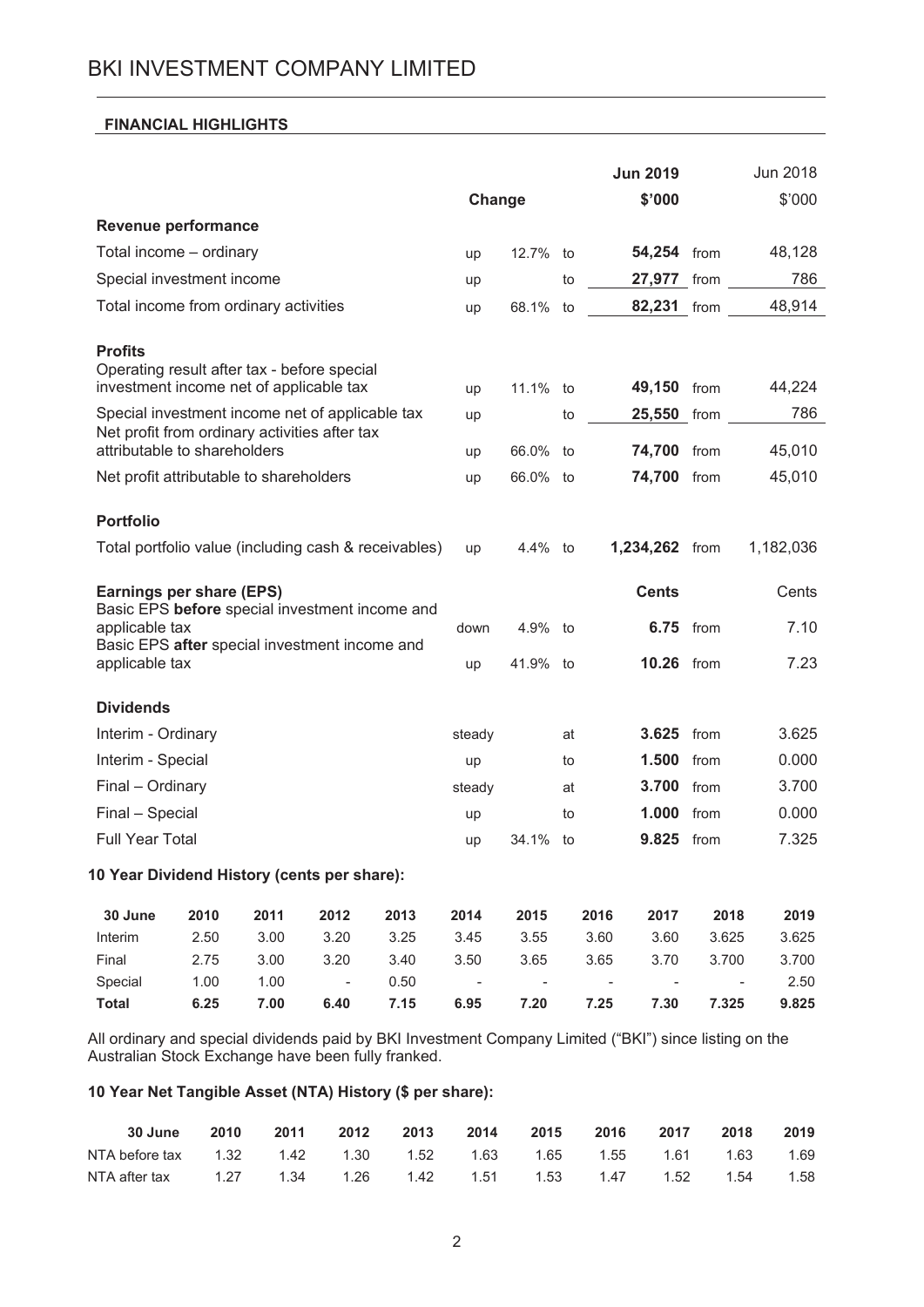# **FINANCIAL HIGHLIGHTS - Continued**

# List of Securities as at 30 June 2019

|                                    | <b>Number of</b><br>shares held | <b>Market value</b><br>\$'000 | <b>Portfolio</b><br>weight<br>% |
|------------------------------------|---------------------------------|-------------------------------|---------------------------------|
| <b>Financials</b>                  |                                 |                               |                                 |
| <b>Commonwealth Bank</b>           | 992,432                         | 82,154                        | 6.66                            |
| National Australia Bank            | 2,509,175                       | 67,045                        | 5.43                            |
| Macquarie Group                    | 489,770                         | 61,412                        | 4.98                            |
| <b>Westpac Banking Corporation</b> | 2,076,403                       | 58,887                        | 4.77                            |
| <b>ANZ Banking Group</b>           | 1,560,624                       | 44,025                        | 3.57                            |
| <b>ASX Limited</b>                 | 397,750                         | 32,763                        | 2.65                            |
| <b>IAG Limited</b>                 | 3,443,445                       | 28,443                        | 2.30                            |
| Magellan Financial Group Limited   | 383,500                         | 19,559                        | 1.58                            |
| Suncorp Group                      | 1,196,094                       | 16,111                        | 1.31                            |
| Milton Corporation                 | 2,103,640                       | 9,908                         | 0.80                            |
| <b>Challenger Limited</b>          | 1,485,000                       | 9,860                         | 0.80                            |
| Pendal Group                       | 1,093,185                       | 7,816                         | 0.63                            |
| Platinum Asset Management          | 1,238,000                       | 6,004                         | 0.49                            |
| <b>Equity Trustees</b>             | 185,054                         | 5,478                         | 0.44                            |
| Evans Dixon                        | 2,050,000                       | 1,640                         | 0.13                            |
|                                    |                                 | 451,105                       | 36.54                           |
| <b>Industrials</b>                 |                                 |                               |                                 |
| <b>Transurban Group</b>            | 3,697,584                       | 54,502                        | 4.42                            |
| Sydney Airport                     | 4,560,427                       | 36,666                        | 2.97                            |
| Seek Limited                       | 537,500                         | 11,374                        | 0.92                            |
| <b>Brambles Limited</b>            | 500,576                         | 6,447                         | 0.52                            |
| Lindsay Australia                  | 17, 141, 631                    | 5,914                         | 0.48                            |
| Reece Limited                      | 488,835                         | 4,771                         | 0.39                            |
| <b>Boral Limited</b>               | 554,952                         | 2,841                         | 0.23                            |
|                                    |                                 | 122,515                       | 9.93                            |
| <b>Consumer Discretionary</b>      |                                 |                               |                                 |
| <b>Wesfarmers Limited</b>          | 1,129,102                       | 40,828                        | 3.31                            |
| <b>Invocare Limited</b>            | 1,638,974                       | 26,207                        | 2.12                            |
| <b>ARB Corporation</b>             | 945,447                         | 17,207                        | 1.39                            |
| Harvey Norman Holdings Limited     | 2,542,777                       | 10,349<br>94,591              | 0.84<br>7.66                    |
| <b>Consumer Staples</b>            |                                 |                               |                                 |
| <b>Woolworths Group</b>            | 1,428,744                       | 47,478                        | 3.85                            |
| Coles Group                        | 1,129,102                       | 15,073                        | 1.22                            |
| Amcor                              | 500,250                         | 8,099                         | 0.66                            |
| <b>Treasury Estate</b>             | 451,844                         | 6,742                         | 0.55                            |
| Inghams Group                      | 1,340,000                       | 5,387                         | 0.44                            |
|                                    |                                 | 82,779                        | 6.72                            |
| <b>Utilities</b>                   |                                 |                               |                                 |
| APA Group                          | 4,894,714                       | 52,863                        | 4.28                            |
| <b>AGL Energy Limited</b>          | 1,483,708                       | 29,689                        | 2.41                            |
|                                    |                                 | 82,552                        | 6.69                            |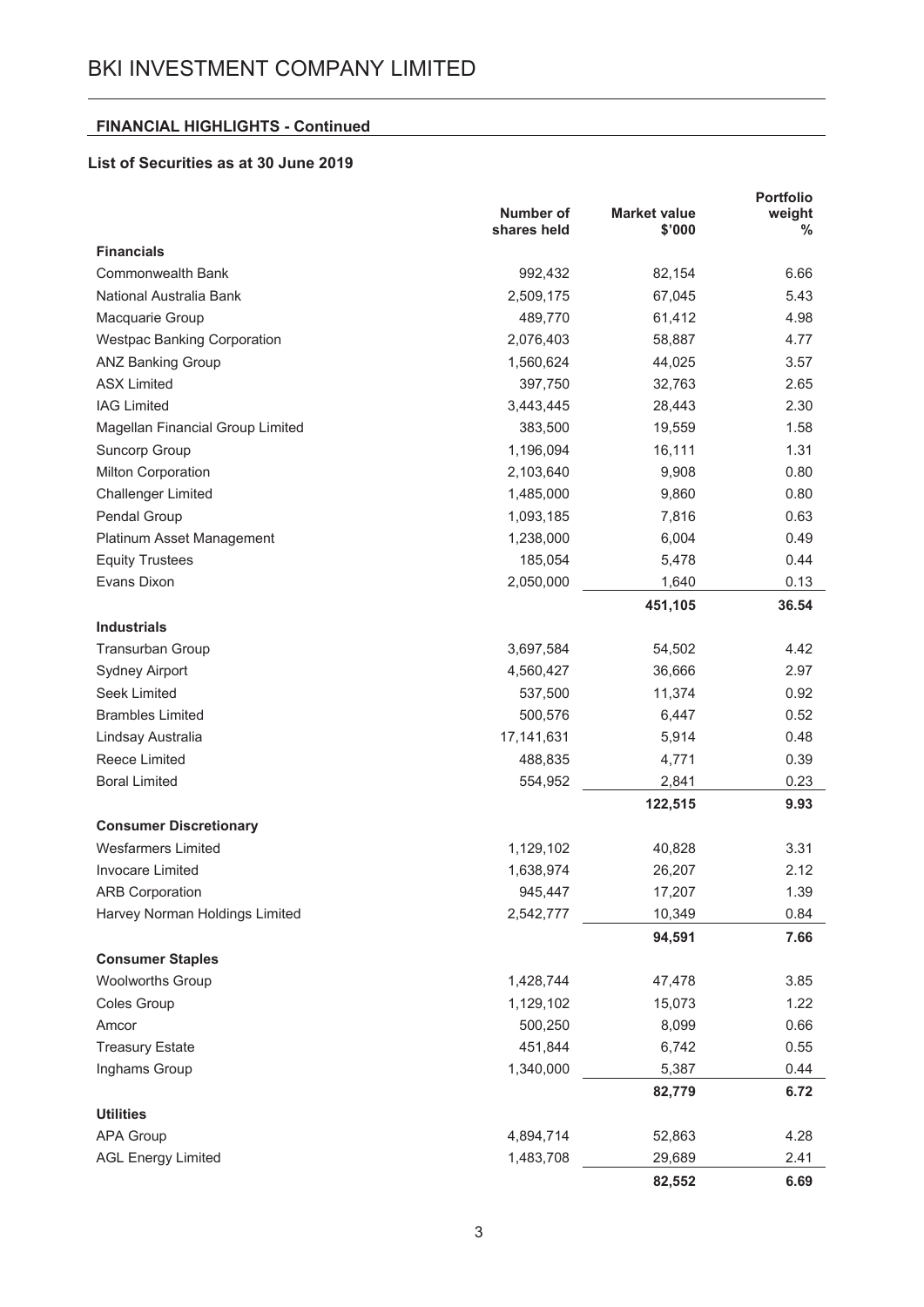## **FINANCIAL HIGHLIGHTS - Continued**

# List of Securities as at 30 June 2019 (Continued)

|                                |                          |                               | <b>Portfolio</b> |
|--------------------------------|--------------------------|-------------------------------|------------------|
|                                | Number of<br>shares held | <b>Market value</b><br>\$'000 | weight<br>℅      |
| <b>Energy</b>                  |                          |                               |                  |
| New Hope Corporation           | 14,815,952               | 40,151                        | 3.25             |
| Woodside Petroleum Limited     | 1,010,802                | 36,753                        | 2.98             |
| Caltex Australia               | 131,824                  | 3,263                         | 0.26             |
|                                |                          | 80,167                        | 6.49             |
| <b>Health Care</b>             |                          |                               |                  |
| Sonic Healthcare               | 960,899                  | 26,040                        | 2.11             |
| Ramsay Healthcare              | 514,000                  | 37,131                        | 3.01             |
| Regis Healthcare               | 1,807,428                | 4,754                         | 0.39             |
|                                |                          | 67,925                        | 5.51             |
| <b>Telecommunications</b>      |                          |                               |                  |
| <b>Telstra Corporation</b>     | 9,234,451                | 35,553                        | 2.88             |
| <b>TPG Telecom</b>             | 4,819,251                | 31,036                        | 2.51             |
|                                |                          | 66,589                        | 5.39             |
| <b>Materials</b>               |                          |                               |                  |
| <b>BHP Limited</b>             | 1,342,481                | 55,257                        | 4.48             |
| <b>Brickworks Limited</b>      | 436,209                  | 7,106                         | 0.58             |
|                                |                          | 62,363                        | 5.06             |
| <b>Property Trusts</b>         |                          |                               |                  |
| Goodman Group Limited          | 945,000                  | 14,203                        | 1.15             |
| Stockland                      | 1,225,000                | 5,108                         | 0.41             |
| LendLease                      | 513,535                  | 6,676                         | 0.54             |
|                                |                          | 25,987                        | 2.10             |
| <b>Total Portfolio</b>         |                          | 1,136,573                     | 92.09            |
| Investment portfolio           |                          |                               |                  |
| Trading portfolio              |                          |                               |                  |
| <b>Total Portfolio</b>         |                          | 1,136,573                     | 92.09            |
| Cash and dividends receivable  |                          | 97,689                        | 7.91             |
| <b>Total Investment Assets</b> |                          | 1,234,262                     | 100.00           |

The Group is a substantial shareholder in accordance with the Corporations Act 2001 of Lindsay Australia Limited, holding 5.83% of the issued capital as at 30 June 2019. The Group is not a substantial shareholder in any other investee corporation as each equity investment represents less than 5% of the issued capital of the investee corporation.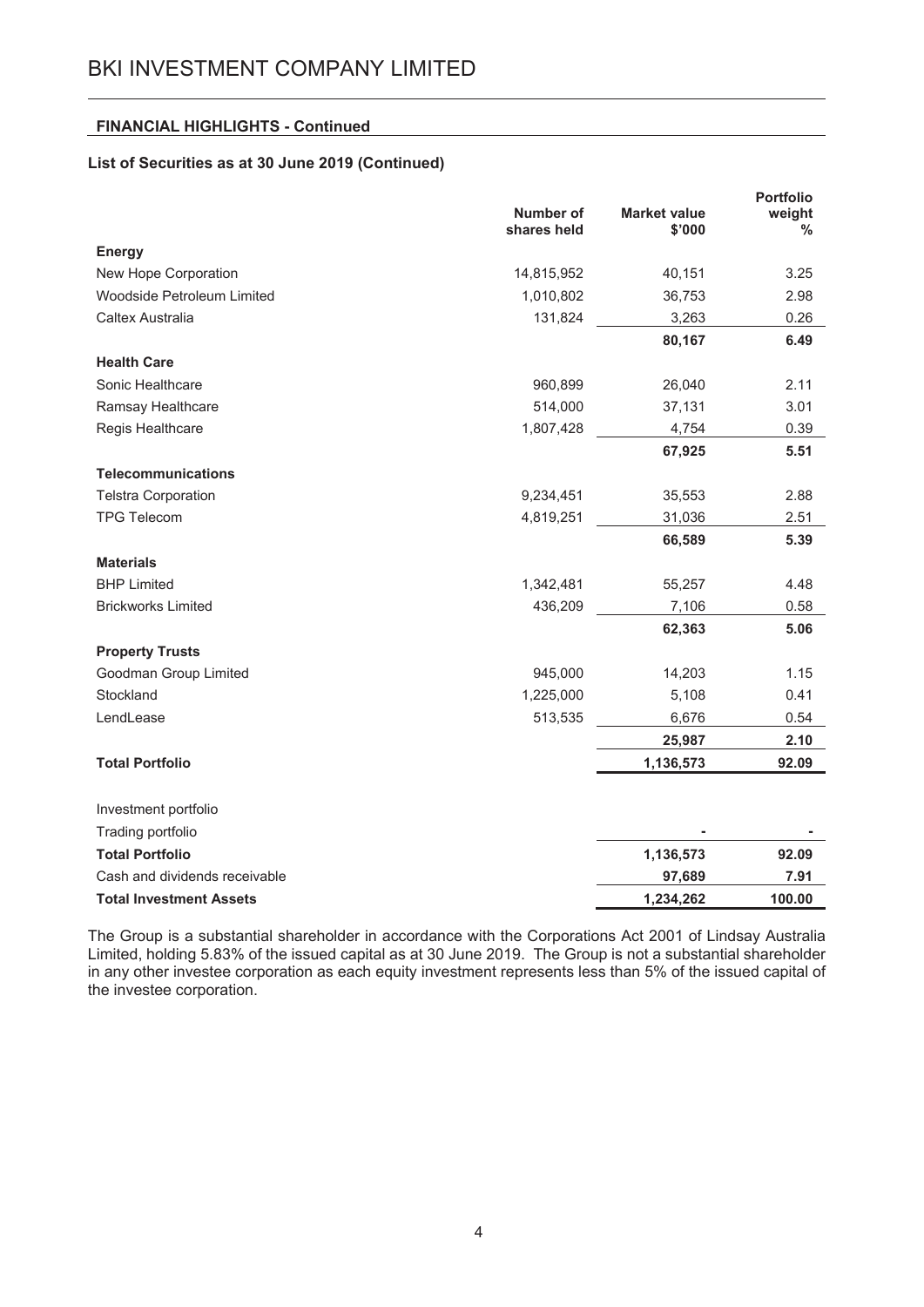# **GROUP PROFILE**

BKI Investment Company Limited ("BKI" or "the Group") is a Listed Investment Company on the Australian Stock Exchange. The Group invests in a diversified portfolio of Australian shares, trusts and interest bearing securities.

BKI shares were listed on the Australian Stock Exchange Limited commencing 12 December 2003.

#### **Corporate Objectives**

The Group aims to generate an increasing income stream for distribution to shareholders in the form of fully franked dividends to the extent of available imputation tax credits, through long-term investment in a portfolio of assets that are also able to deliver long term capital growth to shareholders.

#### **Investment Strategy**

The Group is a research driven, long term manager focusing on well managed companies, with a profitable history and that offer attractive dividend vields. Stock selection is bottom up, focusing on the merits of individual companies rather than market and economic trends.

# **Dividend Policv**

Having respect to prudent business practices, and ensuring the business retains sufficient working capital to allow the achievement of the Group's Corporate Objectives and Business Strategy, the Group will pay the maximum prudent amount of realised profits after tax for that year to shareholders as fully franked dividends to the extent permitted by the Corporations Act and the Income Tax Assessment Act.

Ordinary dividends will be declared by the Board of Directors out of the Company's Net Operating Result, after tax but before special investment revenue.

In circumstances where the Group accumulates sufficient special investment revenue after ensuring the business retains sufficient working capital in accordance with its capital management objectives, the Board will consider declaring special fully franked dividends to the extent permitted by the Corporations Act and the Income Tax Assessment Act.

In circumstances where the Group generates sufficient qualifying capital gains, LIC Gains will be distributed to shareholders to the extent permitted by the Corporations Act and the Income Tax Assessment Act.

#### **Management**

The portfolio management and advisory function of BKI is performed by Contact Asset Management Pty Ltd ("Contact"). Contact is majority owned by Mr Tom Millner and Mr Will Culbert, the former CEO and Portfolio Manager respectively of BKI, with the remaining 20% owned by Washington H Soul Pattinson and Company Limited. The BKI Board of Directors and Investment Committee meet regularly to review the portfolio and set the investment strategy of BKI.

The Group also engages Corporate & Administrative Services Pty Ltd to provide accounting and group secretarial services. These services are overseen by the BKI Company Secretary, Mr Jaime Pinto.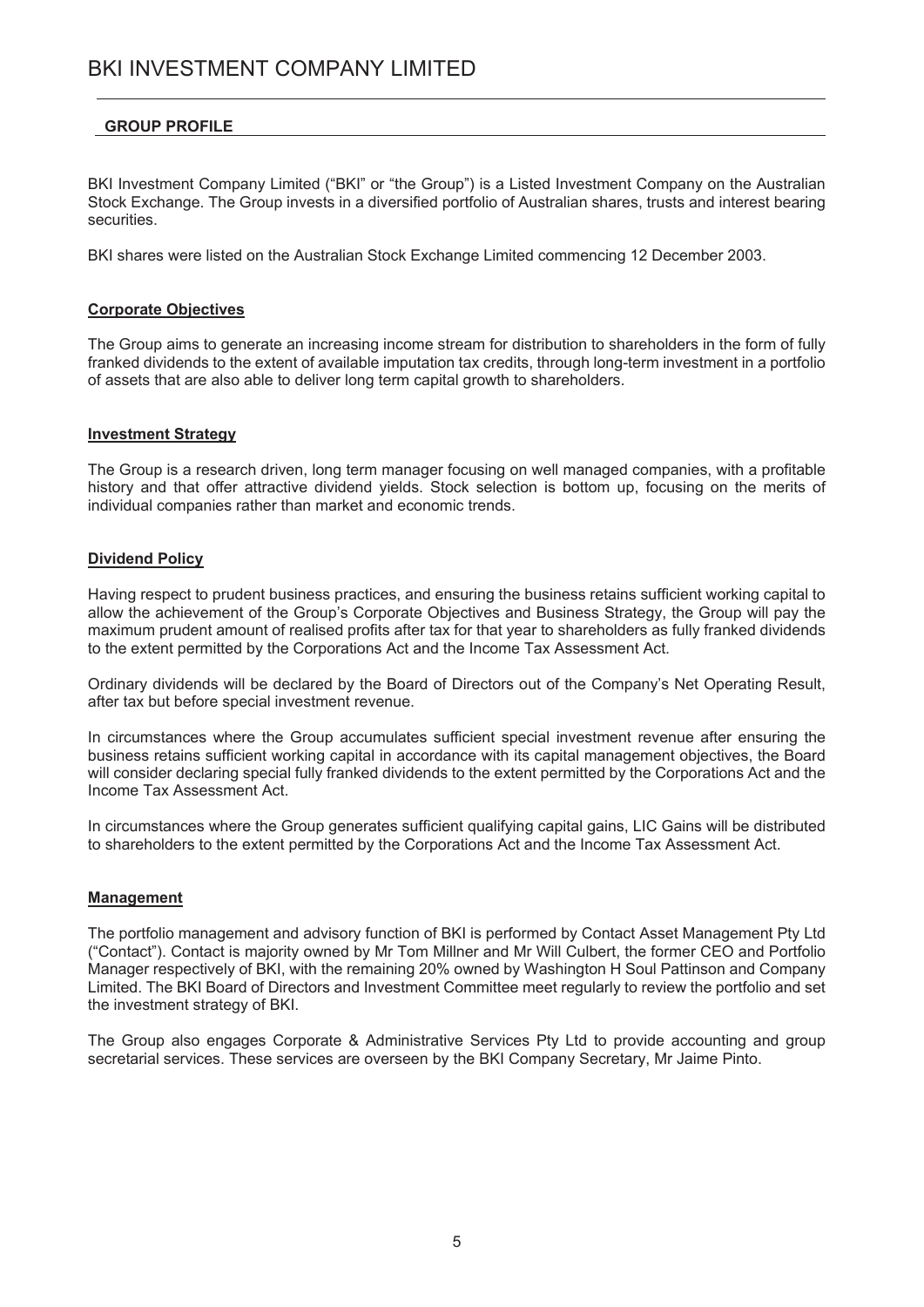## **CHAIRMAN'S ADDRESS**

Dear Shareholders.

I am pleased to enclose the 16th Annual Report of BKI Investment Company Limited (BKI) for the year to 30 June 2019.

During the year, BKI reached the milestone of trading on the ASX for 15 years, having listed in December 2003. Since that time, BKI's has:

- Grown its shareholder base from 7,832 in 2003 to almost 18,000;  $\bullet$
- Increased Total Assets from \$171m to \$1.3b:
- Paid out over \$640m to shareholders in Dividends and Franking Credits;  $\bullet$
- Distributed seven Fully Franked Special Dividends; and  $\bullet$
- Reduced the MER from 0.69% in 2003 to 0.17% in 2019.

## **Result Highlights**

Investors' chase for growth has continued, resulting in 2019 being a turbulent year for markets. The S&P/ASX 300 Accumulation Index increased by 11.4% over the year. However, it was a tale of two halves, with the market dropping 7.0% between July and December 2018, before rallying an incredible 19.8% between January and June 2019.

We have been able to deliver another solid result for our shareholders in a market dominated by volatility and uncertainty. Net Operating Result before special investment revenue increased from \$44.2m to \$49.2m, an increase of 11%. Basic Earnings per Share before special investment revenue was 6.75cps compared to 7.10cps last year, as the number of issued shares increased significantly following the 2018 entitlement offer.

Positive contributors to this result include increased dividends from Woodside Petroleum, New Hope Corporation, BHP Limited, Macquarie Group, Transurban Group, Sydney Airport and Lindsay Australia, while lower dividends from National Australia Bank, Telstra Corporation, Suncorp Group, Invocare Limited and LendLease Limited detracted from the result. Revenue from bank deposits continues to be low.

BKI received \$27.98m in Special Investment Income during 2019FY, compared to \$0.8m in 2018FY, BKI received \$4.35 million in special dividend income over the year from Telstra Corporation. QUBE Logistics. IAG Insurance. Suncorp Group. Woolworths Group. BHP Limited. Wesfarmers Limited and Milton Corporation, compared to \$0.79 million of special dividends received in 2018. BKI also received special investment income totalling \$15.54 million from off market buy-backs conducted by BHP Limited and Caltex Limited, and a further \$8.09 million from a non-cash demerger dividend from Wesfarmers. This demerger dividend wasn't paid in cash, but instead BKI was issued new shares in the newly listed Coles Group Limited.

Total Shareholder Return including franking credits for the year to 30 June 2019 was 11.6%, compared to the S&P/ASX 300 Accumulation Index, which returned 13.5% over the same period. BKI has delivered a Total Shareholder Return including Franking Credits of 10.4% per annum over a 15 year period compared to the S&P/ASX 300 Accumulation Index, which returned 10.6%.

BKI's Net Portfolio Return (after all operating expenses, provision and payment of both income and capital gains tax and the reinvestment of dividends) for the year to 30 June 2019 was positive 9.4%.

## **Dividends**

In the lead up to the Federal Election, we were overwhelmed by the level of angst in the investment community regarding Labor's proposal to eliminate cash refunds of excess franking credits. In response to a possible change in franking credit policy, the Directors of BKI declared a Fully Franked Special Dividend of 1.50cps in the first half. The BKI Directors have also agreed to distribute to shareholders another Fully Franked Special Dividend of 1.00cps with the full year result.

Including the two Special Dividends, the BKI Board has declared total dividends of 9.825cps in FY2019, up from 7.325cps paid last year. Like all previous dividends paid to shareholders, all FY2019 dividends are fully franked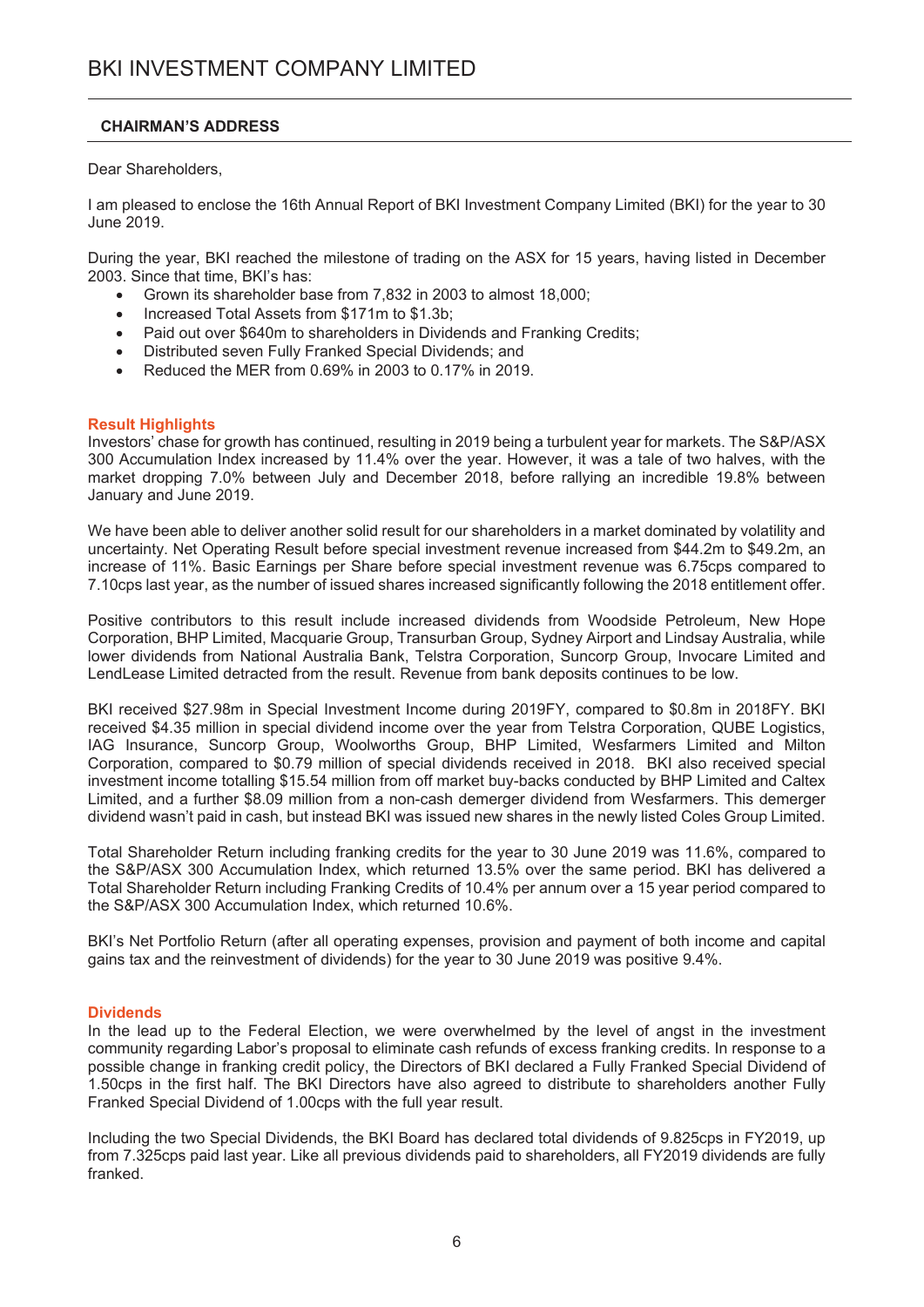#### **CHAIRMAN'S ADDRESS - Continued**

Following payment of the 2019 dividends, BKI will have approximately \$16.75m of imputation credits available for future dividends.

#### **Dividend Key Dates**

The last trading date to be eligible for the FY2019 Final Dividend is Thursday 8 August 2019. Key dates for the fully franked Final Dividend are as follows:

| Event                                                   | <b>Date</b>                   |
|---------------------------------------------------------|-------------------------------|
| Last trading date to be eligible for the Final Dividend | <b>Thursday 8 August 2019</b> |
| <b>Ex-Dividend Date</b>                                 | Friday 9 August 2019          |
| Record Date                                             | Monday 12 August 2019         |
| <b>DRP</b> Nomination                                   | Tuesday 13 August 2019        |
| Payment Date                                            | Thursday 29 August 2019       |

BKI's Dividend Reinvestment Plan (DRP) offers shareholders the opportunity to acquire further ordinary shares in BKI. The DRP will not be offered at a discount. To obtain access to a DRP form please use the following link: www.bkilimited.com.au/dividend-reinvestment-plan/



Above - Fully Franked Ordinary Dividends and Special Dividends declared by BKI (cents per share).

BKI focuses on investing for the long term in profitable, high yielding, well managed companies that ultimately deliver wealth for BKI shareholders, through an increasing fully franked dividend and capital growth. The chart below shows how powerful compounding can be by reinvesting the dividends that have been paid by BKI over the last 14 years.



Above - Dividends + Franking Credits received from a \$10,000 investment in BKI at IPO versus Bank Quarterly Interest.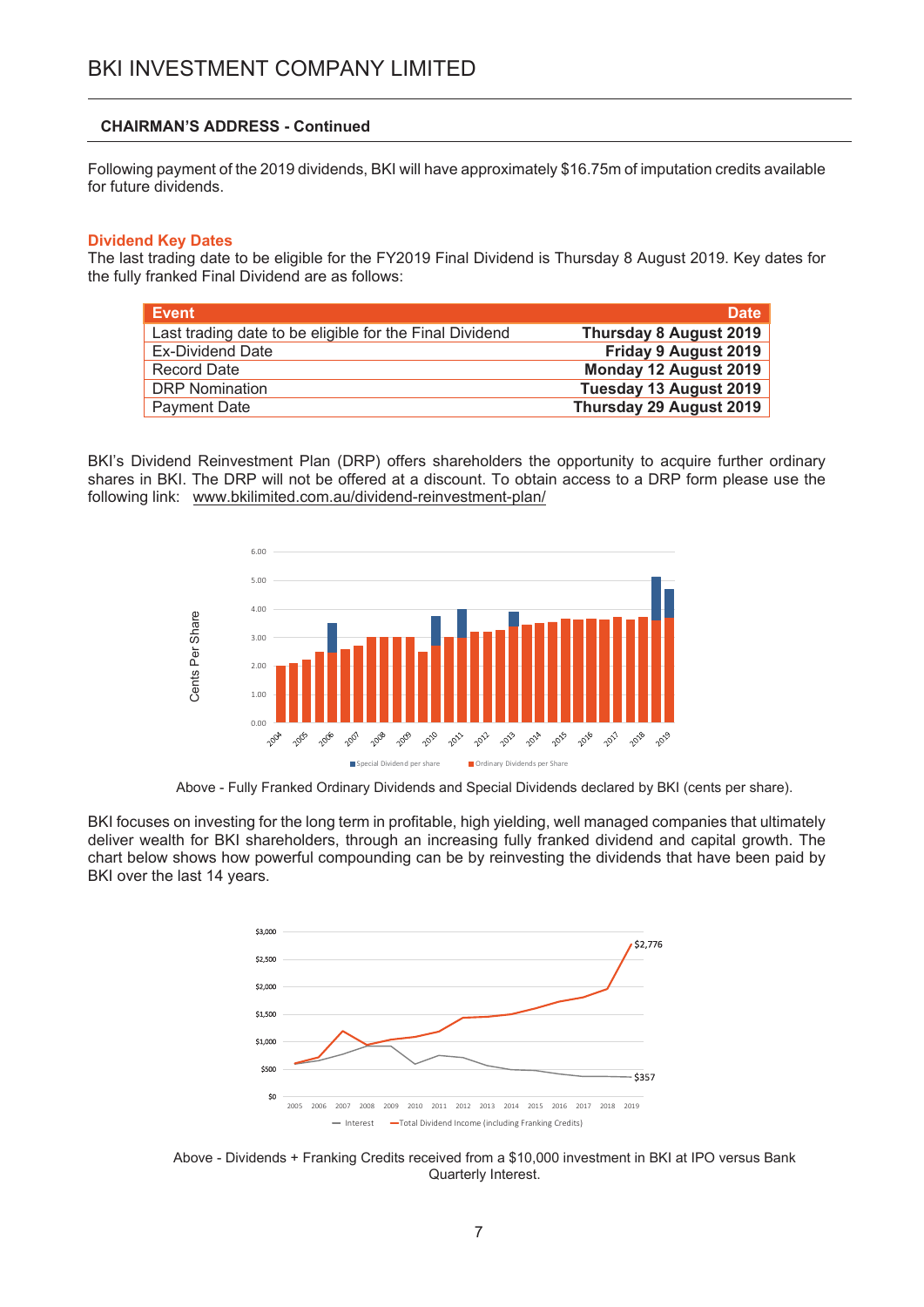#### **CHAIRMAN'S ADDRESS - Continued**

In this example, an investor who spent the equivalent of \$10,000 to purchase BKI shares upon listing in December 2003 and reinvested those dividends, would have received fully franked dividends of \$1,943 in a rolling 12 month period. The franking credits enhance the income by a further \$833 (total income of \$2.776). The same investment in a term deposit (based on the cash rate  $+$  0.50%) would be earning \$357pa with no franking credits.

#### **Dividend Reinvestment Plan (DRP)**

BKI's DRP will be maintained, offering shareholders the opportunity to acquire further ordinary shares in BKI. The DRP will not be offered at a discount. The DRP price will be calculated using the average of the daily volume weighted average sale price of BKI's shares sold in the ordinary course of trading on the ASX during the 5 trading days after, but not including, the Record Date (Monday 12 August 2019).

#### **Management Expense Ratio (MER)**

BKI's MER as at 30 June was 0.17%. The Board & Portfolio Managers are shareholders in BKI, we invest for the long term and do not charge excessive external portfolio management fees or any performance fees. We focus on creating wealth for all shareholders by keeping costs low and increasing fully franked dividends and capital growth.

#### **Top 25 Investments**

|    | <b>Stock</b>                | % of Total<br><b>Portfolio</b> |
|----|-----------------------------|--------------------------------|
| 1  | Commonwealth Bank           | 6.7%                           |
| 2  | National Australia Bank     | 5.4%                           |
| 3  | Macquarie Group             | 5.0%                           |
| 4  | <b>Westpac Banking Corp</b> | 4.8%                           |
| 5  | <b>BHP Limited</b>          | 4.5%                           |
| 6  | <b>Transurban Group</b>     | $4.4\%$                        |
| 7  | <b>APA Group</b>            | 4.3%                           |
| 8  | <b>Woolworths Group</b>     | 3.8%                           |
| 9  | <b>ANZ Banking Group</b>    | 3.6%                           |
| 10 | <b>Wesfarmers Limited</b>   | 3.3%                           |
| 11 | New Hope Corporation        | 3.3%                           |
| 12 | Ramsay Healthcare           | 3.0%                           |
| 13 | Woodside Petroleum          | 3.0%                           |

|    | <b>Stock</b>                                                  | % of Total<br><b>Portfolio</b> |
|----|---------------------------------------------------------------|--------------------------------|
| 14 | <b>Sydney Airport</b>                                         | 3.0%                           |
| 15 | <b>Telstra Corporation</b>                                    | 2.9%                           |
| 16 | <b>ASX Limited</b>                                            | 2.7%                           |
| 17 | <b>TPG Telecom</b>                                            | 2.5%                           |
| 18 | <b>AGL Energy Limited</b>                                     | 2.4%                           |
| 19 | <b>IAG Limited</b>                                            | 2.3%                           |
| 20 | Invocare Limited                                              | 2.1%                           |
| 21 | Sonic Healthcare                                              | $2.1\%$                        |
| 22 | <b>Magellan Financial Group</b>                               | 1.6%                           |
| 23 | <b>ARB Corporation</b>                                        | 1.4%                           |
| 24 | <b>Suncorp Group</b>                                          | 1.3%                           |
| 25 | <b>Coles Group</b>                                            | 1.2%                           |
|    | Cash and cash equivalents                                     | 7.9%                           |
|    | <b>Total of Top 25 including cash</b><br>and cash equivalents | 88.5%                          |

#### **Outlook**

We believe the momentum in our equity market could continue to be driven by macro factors rather than company fundamentals. Yet these macro conditions are out of our control, and it is easy to get caught up in the negative. We expect there will be several periods of opportunity for long term investors in the year ahead and that patience will pay off.

The recent chase for growth is just one segment of the market. As we see continued pressure on the official cash rate, many investors who rely on income will now become reluctant to invest further into cash products. We believe that this situation will continue to encourage investors into equity markets and in particular into stocks that are offering attractive and sustainable dividend vields.

BKI is well placed to take advantage of this situation offering shareholders and potential future investors an attractive fully franked dividend yield. Using the 3.625cps interim dividend and 3.70cps final dividend, the BKI current dividend yield is 4.6%, grossed up to 6.5%, based on a tax rate of 30% and a share price of \$1.60. Including the 1.00cps special dividend declared today, the BKI dividend yield increases to 5.2%, grossed up to 7.4%, assumes a tax rate of 30% and a share price of \$1.60.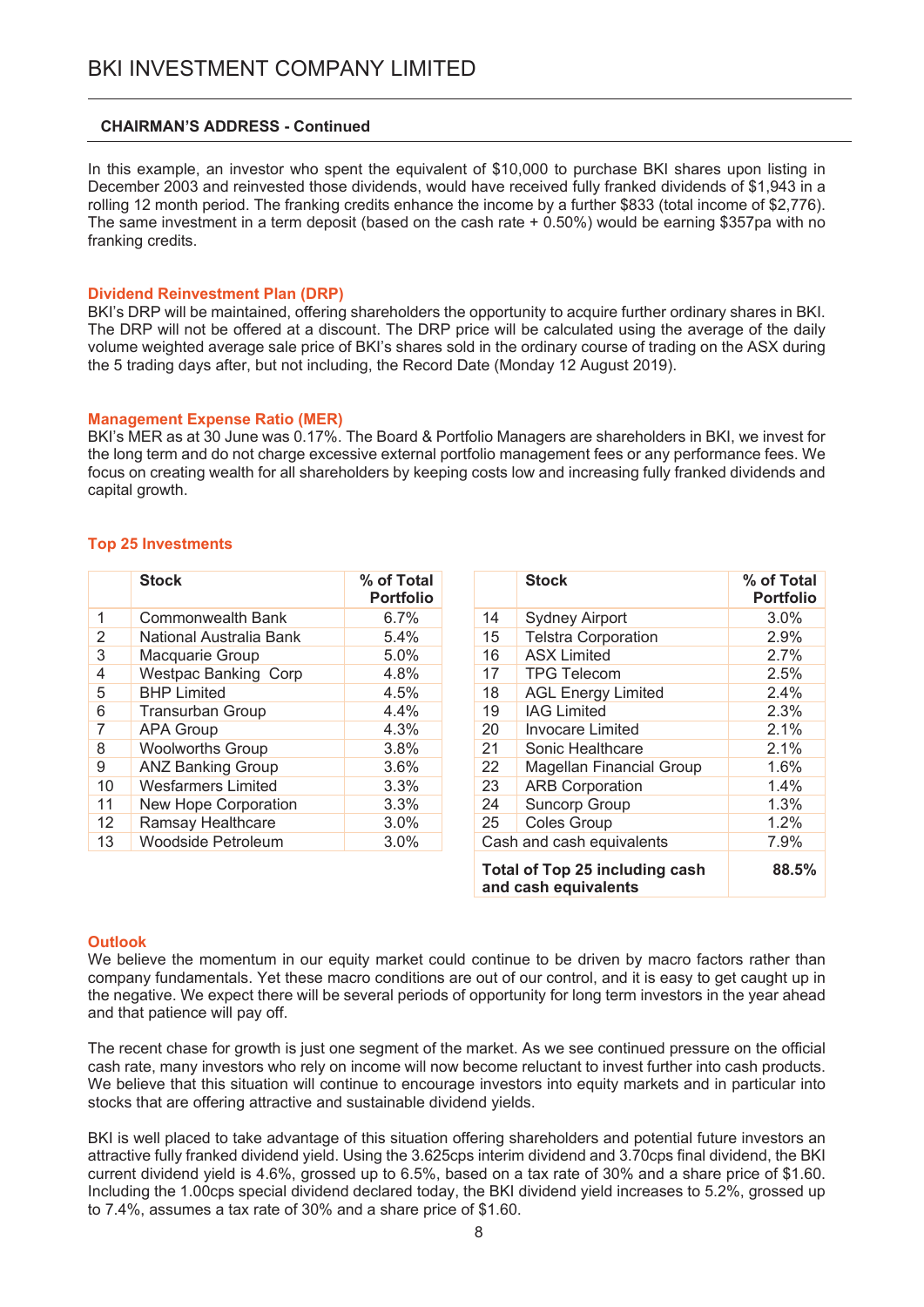#### **CHAIRMAN'S ADDRESS - Continued**

BKI is also well positioned with a portfolio of high quality dividend paying stocks. BKI's cash represents approximately 8% of the portfolio and we have no debt. We will continue to ensure BKI achieves its goals of investing for the long term in profitable, high yielding, well managed companies.

On behalf of my fellow Board members and the investment managers, I would like to thank you for your ongoing support of BKI and wish you all the very best for the year ahead.

۵

**Robert Millner** Chairman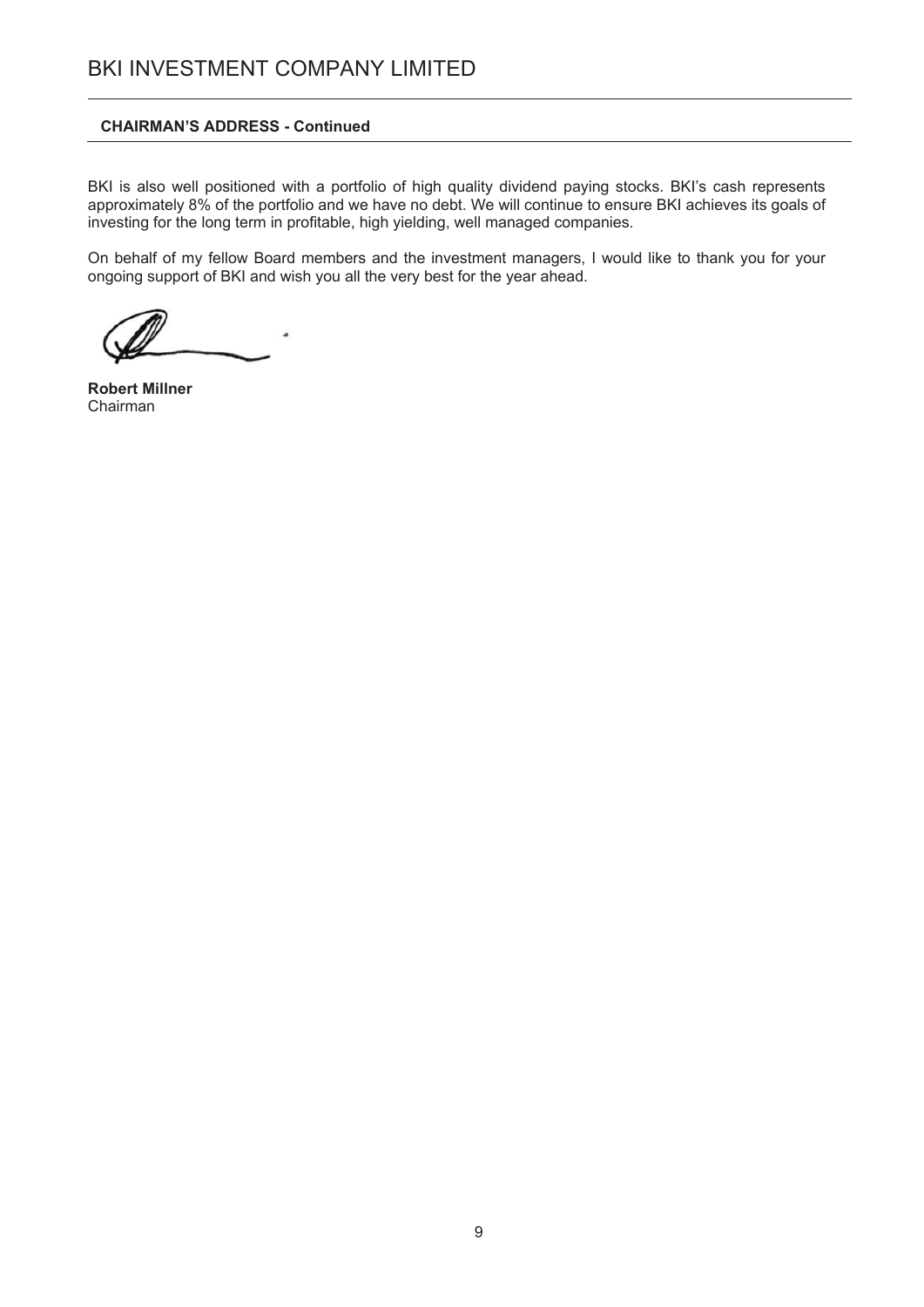#### **PORTFOLIO MANAGER'S REPORT**

Dear Shareholders.

Contact Asset Management, as the Portfolio Manager of BKI Investment Company, is pleased to include our report for FY2019.

#### **Market Commentary**

The momentum in our equity market continued to be driven by macro factors rather than company fundamentals. Over the last year, we have seen the conclusion of the Royal Commission into the Australian banking system, a devaluation of Australian house prices and worries over a global trade war escalation. We have also experienced important and meaningful outcomes in both State and Federal elections.

In the last quarter of the financial year, concerns of a domestic and global growth slowdown are being confirmed with interest rate cuts. The Reserve Bank of Australia has now lowered the official cash rate to a new record low of 1.0%. It is the first back-to-back cut since 2012, aimed at underpinning employment growth and provide greater confidence to the consumer and the homeowner.

Overall it has been an exciting 12 months, with the S&P/ASX 300 Index again generating very strong returns.

The half-yearly reporting season ended with many good quality companies delivering stronger than expected results and company guidance that reflected more buoyant market conditions. Capital management initiatives were also front of mind, with many management teams having the confidence to focus on investing for the future. Announcements of share buybacks, acquisitions and general business investment have been driven by stronger balance sheets, strong cash flows and improved operational certainty. For long-term investors this is certainly a welcome change from achieving earnings growth simply through cost out programs.

However, there are areas of concern that may influence the market direction during the August reporting season. We are concerned around a global growth slowdown. Many stocks in our market are trading on very high multiples and may not be supported by earnings growth when they provide the market with full year results.

#### **Portfolio Movements**

BKI's total investments over FY2019 was approximately \$190.0m, with disposals of approximately \$76.6m.

Maior long term investments included; BHP Limited, Macquarie Group, Woodside Petroleum, Ramsay Healthcare, Woolworths Limited, Transurban Group, AGL Energy and APA Group. New portfolio positions established by BKI during the year include Coles Group, Platinum Asset Management, Magellan Financial Group, Stockland Group, Treasury Wine Estates and Reece Group.

The main disposals from BKI's investment portfolio included Flight Centre, IOOF Holdings, Perpetual Limited, Pact Group, QUBE Holdings, NABPA Preference Shares, NABPC Preference Shares, Ansell Limited, WBCPF Preference Shares and CBAPG Preference Shares.

#### **Performance**

BKI's short-term performance has improved. Total Shareholder Return including franking credits for the year to 30 June 2019 was 11.6%, compared to the S&P/ASX 300 Accumulation Index, which returned 13.5% over the same period.

BKI's Total Shareholder Returns including Franking Credits for 15 years has delivered 10.4% per annum, compared to the S&P/ASX 300 Accumulation Index, which returned 10.6% over the same period.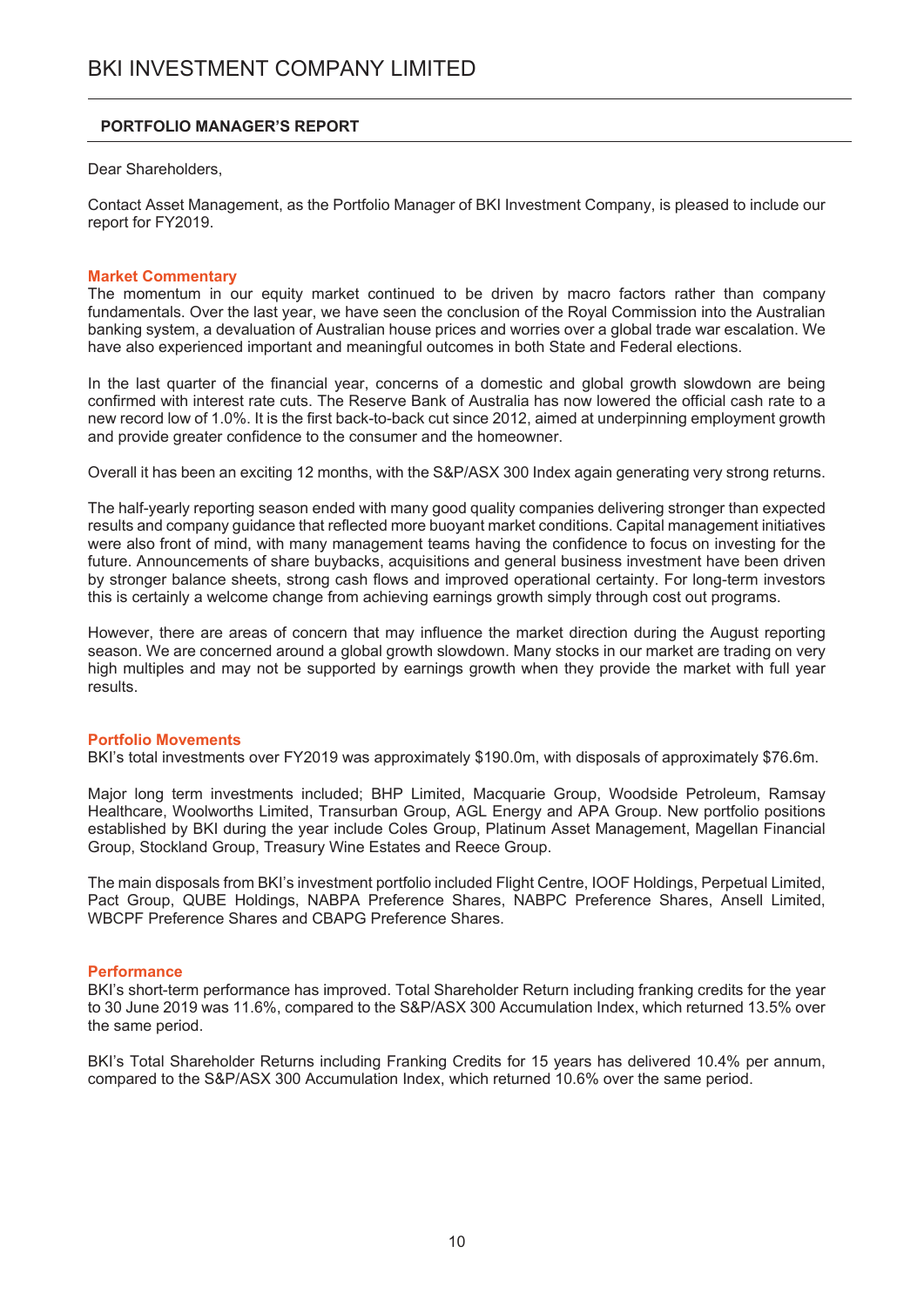#### **PORTFOLIO MANAGER'S REPORT - Continued**



Above - BKI Total Shareholder Returns (TSR) Including Franking Credits as at 30 June 2019.

BKI's Net Portfolio Return (after all operating expenses, provision and payment of both income and capital gains tax and the reinvestment of dividends) for the year to 30 June 2019 was 9.4% compared to the S&P/ASX 300 Accumulation Index, which returned 11.4% over the same period.

There continues to be significant long-term value created by owning BKI shares. BKI focuses on investing for the long term in profitable, high yielding, well managed companies that ultimately deliver wealth for BKI shareholders, through an increasing fully franked dividend and capital growth. The chart below shows how powerful compounding can be by reinvesting the dividends that have been paid by BKI over the last 15 years.



Above - The Cumulative Value (TSR) of BKI shares since IPO in December 2003 (including franking credits and the reinvestment of dividends).

#### **Investment Team**

Contact continues to invest in the team for future growth and opportunities. During the year, Contact Asset Management added four new members to the team.

- 1. Mr Rodney Forrest Senior Investment Analyst
- 2. Mr Jared Tillev **Investment Analyst**
- 3. Mr Charlie Kingston **Investment Analyst / Equities Dealer**
- 4. Mr Rob Horne **Investment Analyst**
- Mr Rodney Forrest Prior to joining Contact, Rodney worked at Moelis Investment Bank on the Sales Trading desk. Rodney spent six years as Head of Finance at both Woolworths and Coles. Further experience has been the Principal Financial Analyst for NSW Treasury as well as roles at ALDI, Ernst & Young and the Australian Taxation Office. Rodney holds a Bachelor of Economics from the University of Sydney,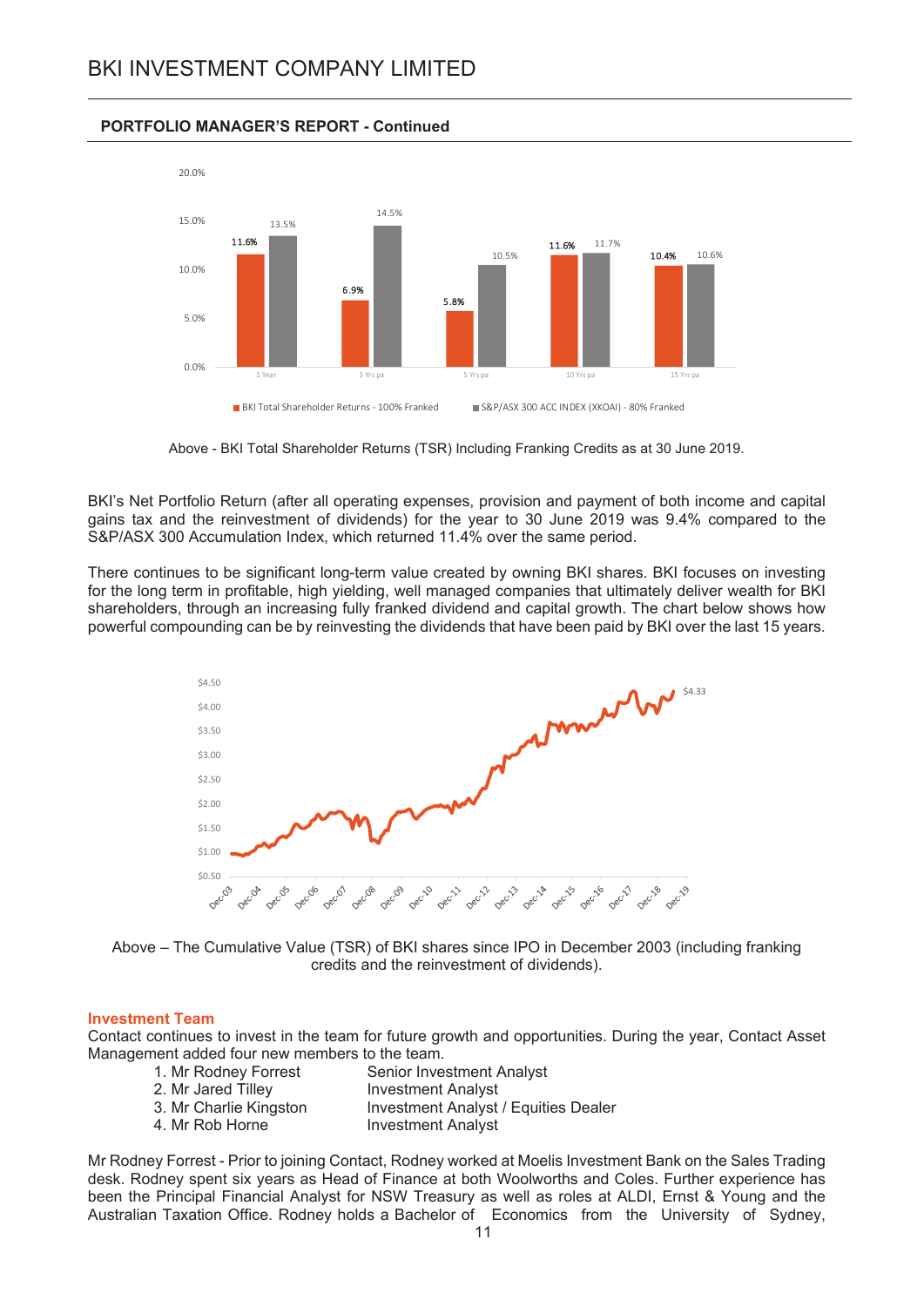## **PORTFOLIO MANAGER'S REPORT - Continued**

Masters of Economics from Macquarie University, Diploma in Taxation from the University of NSW and a Research Doctorate from the University of Vienna.

Mr Jared Tilley - Prior to ioining Contact, Jared spent nine years at Colonial First State, Whilst at Colonial Jared had various roles across client services and distribution including Account Manager and Business Development Associate. Most recently, Jared was an Investment Specialist looking after the sales and marketing efforts for two managed funds. Jared holds a Bachelor of Commerce majoring in Accounting and Finance from Notre Dame, Sydney and is a CFA Charter Holder.

Mr Charlie Kingston - Prior to Contact, Charlie spent six years at Perpetual where most recently was a dealer for their Australian and Global equity teams. Prior to Perpetual Charlie worked at Pulse Markets as a Client Advisor and also AJ Lucas Group as a Business Analyst. Charlie holds a holds a Bachelor of Commerce majoring in Finance and Commercial Law from the University of Sydney, a Bachelor of Business majoring in Finance and Accounting from the University of Technology, Sydney.

Mr Rob Horne - Prior to Contact, Rob had a successful professional Rugby career for over ten years. He represented NSW and Australia and also played professionally in the UK. Rob held Senior Leadership positions throughout his career. Rob works at Contact in conjunction with his role at Rugby Australia as Team Manager for the Australian Men's 7's Olympic Team. Rob holds a Graduate Certificate in Commerce from the University of Sydney, a Graduate Diploma in Commerce from Charles Sturt University and will complete a Master of Commerce in 2019.

This now brings the Contact Asset Management investment team to seven. We remain committed to investing for better outcomes for all BKI Shareholders, so as Contact's investment team grows it will provide attractive benefits for BKI shareholders.

#### **Research and Ratings**

During the year, BKI was once again well endorsed by various investment product research and ratings companies. BKI currently has a Recommended rating from LONSEC, a Recommended-Plus rating from Independent Investment Research (IIR), a Neutral rating from Morningstar and is on the Approved Product List for ThreeSixty.

These reports can be found on the BKI website at https://bkilimited.com.au/research-reports/

Tom Millner and Will Culbert **Contact Asset Management**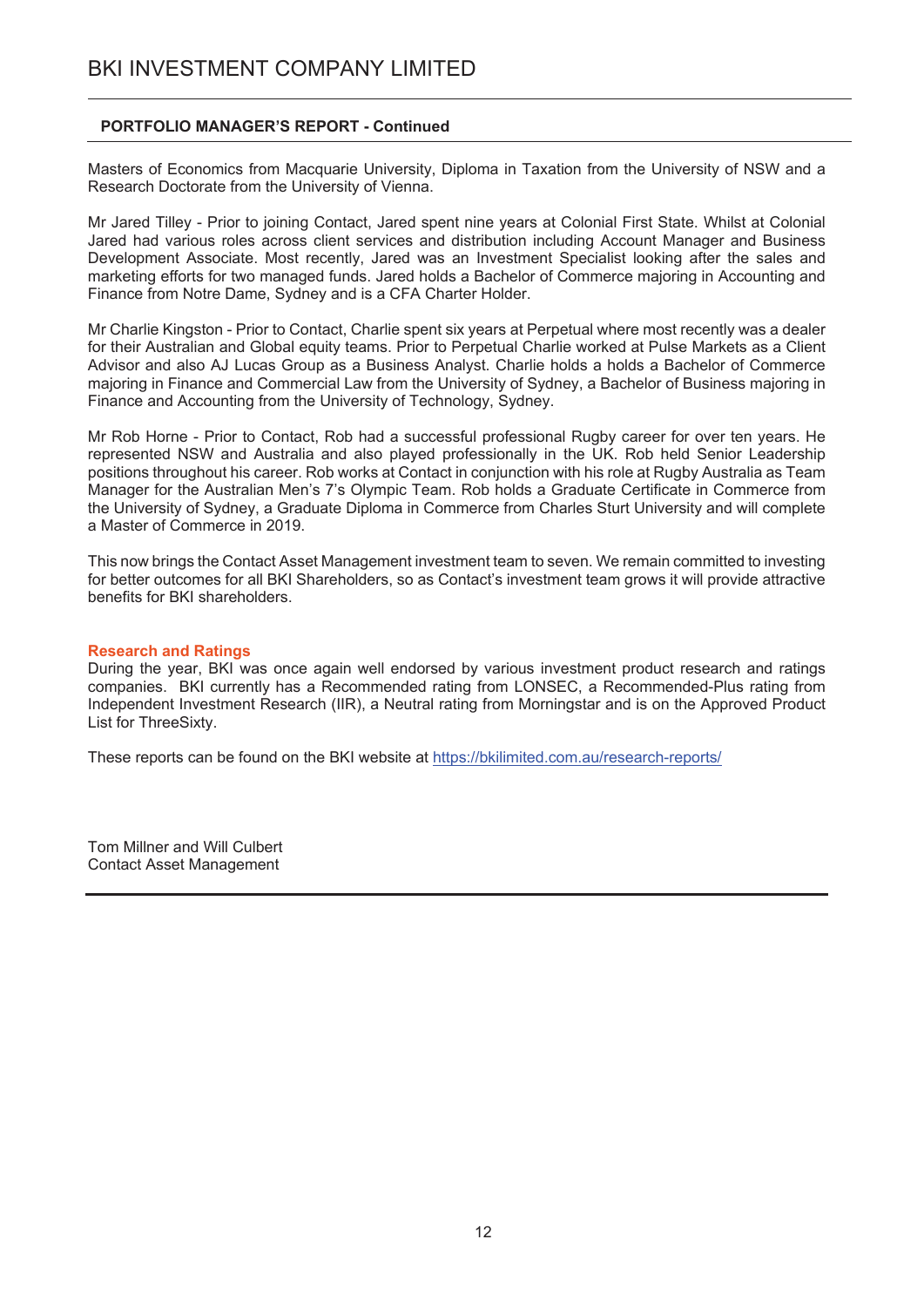## **DIRECTORS' REPORT**

The Directors of BKI Investment Company Limited ("the Company", or "BKI") present the following report on the Company and its controlled entities ("the Group") for the year to 30 June 2019.

## 1. Directors

The following persons were Directors since the start of the financial year and up to the date of this report:

## Robert Dobson Millner, FAICD - Non-Executive Director and Chairman

Mr Millner was appointed Non-executive Chairman upon the Company's formation in October 2003. Mr Millner has over 30 years' experience as a Company Director and extensive experience in the investment industry, and is currently a Director of the following ASX listed companies:

- Washington H Soul Pattinson and Company Limited (appointed 1984, Chairman since 1998)  $\bullet$
- New Hope Corporation Limited (appointed 1995, Chairman since 1998)
- Brickworks Limited (appointed 1997, Chairman since 1999)  $\bullet$
- Milton Corporation Limited (appointed 1998, Chairman since 2002)  $\bullet$
- Apex Healthcare Berhad (Appointed 2000)  $\bullet$
- Australian Pharmaceutical Industries Limited (Appointed 2000)  $\bullet$
- TPG Telecom Limited (appointed 2000)

Former listed company directorships within the last three years:

• Hunter Hall Global Value Limited (appointed 2017, resigned 2017)

**Special Responsibilities:** 

- Chairman of the Board
- Chairman of the Investment Committee
- Member of the Remuneration Committee  $\bullet$
- Member of the Nomination Committee

#### David Capp Hall, AM, FCA, FAICD - Independent Non-Executive Director

Mr Hall was appointed a Non-executive Director and Chair of the Audit Committee upon the Company's formation in October 2003. Mr Hall is a Chartered Accountant with experience in corporate management, finance and as a Company Director, holding Directorships in other companies for more than 30 years.

**Special Responsibilities:** 

- Chairman of the Audit Committee
- Member of the Remuneration Committee  $\bullet$
- Member of the Nomination Committee

#### Ian Thomas Huntley, BA - Independent Non-Executive Director

Mr Huntley joined the Board as a Non-executive Director in February 2009. After a career in financial journalism, Mr Huntley acquired "Your Money Weekly" newsletter in 1973. Over the following 33 years, Mr Huntley built the Your Money Weekly newsletter into one of Australia's best known investment advisory publications. He and partners sold the business to Morningstar Inc of the USA in mid 2006.

**Special Responsibilities:** 

- $\bullet$ Member of the Investment Committee
- Member of the Remuneration Committee
- Member of the Audit Committee
- Member of the Nomination Committee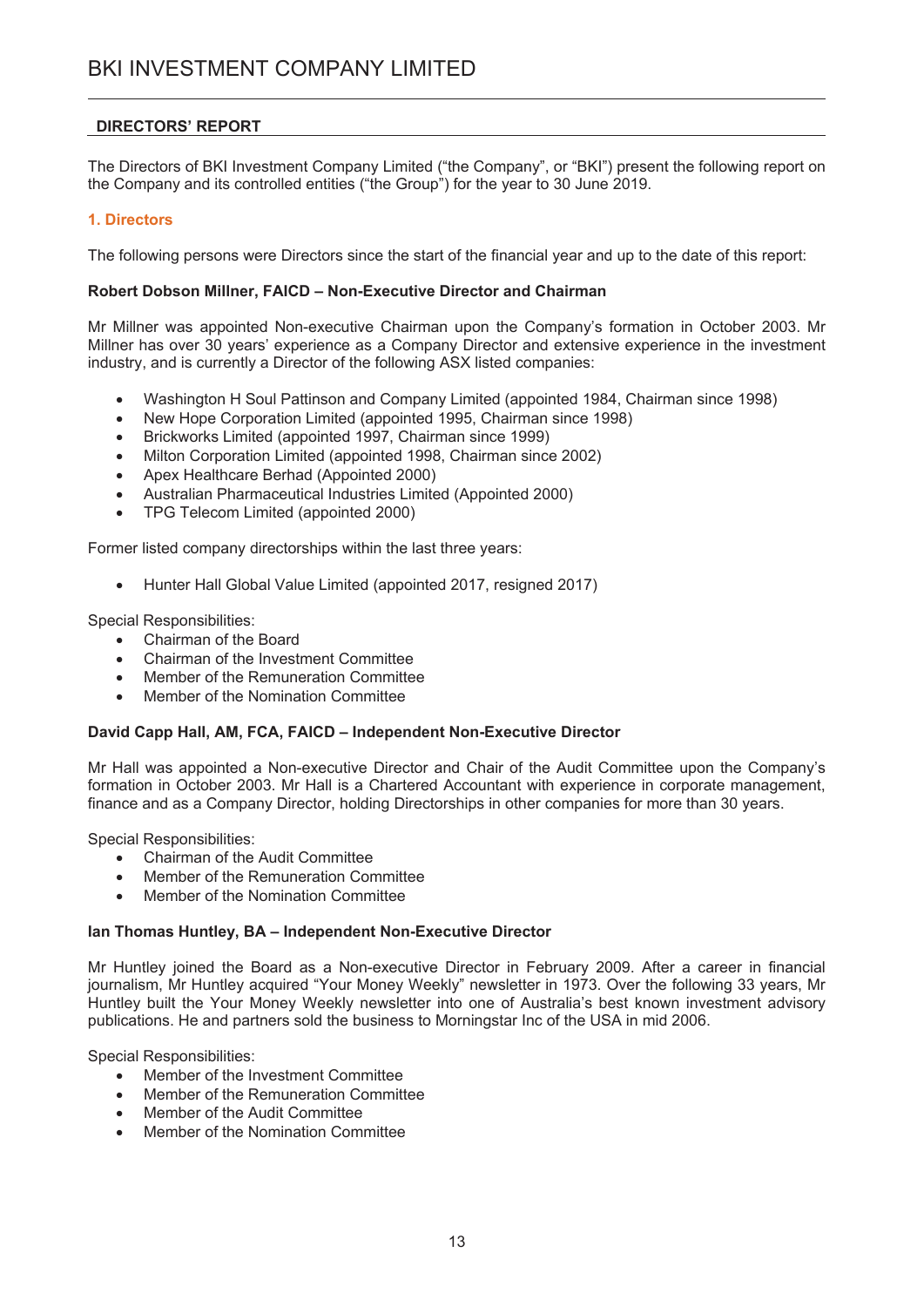### 1. Directors (continued)

#### Alexander James Payne, B.Comm, Dip Cm, FCPA, FCIS, FCIM -Non-Executive Director

Mr Payne was appointed a Non-executive Director upon the Company's formation in October 2003, and has been a member of the Audit Committee since then. Mr Payne was Chief Financial Officer of Brickworks Limited for 13 years and has considerable experience in finance and investment.

**Special Responsibilities:** 

- Member of the Audit Committee
- Member of the Investment Committee
- Chairman of the Remuneration Committee

#### 2. Key Management Personnel

#### Jaime Pinto, BComm, CA - Company Secretary

Mr Pinto is a Chartered Accountant with extensive experience in both professional practice and in senior commercial roles across a broad range of industries. He is currently Company Secretary of Quickstep Holdings Limited (ASX: QHL), URB Investments Limited (ASX: URB), and Palla Pharma Limited (ASX: PAL) and is Company Secretary and CFO of a number of unlisted financial and industrial companies.

#### **3. Meetings of Directors**

Summarised below are the numbers of Board meetings and Committee meetings held during the year to 30 June 2019, and the numbers of meetings attended by each Director.

|                   | Board <sup>1</sup> |                    | Audit<br>Investment |                          |          | Remuneration       |          | Nomination <sup>2</sup> |          |                    |
|-------------------|--------------------|--------------------|---------------------|--------------------------|----------|--------------------|----------|-------------------------|----------|--------------------|
|                   | Attended           | Eligible<br>attend | Attended            | Eligible<br>to<br>attend | Attended | Eligible<br>attend | Attended | Eligible<br>attend      | Attended | Eligible<br>attend |
| RD Millner        |                    |                    | 14                  | 14                       |          |                    |          |                         |          |                    |
| AJ Payne          |                    |                    | 14                  | 14                       |          |                    |          |                         |          |                    |
| DC Hall           |                    |                    |                     |                          |          |                    |          |                         |          |                    |
| <b>IT Huntley</b> |                    |                    | 14                  | 14                       |          |                    |          |                         |          |                    |

1 The number of board meetings includes circular resolutions passed by the board during the year.

2 The sole meeting of the Nomination Committee was held in July 2018. Mr RD Millner & Mr IT Huntley were not members of the Committee at this time as they were scheduled for re-election as a Director under the Company's Director rotation policy. Subsequent to being re-elected as Directors at the 2018 AGM, Mr RD Millner and Mr IT Huntley were reappointed to the Nomination Committee, and Mr AJ Payne resigned from the Committee as he is due for re-election as a Director at the 2019 AGM.

#### **4. Principal Activities**

Principal activities of the Group are that of a Listed Investment Company (LIC) primarily focused on long term investment in ASX listed securities. There were no significant changes in the nature of those activities during the year.

#### **5. Operating Results**

BKI's Total Ordinary Revenue from its investment portfolio was \$52.3m, 10.0% higher than 2018, driving a 11.1% increase in Net Operating Result before special investment revenue to \$49.2m from \$44.2m in 2018. Basic and diluted earnings per share before special dividend income was down 4.9% to 6.75cps.

Positive contributors to this result include increased dividends from Woodside Petroleum. New Hope Corporation, BHP Limited, Macquarie Group, Transurban Group, Sydney Airport and Lindsay Australia, while lower dividends from National Australia Bank, Telstra Corporation, Suncorp Group, Invocare Limited and LendLease Limited detracted from the result. Despite a gradual decrease in rates being offered on cash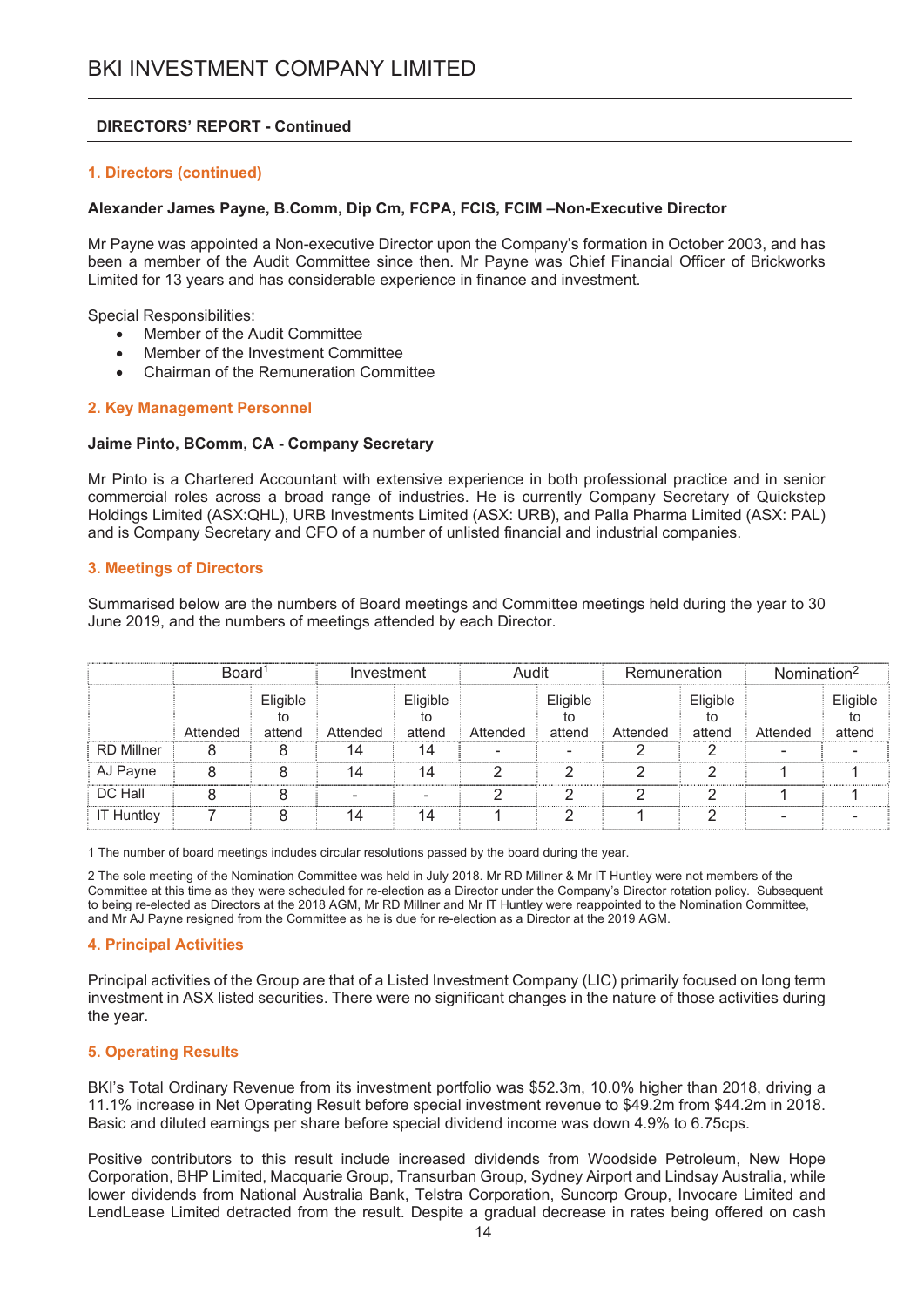products, revenue from bank deposits was much higher than the previous year due to BKI's higher cash levels.

BKI received \$27.98m in Special Investment Income during 2019FY, compared to \$0.8m in 2018FY, including special dividends paid by Telstra Corporation, QUBE Logistics, IAG Insurance, Suncorp Group, Woolworths Group, BHP Limited, Wesfarmers Limited and Milton Corporation. This Special Investment Income also included amounts generated by participating in off market buy backs conducted by BHP Limited and Caltex Limited, and a non-cash Wesfarmers Demerger Dividend.

Total Shareholder Return including franking credits for the year to 30 June 2019 was 11.6%, compared to the S&P/ASX 300 Accumulation Index, which returned 13.5% over the same period. BKI's Total Shareholder Return including Franking Credits for 15 years was 10.4% per annum compared to the S&P/ASX 300 Accumulation Index, which returned 10.6%.

BKI's Net Portfolio Return (after all operating expenses, provision and payment of both income and capital gains tax and the reinvestment of dividends) for the year to 30 June 2019 was 9.4%.

#### **6. Review of Operations**

Operating expenses of \$2.0m were higher than the previous year (2018: \$1.8m), with the company seeing a lift in professional costs in particular, including Director and Officer Insurance, ASIC fees and Share Registry fees. BKI's management fees have also increased as the Total Assets of the company grew. BKI's MER is 0.17% compared to 0.16% in 2018.

BKI's total investments over FY2019 was approximately \$190.0m, with disposals of approximately \$76.6m.

Major long term investments included; BHP Limited, Macquarie Group, Woodside Petroleum, Ramsay Healthcare, Woolworths Limited, Transurban Group, AGL Energy and APA Group. New portfolio positions established by BKI during the year include Coles Group, Platinum Asset Management, Magellan Financial Group, Stockland Group and Reece Group.

The main disposals from BKI's investment portfolio included Flight Centre, IOOF Holdings, Perpetual Limited, Pact Group, QUBE Holdings, NABPA Preference Shares, NABPC Preference Shares, Ansell Limited, WBCPF Preference Shares and CBAPG Preference Shares.

#### **7. Financial Position**

Net assets of the Group increased during the financial year to \$1,155.4m (2018: \$1,115.6m), primarily driven by a positive revaluation of the investment portfolio, even after distribution of a special dividend to BKI shareholders

#### 8. Employees

The Group had no employees as at 30 June 2019 (2018: nil).

#### 9. Significant Changes in the State of Affairs

Other than as stated in this Directors' Report and in the accompanying Financial Report, there were no significant changes in the state of affairs of the Group during the reporting year.

#### 10. Likely Developments and Expected Results

The operations of the Group will continue with planned long term investments in Australian equities and fixed interest securities. The Group will continue its strategy of investing for the long term in a portfolio of assets to deliver shareholders an increasing income stream and long term capital growth. The success of this strategy will be strongly influenced by the performance of the underlying investee companies, their share price movements, and capital management and income distribution policies.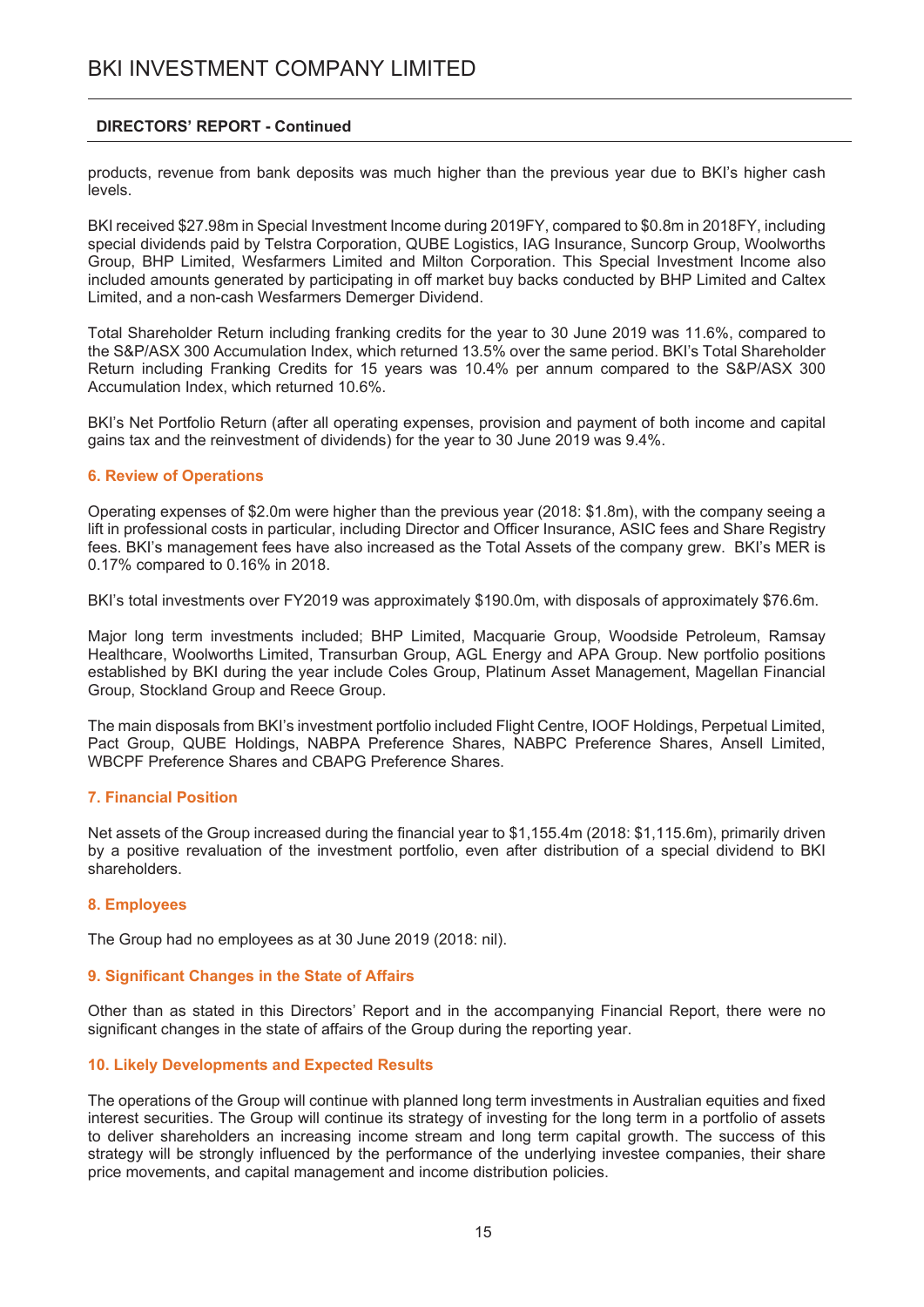The performance of these companies will be influenced by general economic and market conditions such as economic growth rates, interest rates and inflation. Performance could also be influenced by regulatory change. These external conditions are difficult to predict and not within the control of the Group, making it difficult to forecast the future results of the Group.

However, BKI is a research driven, long term manager focusing on investing in well managed, profitable companies. Stock selection is bottom up, focusing on the merits of individual companies rather than market and economic trends. The Group will continue to implement prudent business practice to allow the achievement of the Group's Corporate Objectives and Business Strategy.

#### 11. Significant Events after Balance Date

The Directors are not aware of any matter or circumstance that has arisen since the end of the year to the date of this report that has significantly affected or may significantly affect:

- i. the operations of the Company and the entities that it controls;
- ii. the results of those operations; or
- iii. the state of affairs of the Group in subsequent vears.

#### **12. Dividends**

There were two dividend payments made during the year to 30 June 2019:

- On 29 August 2018, a final total dividend of \$26,836,530 (ordinary dividend of 3.700 cents per share  $\bullet$ fully franked) was paid out of retained profits at 30 June 2018.
- $\bullet$ On 28 February 2019, an interim total dividend of \$37,285,818 (ordinary dividend of 3.625 cents per share and special dividend of 1.500 cents per share, both fully franked) was paid out of retained profits at 31 December 2018.

In addition, the Directors declared a final ordinary dividend of 3.700 cents per share and a final special dividend of 1.000 cents per share, both fully franked at 30%, payable on 29 August 2019.

At 30 June 2019 there are \$14,690,735 of franking credits available to the Group (2018: \$15,676,205) after allowing for payment of the final, fully franked dividends.

#### **13. Environmental Requlations**

The Group's operations are not materially affected by environmental regulations.

## 14. Directors' and Officers' Indemnity

The Constitution of the Company provides indemnity against liability and legal costs incurred by Directors and Officers to the extent permitted by the Corporations Act 2001.

During the year to 30 June 2019, the Group paid premiums in respect of an insurance contract to insure each of the officers against all liabilities and expenses arising as a result of work performed in their respective capacities. The Directors have not included details of the nature of liabilities covered or the amount of premium paid in respect of the insurance contract as such disclosure is prohibited under the terms of the contract.

#### 15. Proceedings on Behalf of the Group

No person has applied for leave of the Court to bring proceedings on behalf of the Group or intervene in any proceedings to which the Group is a party for the purpose of taking responsibility on behalf of the Group for all or any part of those proceedings. The Group was not a party to any such proceedings during the year.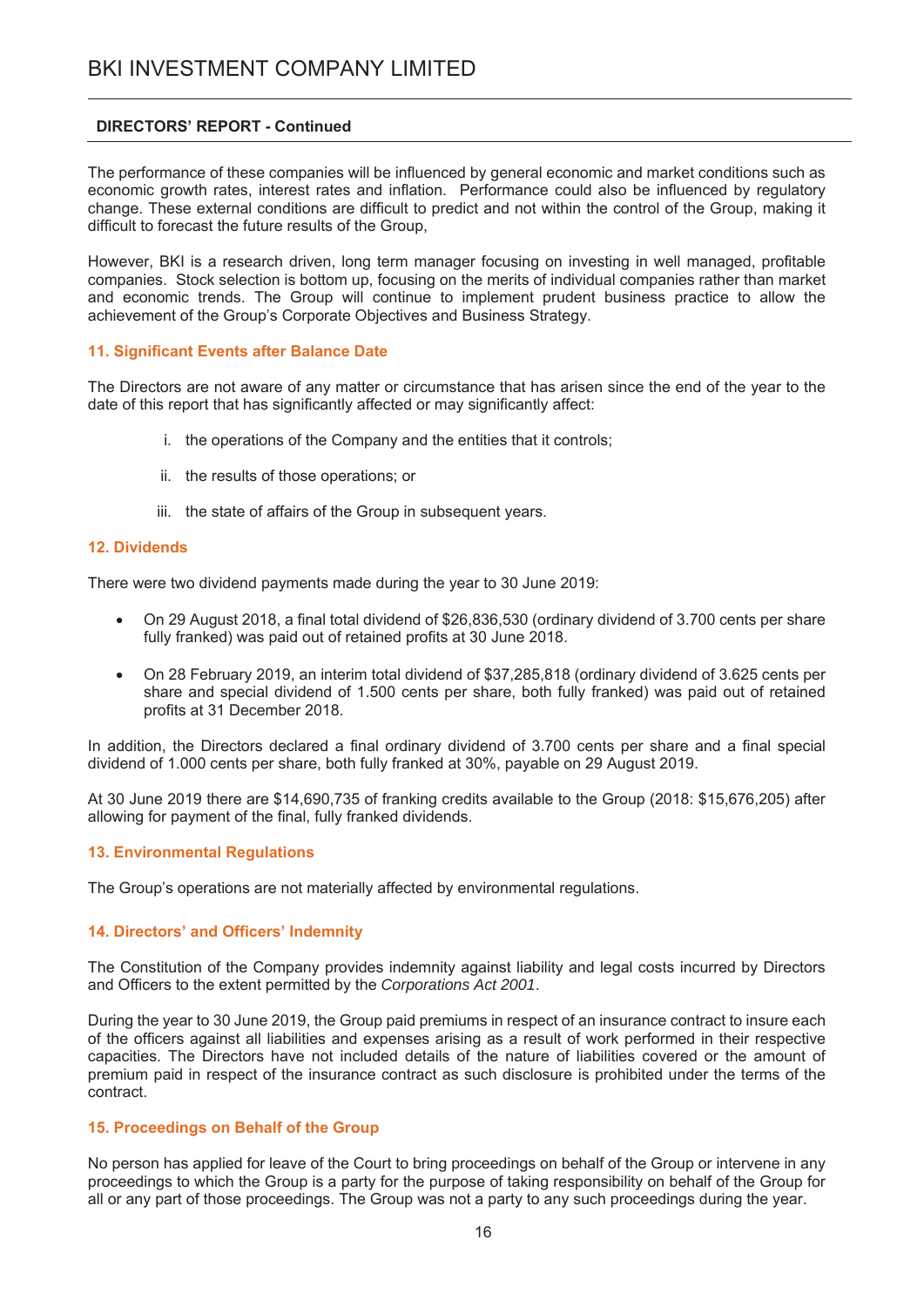### **16. Non-audit Services**

During the year to 30 June 2019 MGI Sydney did not provide any non-audit services to the Group, nor did the Group pay any fees for such services.

During the year ended 30 June 2018 the external auditor, MGI Sydney Assurance Services Pty Limited ("MGI Sydney"), provided the following non-audit services to the Group:

|                                                                             | Fees     |
|-----------------------------------------------------------------------------|----------|
|                                                                             | (ex GST) |
|                                                                             | \$'000   |
| Review services in relation to the Entitlement Offer conducted by the Group |          |

The Board of Directors has considered the non-audit services provided during the previous financial year and is satisfied that the provision of those non-audit services by the auditor (or by another person or firm on the auditor's behalf) during the year is compatible with, and did not compromise, the audit independence requirements of the Corporations Act 2001 for the following reasons:

- all non-audit services were subject to the corporate governance procedures adopted by the Company and have been reviewed by the Board to ensure they do not impact upon the impartiality and objectivity of the auditor: and
- the non-audit services do not undermine the general principles relating to auditor independence as set out in APES 110: Code of Ethics for Professional Accountants issued by the Accounting Professional and Ethical Standards Board, as they did not involve reviewing or auditing the auditor's own work, acting in a management or decision making capacity for the Company, acting as an advocate for the Company or jointly sharing risks and rewards.

## 17. Auditor's Independence Declaration

The Auditor's Independence Declaration for the year to 30 June 2019 is on page 52.

#### 18. Beneficial and Relevant Interest of Directors and Other Key Management Personnel in Shares

As at the date of this report, details of Directors and Other Key Management Personnel who hold shares for their own benefit or who have an interest in holdings through a third party and the total number of such shares held are listed as follows:

| <b>Name</b>       | <b>Number of Shares</b> |
|-------------------|-------------------------|
| <b>RD Millner</b> | 8,810,842               |
| DC Hall           | 2,460,607               |
| AJ Payne          | 414,056                 |
| <b>IT Huntley</b> | 11,224,980              |
| J Pinto           | 119,761                 |

#### 19. Corporate Governance Statement

BKI's Corporate Governance Statement can be found on the Company's website at the following address: http://bkilimited.com.au/about-us/corporate-governance/#cgs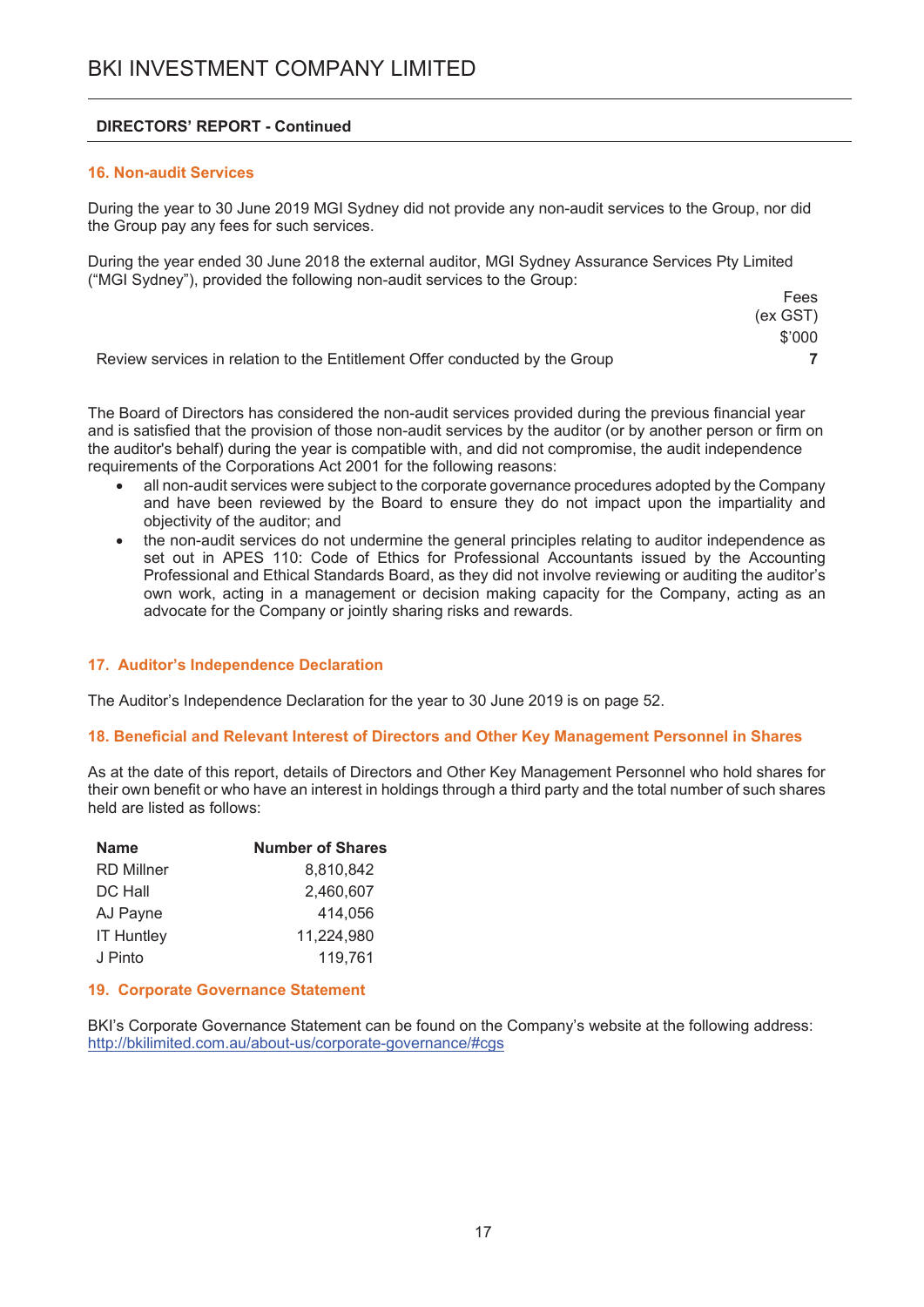#### 20. Remuneration Report (Audited)

This remuneration report outlines the Director and Executive remuneration arrangements of the Group in accordance with the requirements of the Corporations Act 2001 and its Requlations. For the purposes of this report. Key Management Personnel of the Group are defined as those persons having authority and responsibility for planning, directing and controlling the major activities of the Group, directly or indirectly.

The Company has externalised its investment management function to Contact Asset Management Pty Limited, and currently has no employees. In addition to the Directors, the only individual classified as Key Management Personnel is Mr Jaime Pinto, the Company Secretary, and there are no Other Key Executives.

#### **Remuneration Policy**

The Board is responsible for determining and reviewing remuneration arrangements, including performance incentives, for the Directors themselves and the Company Secretary. It is the Group's objective to provide maximum shareholder benefit from the retention of a high quality Board and Executive team by remunerating Directors and Key Management Personnel fairly and appropriately with reference to relevant employment market conditions, their performance, experience and expertise.

#### Elements of Director and Key Management Personnel (KMP) remuneration

The Board's policy for determining the nature and amount of remuneration for Key Management Personnel of the Group is as follows:

- The remuneration policy is developed by the Remuneration Committee and approved by the Board after professional advice is sought from independent external consultants.
- All Kev Management Personnel are to receive a base fee, or salary and superannuation, combined with performance incentives.
- Performance incentives are only paid once predetermined key performance indicators have been met.
- Incentives paid in the form of shares are intended to align the interests of the Key Management Personnel with those of the shareholders.
- The Remuneration Committee reviews the remuneration packages of Key Management Personnel annually by reference to the Group's performance, KMP performance and comparable information from industry sectors.

The performance of Key Management Personnel is measured against relative market indices and financial and strategic goals approved by the Board and as agreed with each KMP. Performance is measured on an ongoing basis using management reporting tools. Performance for the assessment of incentives is performed annually, based predominantly on the growth of shareholder and portfolio returns. The Board may exercise discretion in relation to approving incentives and can recommend changes to the Committee's recommendations. Any changes must be justified by reference to measurable performance criteria. The policy is designed to attract the highest calibre of KMP and reward them for performance results leading to long-term growth in shareholder wealth.

All remuneration paid to Key Management Personnel is valued at the cost to the Group and expensed.

The Board's policy is to remunerate Non-Executive Directors at market rates for time, commitment and responsibilities. The Remuneration Committee determines payments to the Non-Executive Directors and reviews their remuneration annually, based on market practice, duties and accountability. Independent external advice is sought when required. The maximum aggregate amount of fees that can be paid to Non-Executive Directors is subject to approval by shareholders at the Annual General Meeting.

#### **Performance-based Remuneration**

BKI has previously established the BKI Incentive Scheme to form part of the remuneration packages of the Group's executive team.

The aims of the BKI Incentive Scheme are: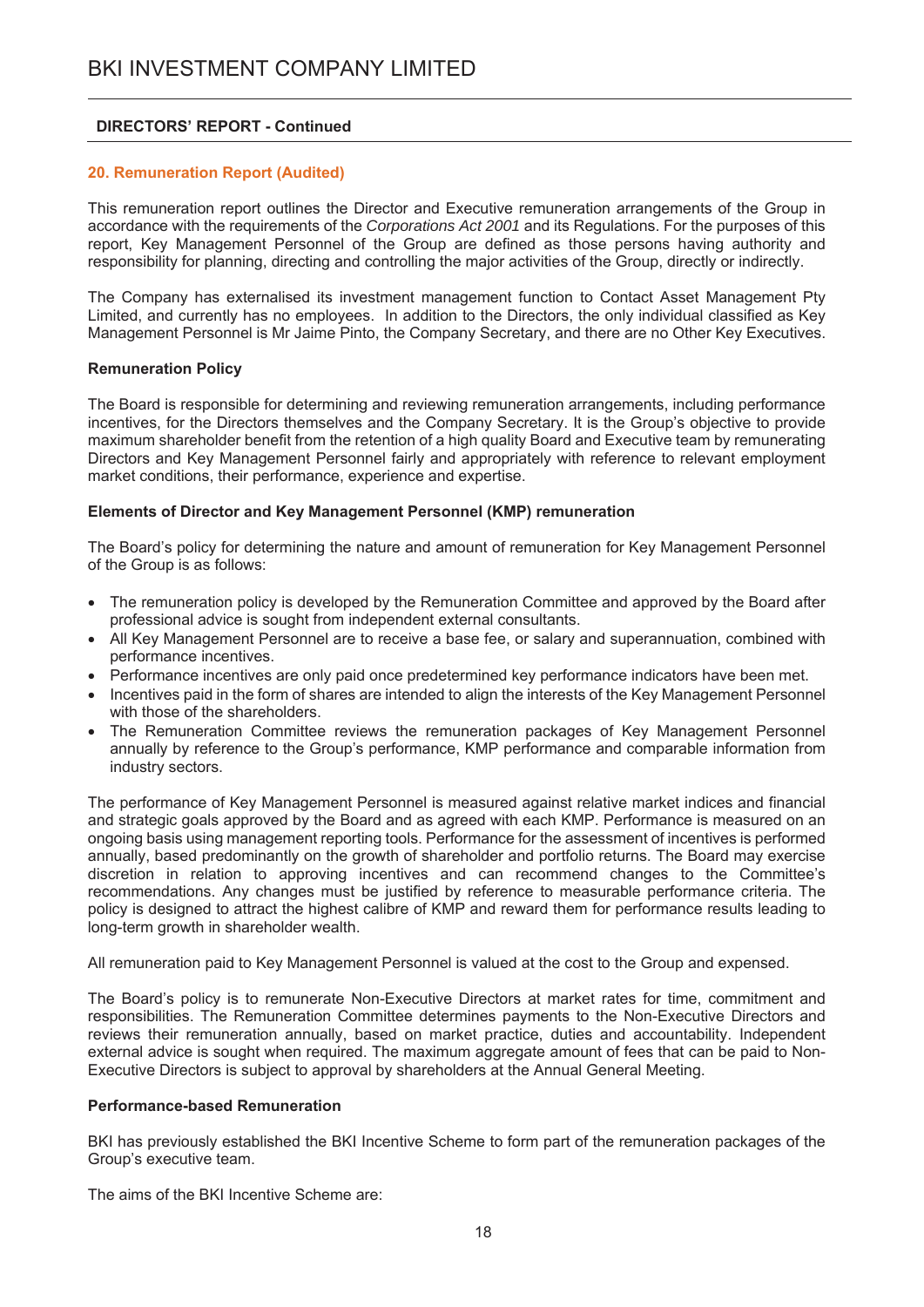- To promote superior performance at BKI over both the short and more importantly, long term.  $1<sub>1</sub>$
- $2.$ To ensure remuneration is fair and reasonable market remuneration to reward staff.
- $3<sub>1</sub>$ To promote long term staff retention and alignment.

As at 1 July 2018 and as at the date of this report the only participant in the BKI Incentive Scheme was Mr Jaime Pinto.

To achieve the objectives of BKI, the BKI Incentive Scheme is required to include several components with separate measurement criteria.

#### **Short Term Incentive**

The Short Term Incentive is determined by reference to annual Total Portfolio Return compared to the S&P ASX 300 Accumulation Index. BKI's Total Portfolio Returns are measured by the change in pre tax NTA and are after all operating expenses, payment of both income and capital gains tax and the reinvestment of dividends.

The Short Term Incentive is paid by way of BKI shares purchased on market by the Company.

For the 2019FY the Short Term Incentive for the Company Secretary was set at 15,000 BKI shares.

100% of the Short Term Incentive is based on the Total Portfolio Returns as follows:

| BKI Total Portfolio Return Compared to S&P/ASX 300 Acc Index | % of Eligible Bonus |
|--------------------------------------------------------------|---------------------|
| Less than Index                                              | 0%                  |
| Equal to Index                                               | 100%                |
| Plus 1%                                                      | 110%                |
| Plus 2%                                                      | 120%                |
| Plus 3%                                                      | 130%                |
| Plus $4\%$                                                   | 140%                |
| Plus 5% or more                                              | 150%                |

The Short Term Incentive is subject to discretionary Board adjustment for the achievement of improved Management Expense Ratio and promotion of BKI.

The following table summarises performance for the year to 30 June 2019 against the Short Term Incentive measurement criteria:

| 1 Year BKI Total        | S&P/ASX 300 Acc   | Over / (Under)     | % Entitlement to      |
|-------------------------|-------------------|--------------------|-----------------------|
| <b>Portfolio Return</b> | Index over 1 Year | <b>Performance</b> | <b>Eligible Bonus</b> |
| 9.4%                    | $11.4\%$          | $(2.0)\%$          | Nil                   |

The vesting criteria for the 2019 Financial Year Short Term Incentives were therefore not satisfied, and the Company did not award any short term incentives in respect of 2019 Financial Year Short Term incentives.

#### Long Term Incentive

The Long Term Incentive is determined by reference to annual Total Shareholder Returns: compared to the S&P/ASX 300 Accumulation Index. Total Shareholder Returns are based on the change in BKI Share Price and include the reinvestment of dividends.

For the year ended 30 June 2019, the Company Secretary's Long Term Incentive was set at 25,000 BKI shares. All outstanding Long Term Incentives granted are to be awarded to participants after 4 years provided that BKI's 4 year Total Shareholder Returns exceed the S&P/ASX 300 Accumulation Index over the same period. Should that test fail on the day, it is to be retested in Year 5.

The Long Term Incentive Scheme is to be paid by way of BKI shares purchased on market by the Company. The Company accrues as an expense the appropriate portion of the future cost of all Long Term Incentives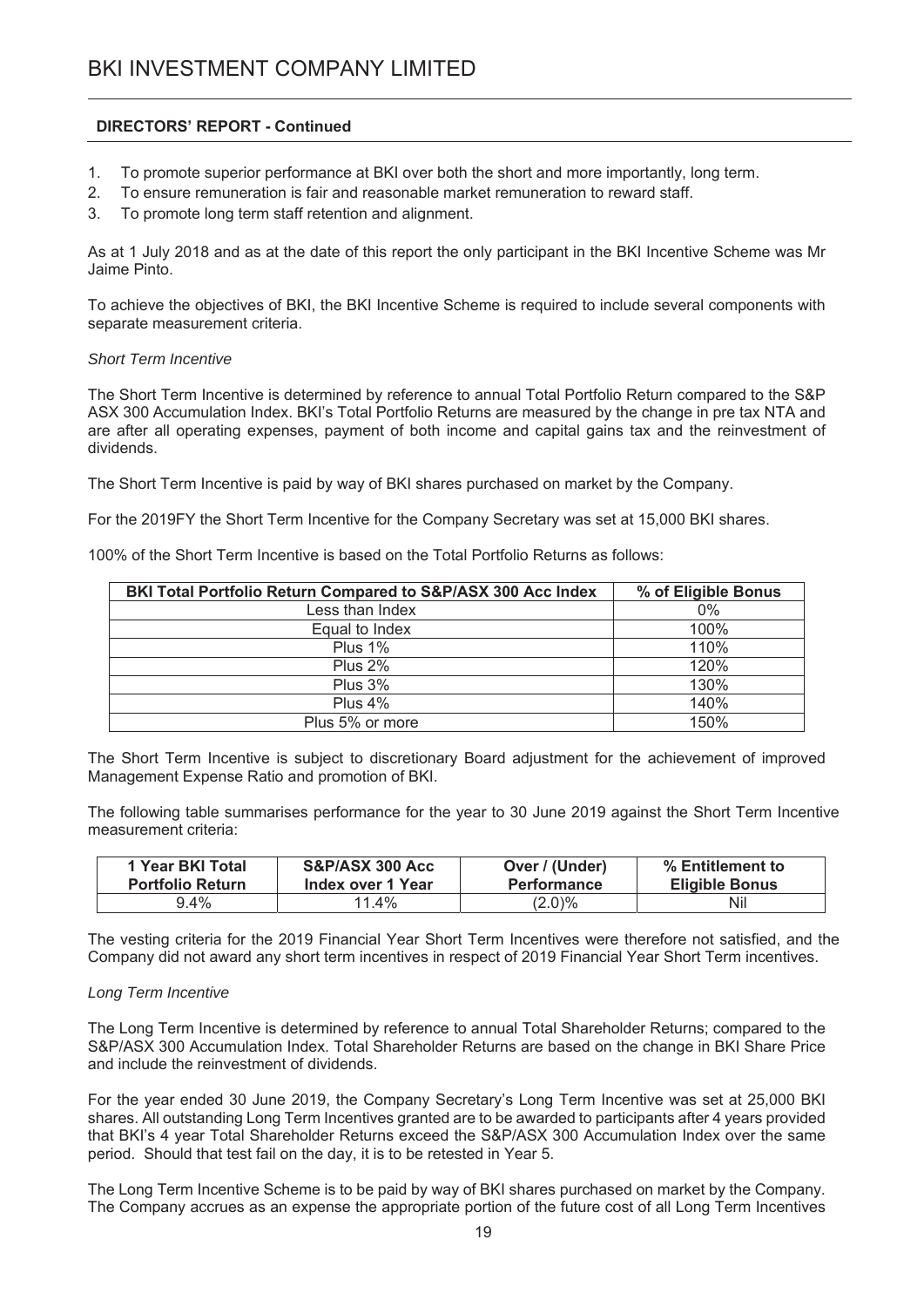issued. Once an incentive has lapsed or it is probable that the incentive will not vest, the Company reverses prior year accruals previously recognised in respect of that Long Term Incentive. The net positive or negative expense is included in the disclosed remuneration of the Company Secretary.

During the 2019 Financial Year the following outstanding Long Term Incentives granted by the Company became eligible for vesting:

| Incentive issue | <b>Issue date</b> | <b>Number</b><br>of rights<br><b>granted</b> | <b>Value of</b><br>initial<br>arant | Initial vesting<br>date | <b>Expirv</b><br>date | <b>Number</b><br>of rights<br>vested | <b>Number</b><br>of rights<br>vet to<br>vest/<br>lapse |
|-----------------|-------------------|----------------------------------------------|-------------------------------------|-------------------------|-----------------------|--------------------------------------|--------------------------------------------------------|
| J Pinto 2016    | 01/07/2015        | 18.628                                       | \$31.500                            | 30/06/2019              | 30/06/2020            | Nil                                  | $\overline{\phantom{0}}$                               |

The table below summarises the performance for the relevant four year period against the Long Term Incentive measurement criteria:

|                         | 4 year BKI total      | <b>S&amp;P/ASX 300</b>             |                              |                                    |
|-------------------------|-----------------------|------------------------------------|------------------------------|------------------------------------|
| <b>Period</b>           | shareholder<br>return | accumulation<br>index over 4 years | Over/ (Under)<br>performance | % Entitlement to<br>eligible bonus |
| 1/07/2015 to 30/06/2019 | $3.3\%$               | $9.7\%$                            | (6.4)%                       | nil                                |

Based on the above performance the vesting criteria for Long Term Incentives issued on 1 July 2015 were not satisfied. In accordance with the terms of the Long Term Incentive Scheme, these incentives will be retested as at 30 June 2020.

During the 2019 Financial Year the following outstanding Long Term Incentives granted by the Company became eligible for retesting:

| Incentive issue | <b>Issue date</b> | <b>Number</b><br>of rights<br><b>granted</b> | Value of<br>initial<br>arant | Initial vesting<br>date | <b>Expiry</b><br>date | <b>Number</b><br>of rights<br>vested | <b>Number</b><br>of rights<br>vet to<br>vest/<br>lapse |
|-----------------|-------------------|----------------------------------------------|------------------------------|-------------------------|-----------------------|--------------------------------------|--------------------------------------------------------|
| J Pinto 2015    | 01/07/2014        | 18.545                                       | \$30,600                     | 30/06/2018              | 30/06/2019            | Nil                                  |                                                        |

The table below summarises the performance for the relevant five year period against the Long Term Incentive measurement criteria:

| <b>Period</b>           | 5 year BKI total<br>shareholder<br>return | <b>S&amp;P/ASX 300</b><br>accumulation<br>index over 5 years | Over/ (Under)<br>performance | % Entitlement to<br>eligible bonus |
|-------------------------|-------------------------------------------|--------------------------------------------------------------|------------------------------|------------------------------------|
| 1/07/2014 to 30/06/2015 | $3.7\%$                                   | 8.9%                                                         | $(5.2)\%$                    | nil                                |

Based on the above performance the vesting criteria for Long Term Incentives issued on 1 July 2014 were not satisfied. In accordance with the terms of the Long Term Incentive Scheme, these incentives lapsed as at 30 June 2019.

No outstanding Long Term Incentives granted by the Company became eligible for vesting between 1 July 2019 and the date of this report.

The following table summarises movements in Long Term Incentives granted by the Company that have not vested or lapsed as at the date of this report:

| <b>Incentive</b><br>issue | <b>Issue date</b> | Number of<br>riahts<br>granted | Value of<br>initial grant | <b>Initial</b><br>vesting<br>date | <b>Expiry</b><br>date | Number of<br>riahts<br>vested/<br>lapsed | Number of<br>rights yet<br>to vest/<br>lapse |
|---------------------------|-------------------|--------------------------------|---------------------------|-----------------------------------|-----------------------|------------------------------------------|----------------------------------------------|
| J Pinto 2016              | 01/07/2015        | 18.628                         | \$31.500                  | 30/06/2019                        | 30/06/2020            | $\overline{\phantom{a}}$                 | 18.628                                       |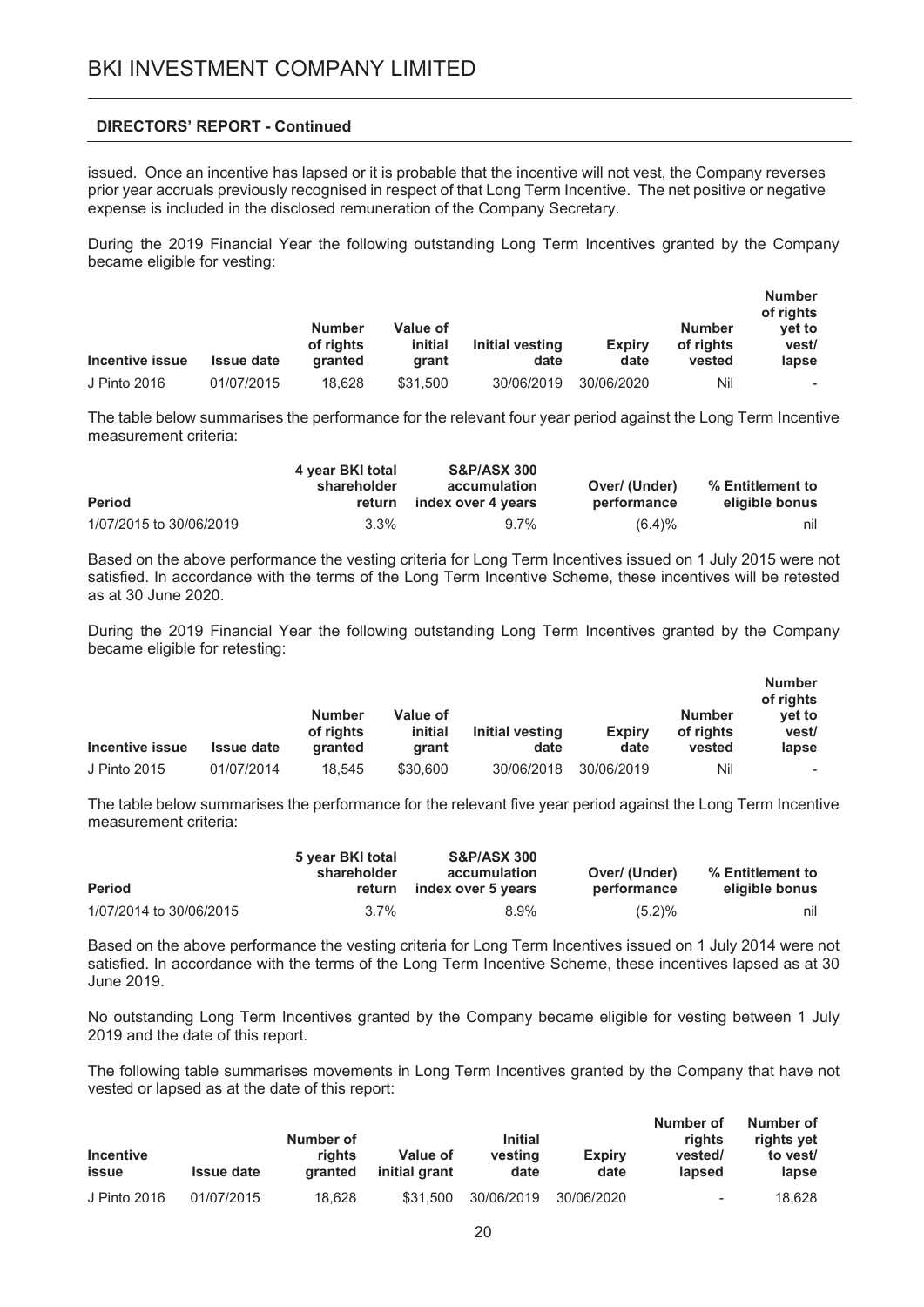| J Pinto 2017 | 01/07/2016 | 24.030 | \$37.800 30/06/2020            | 30/06/2021 | $\sim$     | 24.030 |
|--------------|------------|--------|--------------------------------|------------|------------|--------|
| J Pinto 2018 | 01/07/2017 | 25,000 | \$41,385 30/06/2021 30/06/2022 |            | $\sim$ $-$ | 25.000 |
| J Pinto 2019 | 01/07/2018 | 25,000 | \$38,040 30/06/2022 30/06/2023 |            | $\sim$     | 25,000 |

Rights granted under the Short Term and a Long Term Incentive Scheme do not carry an entitlement to receive dividends.

#### Remuneration Details for the Year to 30 June 2019

The following disclosures detail the remuneration of the Directors and the highest remunerated Executives of the Group.

The names and positions held of group Directors and Other Key Management Personnel in office at any time during the financial year are:

| <b>Name</b>           | <b>Position</b>                |
|-----------------------|--------------------------------|
| <b>RD</b> Millner     | Non-Executive Chairman         |
| DC Hall AM            | Non-Executive Director         |
| AJ Payne              | Non-Executive Director         |
| <b>IT Huntley</b>     | Non-Executive Director         |
| JP Pinto <sup>1</sup> | Company Secretary <sup>1</sup> |

1 Services provided under contract through Corporate & Administrative Services Pty Limited

Details of the nature and amount of each Non–Executive Director's and Other Key Management Personnel's emoluments from the Parent and its controlled entities in respect of the year to 30 June are as follows:

| Directors:            |                    |                       |         |
|-----------------------|--------------------|-----------------------|---------|
|                       | <b>Primary fee</b> | <b>Superannuation</b> | Total   |
|                       | S                  | \$                    | S       |
| 2018                  |                    |                       |         |
| <b>RD Millner</b>     | 66,690             | 6,335                 | 73,025  |
| DC Hall               | 51,553             | 4.897                 | 56.450  |
| AJ Payne <sup>1</sup> | 22,100             | 24,000                | 46,100  |
| <b>IT Huntley</b>     | 42,100             | 4,000                 | 46,100  |
| Total                 | 182,443            | 39,232                | 221,675 |
|                       |                    |                       |         |
| 2019                  |                    |                       |         |
| <b>RD Millner</b>     | 68,196             | 6,479                 | 74,675  |
| DC Hall               | 52,717             | 5.008                 | 57,725  |
| AJ Payne <sup>1</sup> | 29,080             | 18,044                | 47,124  |
| <b>IT Huntley</b>     | 43,037             | 4,088                 | 47,125  |
| Total                 | 193,030            | 33,619                | 226,649 |
|                       |                    |                       |         |

1 - Includes salary sacrifice superannuation contributions

The combined annual payment to all Non-Executive Directors is capped at \$300,000 until shareholders, by ordinary resolution, approve some other fixed sum amount. This amount is to be divided among the Directors as they may determine.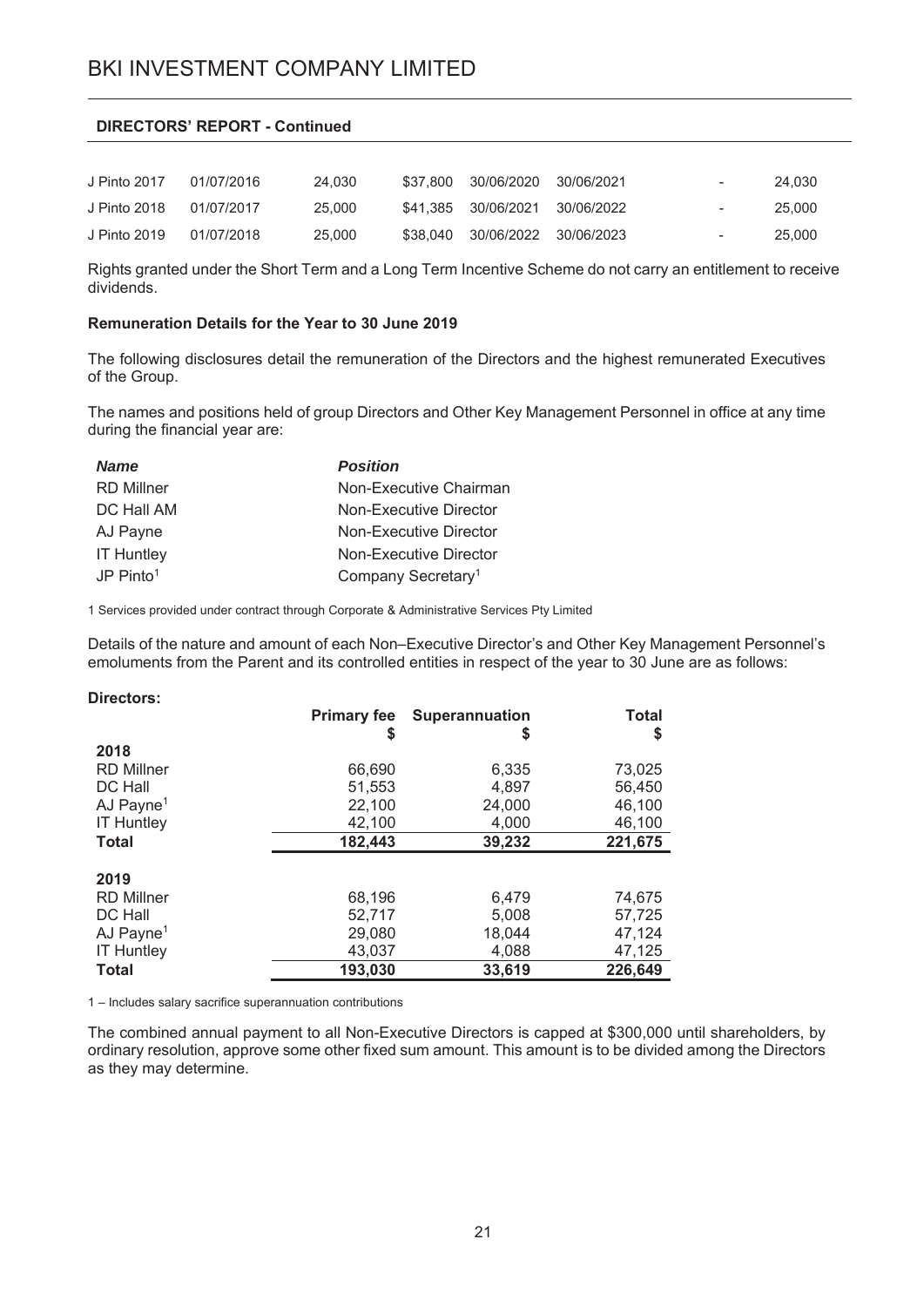#### **Other Key Management Personnel:**

|              | <b>Fixed remuneration</b> |                     |                          | Share based performance related |        |              |                                     |
|--------------|---------------------------|---------------------|--------------------------|---------------------------------|--------|--------------|-------------------------------------|
|              | <b>Salary</b>             | Super-<br>annuation | <b>Total</b>             | <b>STI</b>                      | LTI    | <b>Total</b> | <b>Total</b><br><b>Remuneration</b> |
| 2018         |                           |                     |                          |                                 |        |              |                                     |
| J Pinto      | $\overline{\phantom{0}}$  | -                   | $\overline{\phantom{a}}$ | $\overline{\phantom{a}}$        | 30,456 | 30,456       | 30,456                              |
| <b>Total</b> |                           | $\blacksquare$      | $\sim$                   |                                 | 30,456 | 30,456       | 30,456                              |
|              |                           |                     |                          |                                 |        |              |                                     |
| 2019         |                           |                     |                          |                                 |        |              |                                     |
| J Pinto      |                           |                     | $\overline{\phantom{a}}$ |                                 | 8,442  | 8,442        | 8,442                               |
| <b>Total</b> | ۰                         | $\blacksquare$      | ٠                        |                                 | 8,442  | 8,442        | 8,442                               |

The value included in the preceding table for share based performance related remuneration (STI and LTI) is the portion of the estimated value of the performance rights which has been allocated as an expense in each relevant reporting period. It does not reflect the value of rights to BKI shares (if any) vested during that period.

The relative proportions of Total Remuneration that are fixed or linked to performance are as follows:

|         |      | <b>Fixed remuneration</b> |       | <b>Performance-related - STI</b> |      | <b>Performance-related - LTI</b> |  |
|---------|------|---------------------------|-------|----------------------------------|------|----------------------------------|--|
|         | 2019 | 2018                      | 2019  | 2018                             | 2019 | 2018                             |  |
| J Pinto | 0%   | 0%                        | $0\%$ | 0%                               | 100% | 100%                             |  |

There were no retirement allowances provided for the retirement of Non-Executive Directors or Other Key Management Personnel.

#### **Contract of Employment**

Mr J Pinto provides Company Secretarial services under contract through Corporate & Administrative Services Pty Limited. This is an open ended contract with a notice period of one month required to terminate.

This report is made in accordance with a resolution of the Directors.

**Robert D Millner Director** 

**Sydney** 17 July 2019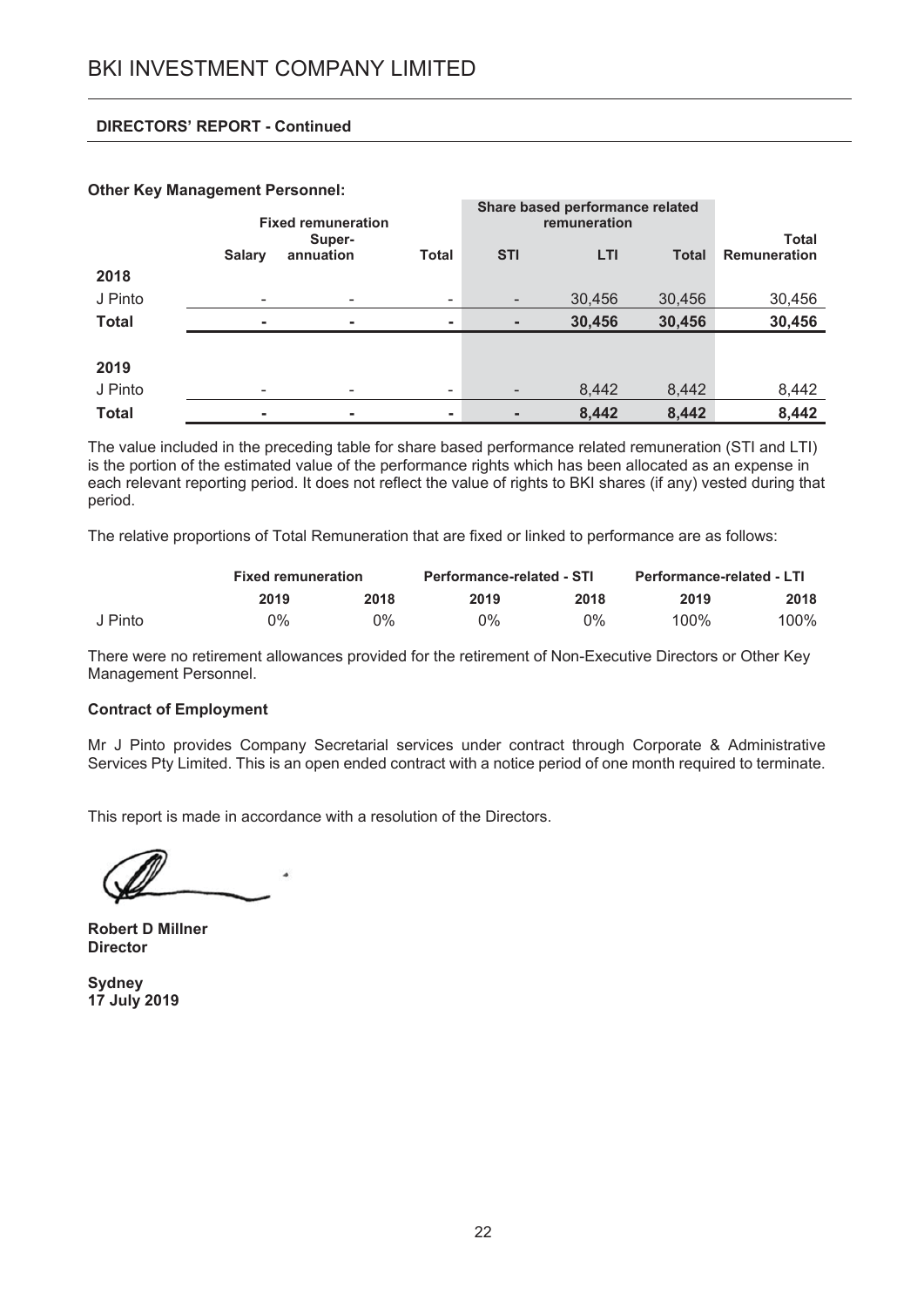# **CONSOLIDATED INCOME STATEMENT** FOR THE YEAR ENDED 30 JUNE 2019

|                                                                                         | <b>Note</b>          | 2019<br>\$'000  | 2018<br>\$'000      |
|-----------------------------------------------------------------------------------------|----------------------|-----------------|---------------------|
| Ordinary revenue from investment portfolio<br>Revenue from bank deposits<br>Other gains | 2(a)<br>2(c)<br>2(d) | 52,310<br>1,944 | 47,134<br>908<br>86 |
| Income from operating activities before special investment<br>revenue                   |                      | 54,254          | 48,128              |
| Operating expenses                                                                      | 3                    | (2,047)         | (1, 818)            |
| Operating result before income tax expense and special investment<br>revenue            |                      | 52,207          | 46,310              |
| Special investment revenue                                                              | 2(b)                 | 27,977          | 786                 |
| Operating result before income tax expense                                              |                      | 80,184          | 47,096              |
| Income tax expense                                                                      | 4(a)                 | (5, 484)        | (2,086)             |
| <b>Net operating profit</b>                                                             |                      | 74,700          | 45,010              |
| Profit for the year attributable to members of the Company                              |                      | 74,700          | 45,010              |
|                                                                                         |                      |                 |                     |
|                                                                                         |                      | 2019            | 2018                |

|                                                                                               | <b>Note</b> | <b>Cents</b> | Cents |
|-----------------------------------------------------------------------------------------------|-------------|--------------|-------|
| Basic and diluted earnings per share before special dividend                                  |             |              |       |
| income (net of applicable tax)                                                                |             | 6.75         | 7 10  |
| Basic and diluted earnings per share after special dividend<br>income (net of applicable tax) |             | 10.26        | 7 23  |

This Income Statement should be read in conjunction with the accompanying notes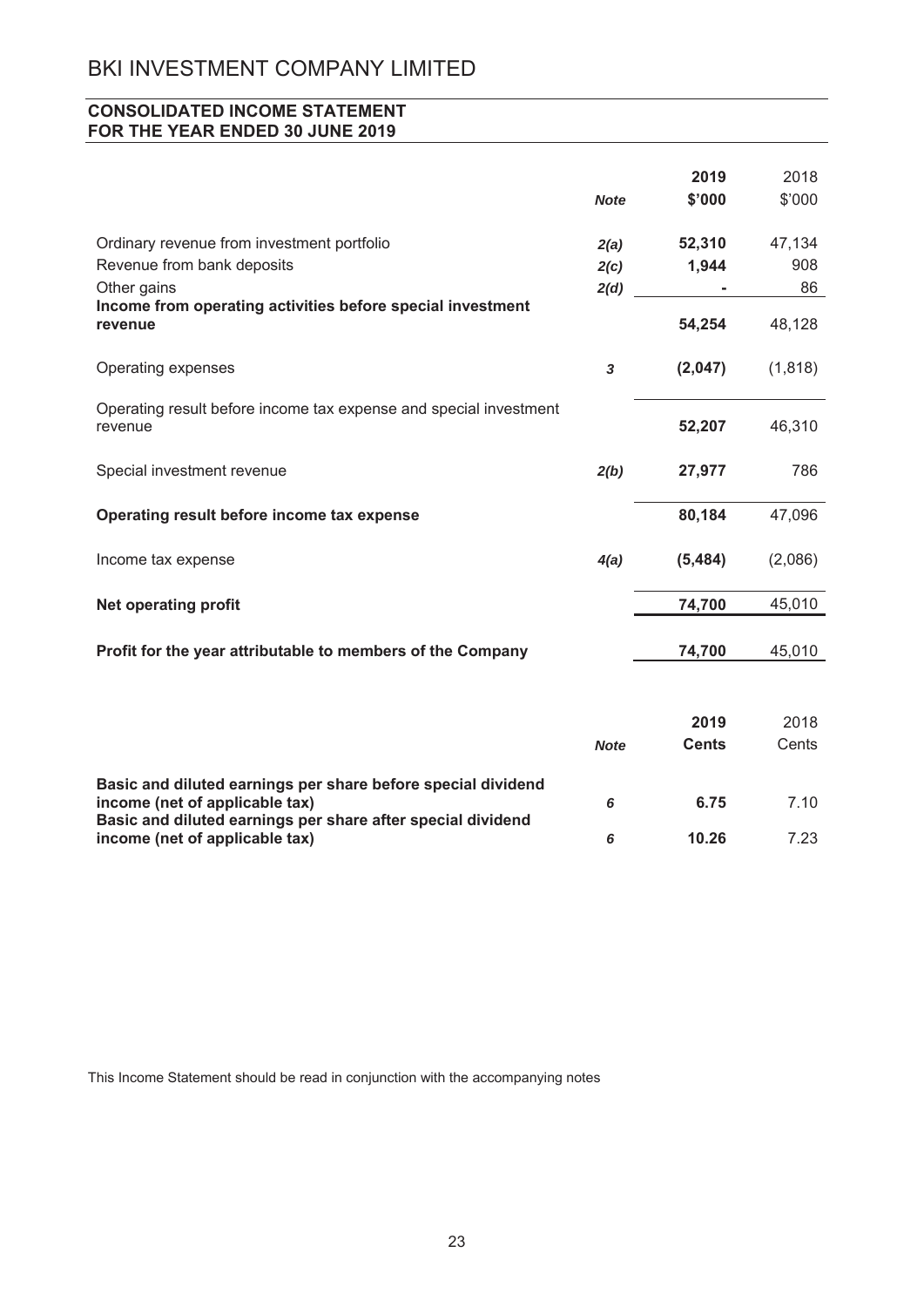# **CONSOLIDATED STATEMENT OF OTHER COMPREHENSIVE INCOME** FOR THE YEAR ENDED 30 JUNE 2019

|                                                                  | <b>Note</b> | 2019<br>\$'000 | 2018<br>\$'000 |
|------------------------------------------------------------------|-------------|----------------|----------------|
| Profit for the year attributable to members of the Company       |             | 74,700         | 45,010         |
| Other comprehensive income                                       |             |                |                |
| Unrealised gains on investment portfolio                         |             | 43,504         | 28,304         |
| Deferred tax expense on unrealised gains on investment portfolio |             | (13,051)       | (8, 491)       |
| Realised losses on investment portfolio                          |             | (13, 474)      | (3, 199)       |
| Tax benefit relating to realised losses on investment portfolio  | 4(a)        | 4,042          | 960            |
| Total other comprehensive income                                 |             | 21,021         | 17,574         |
| <b>Total comprehensive income</b>                                |             | 95,721         | 62,584         |

This Statement of Other Comprehensive income should be read in conjunction with the accompanying notes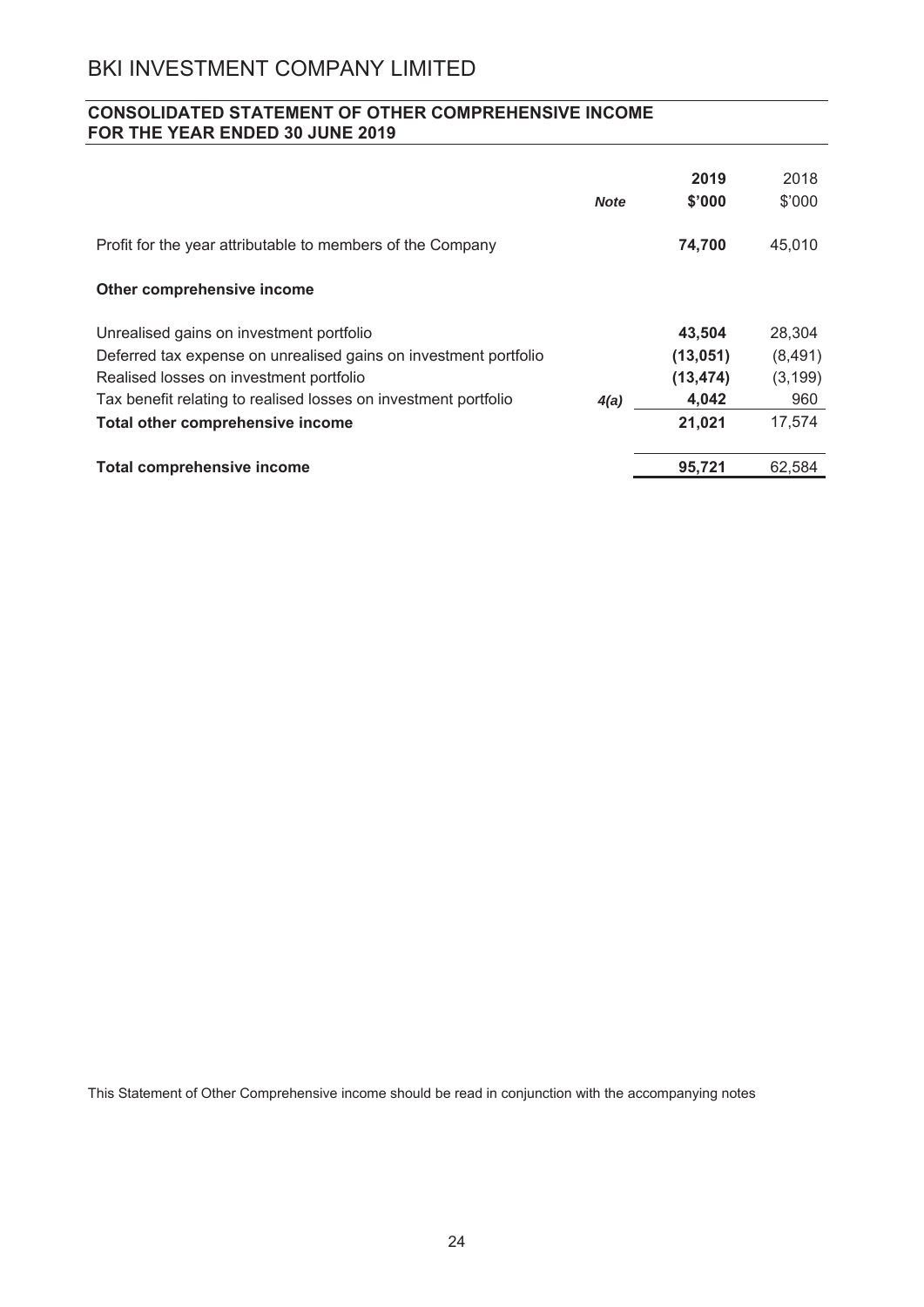# **CONSOLIDATED STATEMENT OF FINANCIAL POSITION AS AT 30 JUNE 2019**

|                                      |                | 2019      | 2018      |
|--------------------------------------|----------------|-----------|-----------|
|                                      | <b>Note</b>    | \$'000    | \$'000    |
| <b>Current assets</b>                |                |           |           |
| Cash and cash equivalents            | $\overline{7}$ | 88,856    | 177,570   |
| Trade and other receivables          | 8              | 9,165     | 10,562    |
| Prepayments                          |                | 23        | 16        |
| <b>Total current assets</b>          |                | 98,044    | 188,148   |
|                                      |                |           |           |
| <b>Non-current assets</b>            |                |           |           |
| Investment portfolio                 | 9              | 1,136,573 | 994,277   |
| Deferred tax assets                  | 10             | 20,230    | 17,232    |
| <b>Total non-current assets</b>      |                | 1,156,803 | 1,011,509 |
| <b>Total assets</b>                  |                | 1,254,847 | 1,199,657 |
|                                      |                |           |           |
| <b>Current liabilities</b>           |                |           |           |
| Trade and other payables             |                | 307       | 1,386     |
| <b>Current tax liabilities</b>       | 11             | 1,272     | 409       |
| <b>Total current liabilities</b>     |                | 1,579     | 1,795     |
| <b>Non-current liabilities</b>       |                |           |           |
| Deferred tax liabilities             | 12             | 97,840    | 82,247    |
| <b>Total non-current liabilities</b> |                | 97,840    | 82,247    |
|                                      |                |           |           |
| <b>Total liabilities</b>             |                | 99,419    | 84,042    |
|                                      |                |           |           |
| <b>Net Assets</b>                    |                | 1,155,428 | 1,115,615 |
|                                      |                |           |           |
| <b>Equity</b>                        |                |           |           |
| Share capital                        | 13             | 916,233   | 908,015   |
| <b>Revaluation reserve</b>           | 14             | 220,494   | 190,041   |
| Realised capital gains reserve       | 15             | (38, 902) | (29, 467) |
| Retained profits                     | 16             | 57,603    | 47,025    |
| <b>Total Equity</b>                  |                | 1,155,428 | 1,115,615 |

This Statement of Financial Position should be read in conjunction with the accompanying notes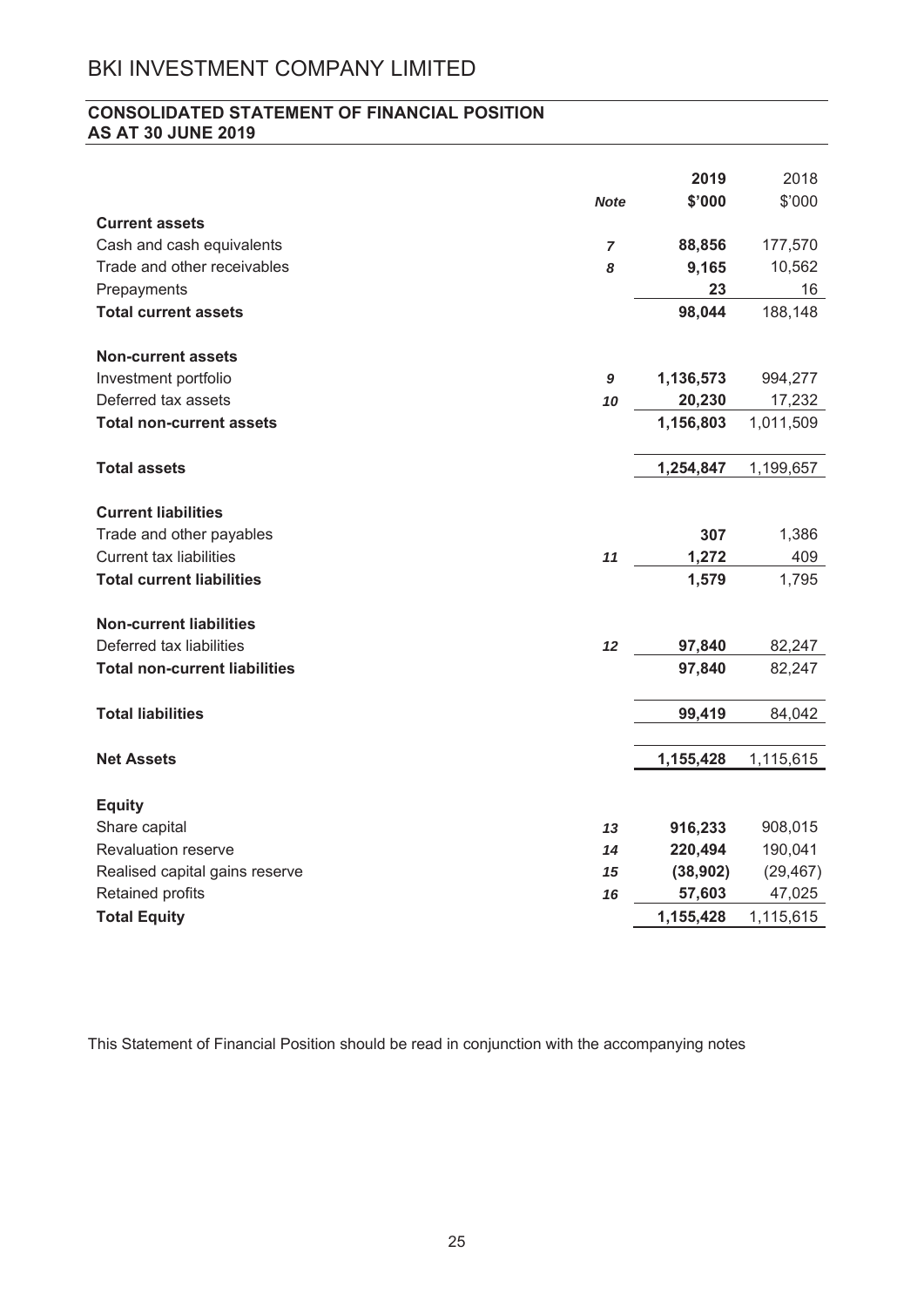# **CONSOLIDATED STATEMENT OF CHANGES IN EQUITY** FOR THE YEAR ENDED 30 JUNE 2019

|                                                                                                                                   | capital<br>\$'000 | <b>Share Revaluation</b><br>reserve<br>\$'000 | <b>Realised</b><br>capital<br>gains<br>reserve<br>\$'000 | <b>Retained</b><br>\$'000 | profits Total equity<br>\$'000 |
|-----------------------------------------------------------------------------------------------------------------------------------|-------------------|-----------------------------------------------|----------------------------------------------------------|---------------------------|--------------------------------|
| Total equity at 1 July 2017                                                                                                       | 749,967           | 170,228                                       | (27, 228)                                                | 47,388                    | 940,355                        |
| Issue of shares, net of issue costs<br>Dividends paid or provided for<br>Unrealised gain on revaluation of                        | 158,048           |                                               |                                                          | (45, 373)                 | 158,048<br>(45, 373)           |
| investment portfolio<br>Provision for tax on unrealised<br>gain on revaluation of investment                                      |                   | 28,304                                        |                                                          |                           | 28,304                         |
| portfolio                                                                                                                         |                   | (8,491)                                       |                                                          |                           | (8,491)                        |
| Net operating profit for the year<br>Net realised loss through other<br>comprehensive income                                      |                   |                                               | (2, 239)                                                 | 45,010                    | 45,010<br>(2, 239)             |
| Total equity at 30 June 2018                                                                                                      | 908,015           | 190,041                                       | (29, 467)                                                | 47,025                    | 1,115,615                      |
| Total equity at 1 July 2018                                                                                                       | 908,015           | 190,041                                       | (29, 467)                                                | 47,025                    | 1,115,615                      |
| Issue of shares, net of issue costs<br>Dividends paid or provided for                                                             | 8,218             |                                               |                                                          | (64, 122)                 | 8,218<br>(64, 122)             |
| Unrealised gain on revaluation of<br>investment portfolio<br>Provision for tax on unrealised<br>gain on revaluation of investment |                   | 43,504                                        |                                                          |                           | 43,504                         |
| portfolio<br>Realised gains transferred on                                                                                        |                   | (13,051)                                      |                                                          |                           | (13,051)                       |
| deregistration of subsidiaries                                                                                                    |                   |                                               | (3)                                                      |                           | (3)                            |
| Net operating profit for the year<br>Net realised loss through other                                                              |                   |                                               |                                                          | 74,700                    | 74,700                         |
| comprehensive income                                                                                                              |                   |                                               | (9, 432)                                                 |                           | (9, 432)                       |
| Total equity at 30 June 2019                                                                                                      | 916,223           | 220,494                                       | (38, 902)                                                | 57,603                    | 1,155,428                      |

This Statement of Changes in Equity should be read in conjunction with the accompanying notes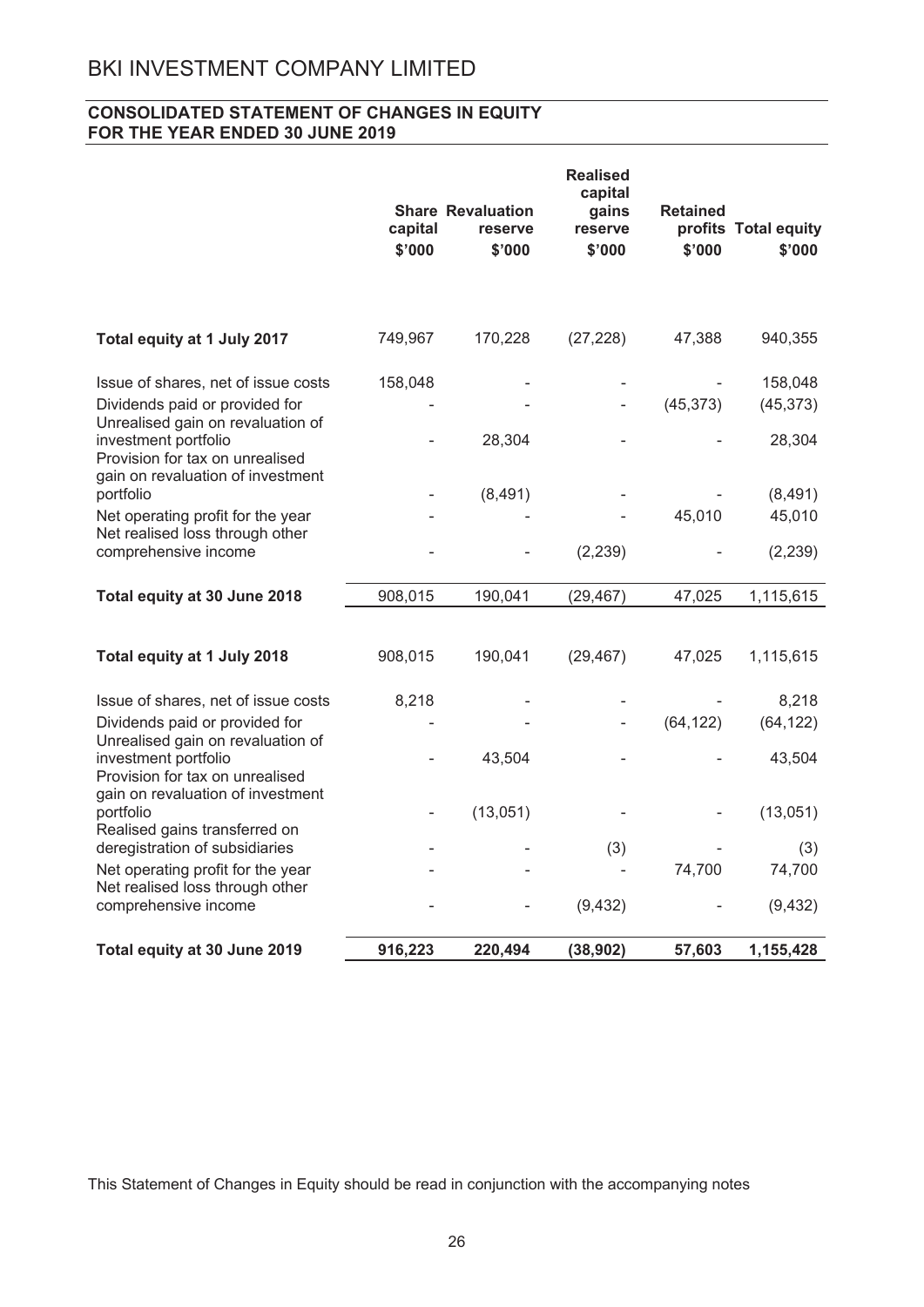# **CONSOLIDATED CASH FLOW STATEMENT** FOR THE YEAR ENDED 30 JUNE 2019

|                                                          |                | 2019       | 2018       |
|----------------------------------------------------------|----------------|------------|------------|
|                                                          | <b>Note</b>    | \$'000     | \$'000     |
| <b>Cash flows from operating activities</b>              |                |            |            |
| Dividends and distributions received                     |                | 73,551     | 46,561     |
| Payments to suppliers and employees                      |                | (2,893)    | (1,084)    |
| Proceeds from sale of trading portfolio                  |                |            | 2,660      |
| Payments for trading portfolio                           |                |            | (40)       |
| Interest received                                        |                | 1,870      | 898        |
| Income tax paid                                          |                | (1, 154)   | (873)      |
| Net cash inflow from operating activities                | 17(a)          | 71,374     | 48,122     |
|                                                          |                |            |            |
| Cash flows from investing activities                     |                |            |            |
| Proceeds from sale of investment portfolio               |                | 76,633     | 79,543     |
| Payments for investment portfolio                        |                | (181, 937) | (102, 544) |
| Capital returns received from investment portfolio       |                | 1,130      | 21         |
| Net cash outflow from investing activities               |                | (104, 174) | (22,980)   |
| <b>Cash flows from financing activities</b>              |                |            |            |
| Proceeds from issues of ordinary shares less issue costs |                | (31)       | 150,392    |
| Dividends paid                                           | 5(b)           | (55, 883)  | (38, 937)  |
| Net cash (outflow)/ inflow from financing activities     |                | (55, 914)  | 111,455    |
|                                                          |                |            |            |
| Net (decrease)/ increase in cash held                    |                | (88, 714)  | 136,597    |
| Cash at the beginning of the year                        |                | 177,570    | 40,973     |
| Cash at the end of the year                              | $\overline{7}$ | 88,856     | 177,570    |

This Cash Flow Statement should be read in conjunction with the accompanying notes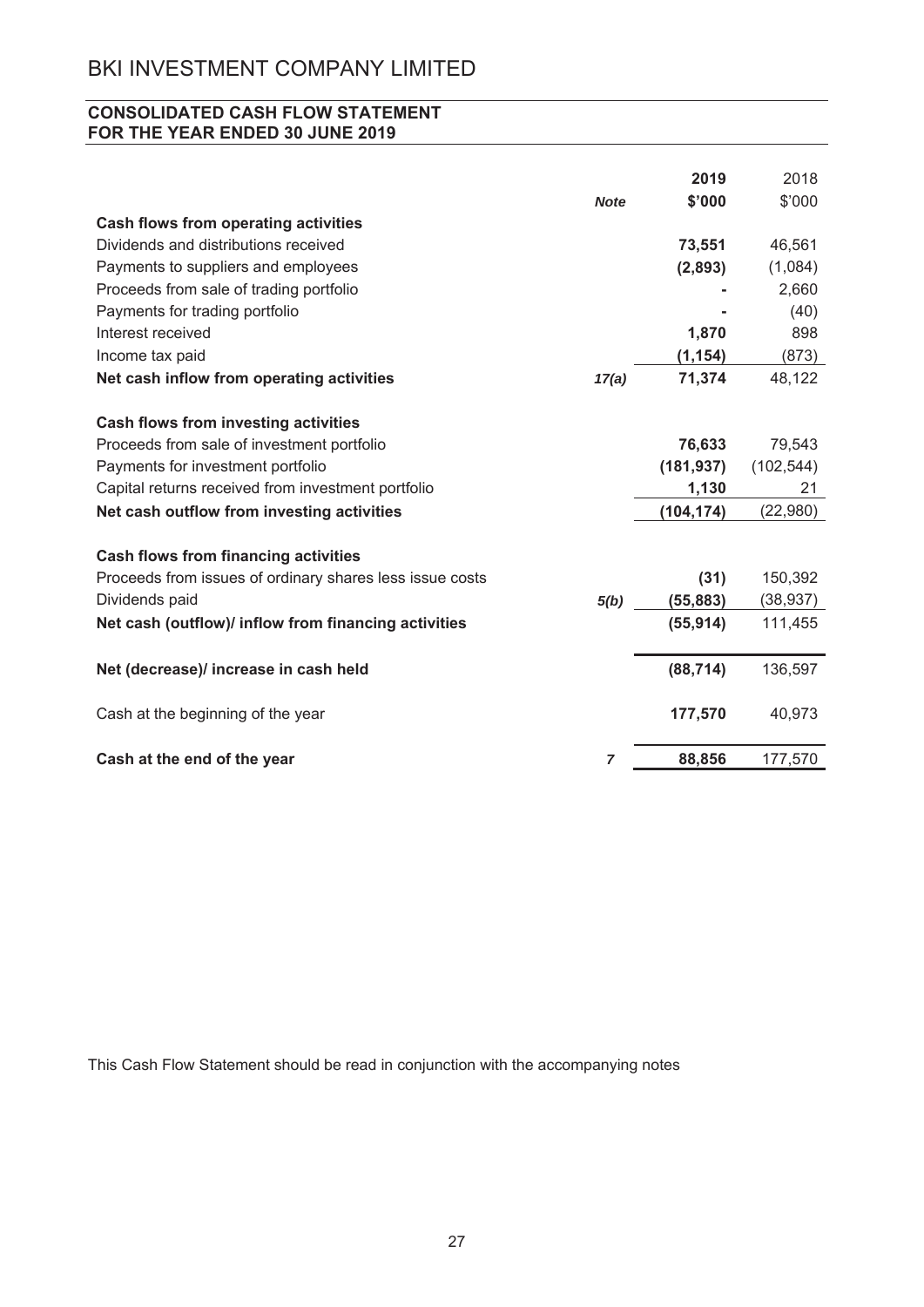## **1. Summary of Significant Accounting Policies**

The financial report is a general purpose financial report that has been prepared in accordance with Australian Accounting Standards, Australian Accounting Interpretations, other authoritative pronouncements of the Australian Accounting Standards Board and the Corporations Act 2001.

The financial report covers the parent entity of BKI Investment Company Limited and its controlled entities, with information relating to BKI Investment Company Limited as an individual parent entity summarised in Note 22. BKI Investment Company Limited is a listed public company, incorporated and domiciled in Australia.

The financial report complies with all International Financial Reporting Standards (IFRS) in their entirety.

The following is a summary of the material accounting policies adopted by the Group in the preparation of the financial report. The accounting policies have been consistently applied, unless otherwise stated.

#### **Basis of Preparation**

The accounting policies set out below have been consistently applied to all years presented.

The Group has attempted to improve the transparency of its reporting by adopting 'plain English' where possible. Key 'plain English' phrases and their equivalent AASB terminology are as follows:

| <b>Phrase</b>        | <b>AASB Terminology</b>                   |
|----------------------|-------------------------------------------|
| Market Value         | Fair Value for Actively Traded Securities |
| Cash                 | Cash and Cash Equivalents                 |
| <b>Share Capital</b> | <b>Contributed Equity</b>                 |

#### *Reporting Basis and Conventions*

The financial report has been prepared on an accruals basis and is based on historical costs modified by the revaluation of selected non-current assets, financial assets and financial liabilities for which the fair value basis of accounting has been applied.

#### **Accounting Policies**

#### **a.** Principles of Consolidation

A controlled entity is any entity BKI Investment Company Limited has the power to control the financial and operating policies of so as to obtain benefits from its activities.

A list of controlled entities is contained in Note 21(i) to the financial statements. All controlled entities have a June financial year-end.

All inter-company balances and transactions between entities in the Group, including any unrealised profits or losses, have been eliminated on consolidation. Accounting policies of subsidiaries have been changed where necessary to ensure consistencies with those policies applied by the parent entity.

Where controlled entities have entered or left the Group during the year, their operating results have been included/excluded from the date control was obtained or until the date control ceased.

Minority equity interests in the equity and results of the entities that are controlled are shown as a separate item in the consolidated financial report.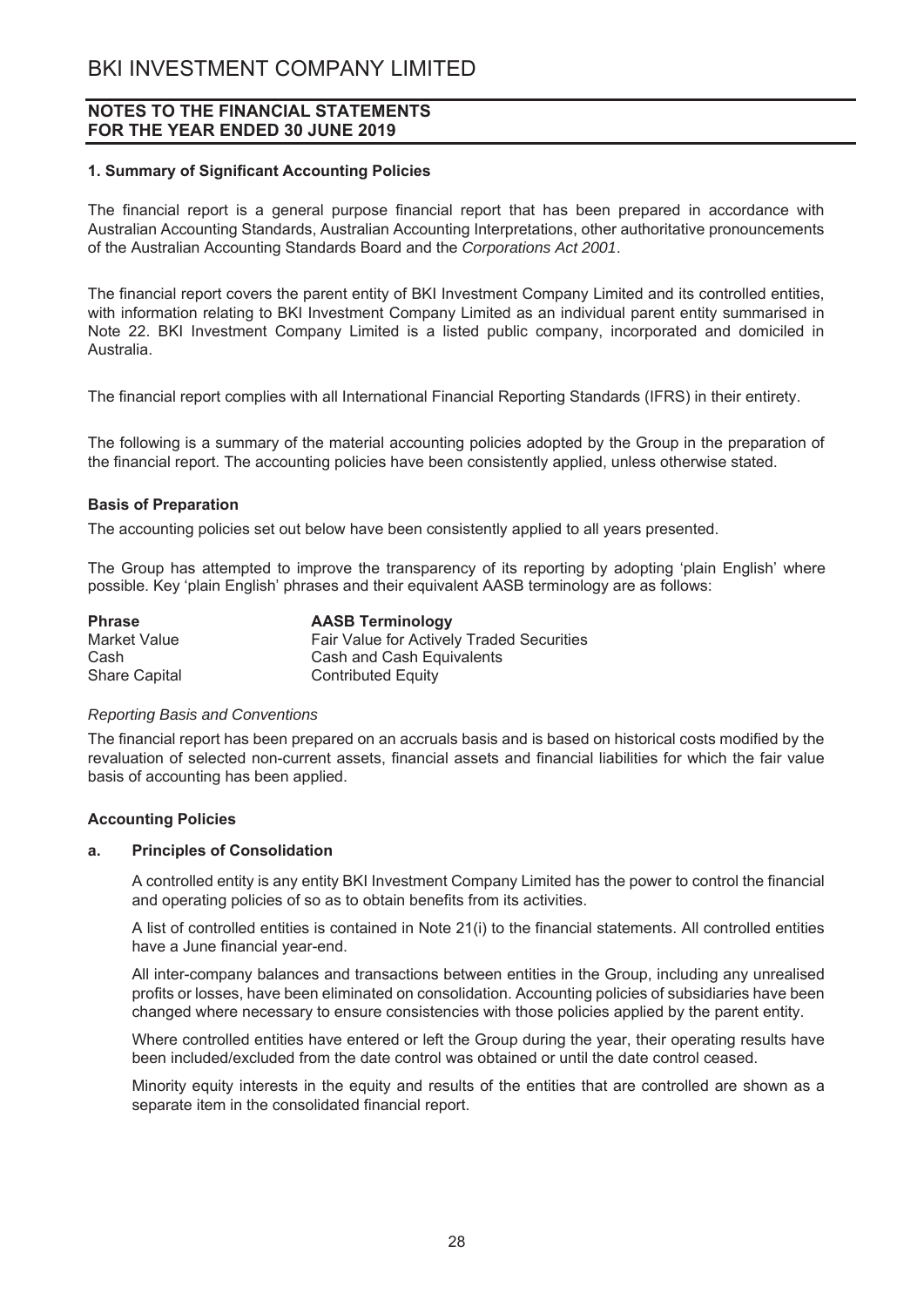## 1. Summary of Significant Accounting Policies (continued)

#### $\mathbf{b}$ . **Income Tax**

The charge for current income tax expense is based on the profit for the year adjusted for any nonassessable or disallowed items. It is calculated using the tax rates that have been enacted or are substantially enacted by the balance sheet date.

Deferred tax is accounted for using the balance sheet liability method in respect of temporary differences arising between the tax bases of assets and liabilities and their carrying amounts in the financial statements. No deferred income tax will be recognised from the initial recognition of an asset or liability, excluding a business combination, where there is no effect on accounting or taxable profit or loss.

Deferred tax is calculated at the tax rates that are expected to apply to the period when the asset is realised or liability is settled. Deferred tax is credited in the income statement except where it relates to items that may be credited directly to equity, in which case the deferred tax is adjusted directly against equity.

Deferred income tax assets are recognised to the extent that it is probable that future tax profits will be available against which deductible temporary differences can be utilised.

The amount of benefits brought to account or which may be realised in the future is based on the assumption that no adverse change will occur in income taxation legislation and the anticipation that the group will derive sufficient future assessable income to enable the benefit to be realised and comply with the conditions of deductibility imposed by the law.

BKI Investment Company Limited and its wholly-owned Australian subsidiaries have formed an income tax consolidated group under the tax consolidation regime. Each entity in the group recognises its own current and deferred tax liabilities, except for any deferred tax balances resulting from unused tax losses and tax credits, which are immediately assumed by the parent entity. The current tax liability of each group entity is then subsequently assumed by the parent entity. The group notified the Australian Tax Office that it had formed an income tax consolidated group to apply from 12 December 2003. The tax consolidated group has entered a tax sharing agreement whereby each entity in the group contributes to the income tax payable in proportion to their contribution to the net profit before tax of the tax consolidated group.

#### **Financial Instruments**  $\mathbf{c}$ .

## **Recognition**

Financial instruments are initially measured at cost on trade date, which includes transaction costs. when the related contractual rights or obligations exist. Subsequent to initial recognition these instruments are measured as set out below.

The Group has two portfolios of securities, the investment portfolio and the trading portfolio. The investment portfolio relates to holdings of securities which the Directors intend to retain on a long-term basis and the trading portfolio comprises securities held for short term trading purposes.

Securities within the investment portfolio are classified as 'financial assets measured at fair value through other comprehensive income', and are designated as such upon initial recognition. Securities held within the trading portfolio are classified as 'mandatorily measured at fair value through profit or loss' in accordance with AASB 9.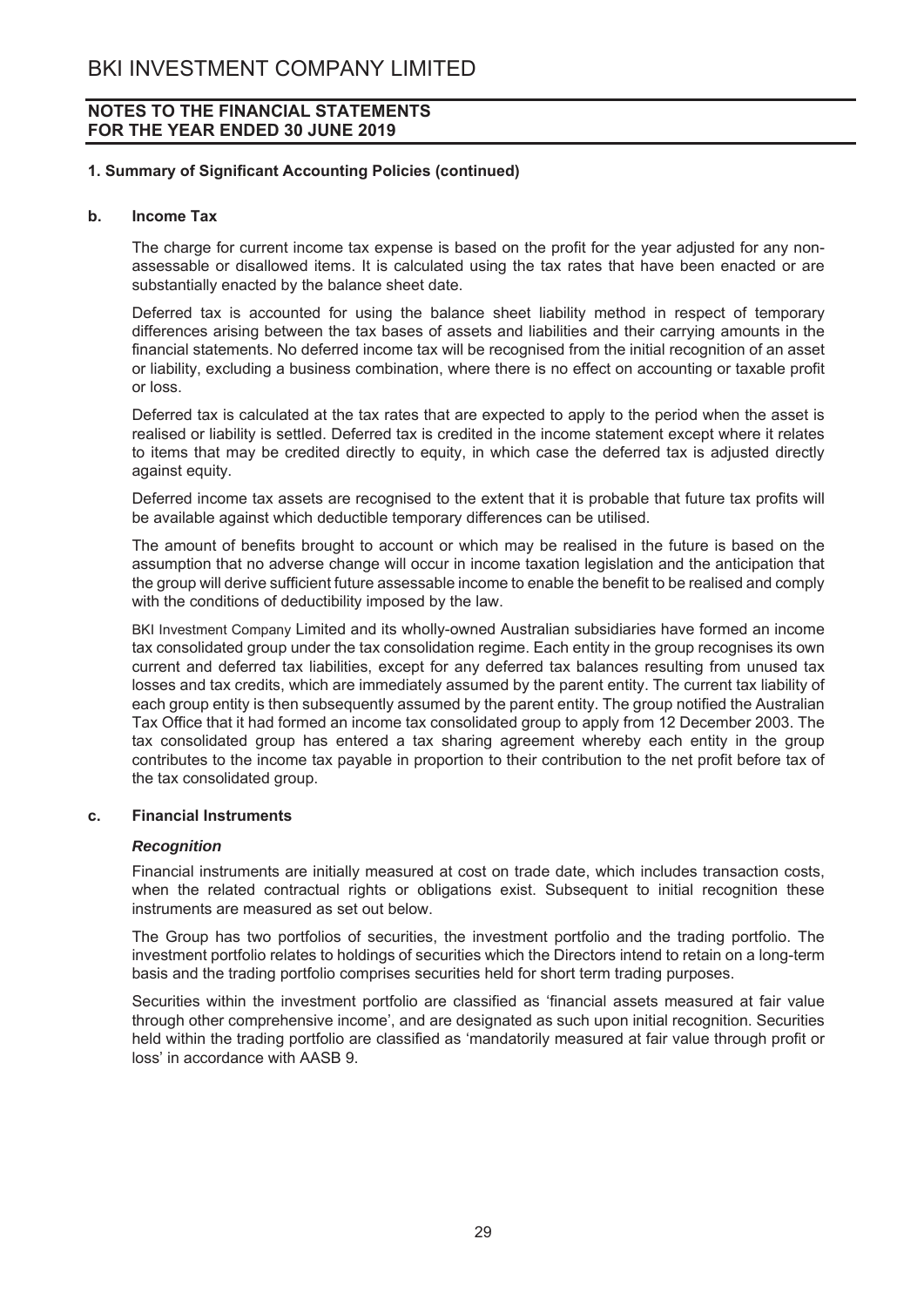# **1. Summary of Significant Accounting Policies (continued)**

#### c. Financial Instruments (continued)

#### *Valuation of investment portfolio*

Listed securities are initially brought to account at market value, which is the cost of acquisition, and are re-valued to market values continuously. Movements in carrying values of securities are recognised as Other Comprehensive Income and taken to the Revaluation Reserve.

Where disposal of an investment occurs, any revaluation increment or decrement relating to it is transferred from the Revaluation Reserve to the Realised Capital Gains Reserve.

#### *Valuation of trading portfolio*

Listed securities are initially brought to account at market value, which is the cost of acquisition, and are re-valued to market values continuously.

Movements in carrving values of securities in the trading portfolio are taken to Profit or Loss through the Income Statement

#### *Fair value*

Fair value is determined based on last sale price for all quoted investments.

# d. **Employee Benefits**

#### *Share incentives*

Share incentives are provided under the Short and Long Term Incentive Plans (the Plans). The incentives awarded under the Plans are based on the performance of the Group over differing periods specified within the rules of the Plans. The Plans are settled in shares, but based on a cash amount.

Expenses are recognised over the assessment period based on the amount expected to be pavable under the Plans, resulting in a provision for incentive payable being built up on the balance sheet over the assessment period. In the event that the executive does not complete the period of service, or the vesting criteria are not satisfied within the required period, the cumulative expense is reversed.

### **e.** Revenue

Sale of investments occurs when the control of the right to equity has passed to the buver.

Interest revenue is recognised on a proportional basis taking into account the interest rates applicable to the financial assets.

Dividend and distribution revenue is recognised when the right to receive a dividend or distribution has been established.

All revenue is stated net of the amount of goods and services tax (GST).

## **f.** Cash and Cash Equivalents

Cash and cash equivalents include cash on hand, deposits held at call with banks, other short-term highly liquid investments with original maturities of 12 months or less, and bank overdrafts.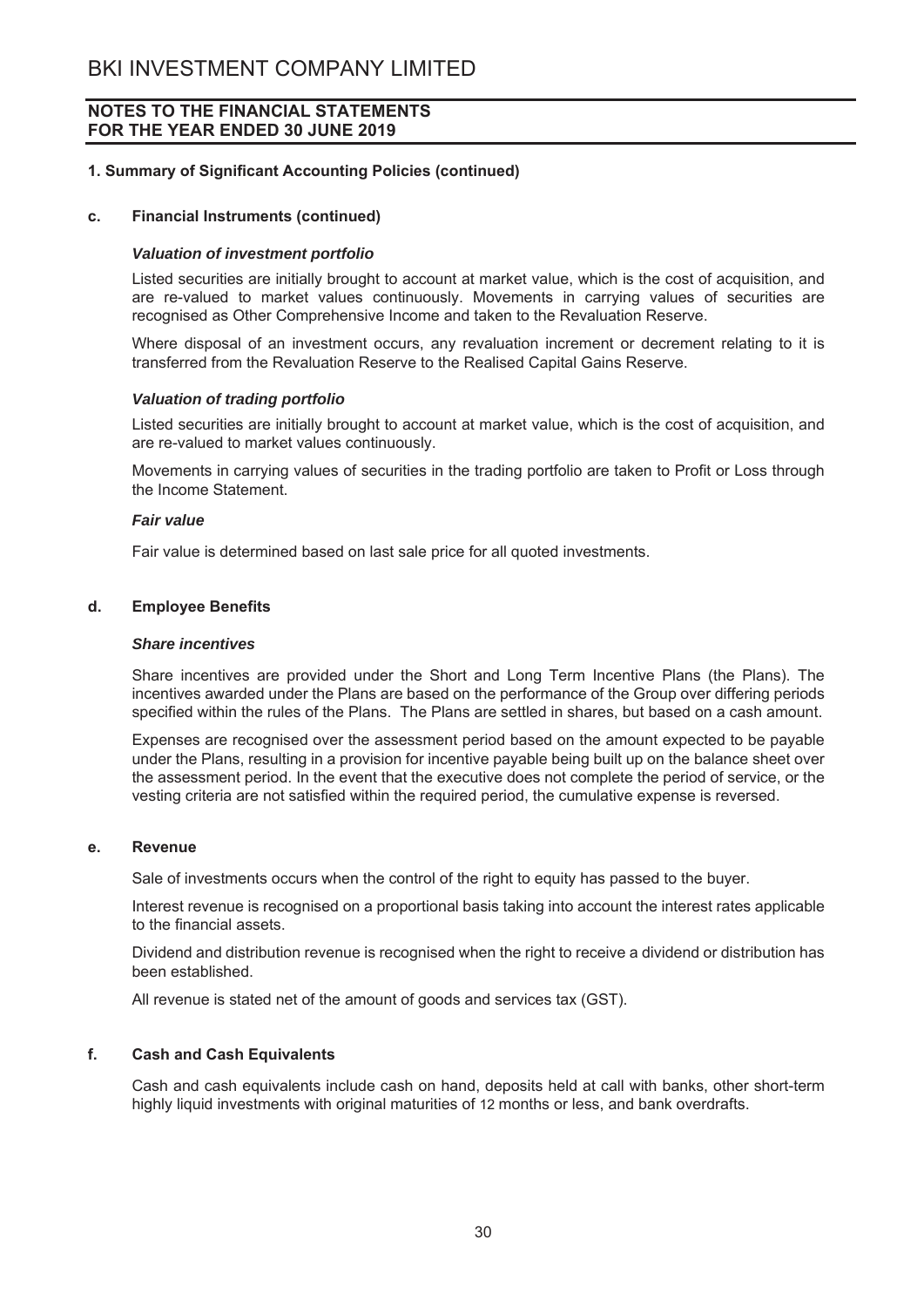## 1. Summary of Significant Accounting Policies (continued)

#### **Goods and Services Tax (GST)** g.

Revenues, expenses and assets are recognised net of the amount of GST, except where the amount of GST incurred is not recoverable from the Australian Tax Office. In these circumstances the GST is recognised as part of the cost of acquisition of the asset or as part of an item of the expense. Receivables and payables in the balance sheet are shown inclusive of GST.

Cash flows are presented in the cash flow statement on a gross basis, except for the GST component of investing and financing activities, which are disclosed as operating cash flows.

#### **Segment Reporting**  $h<sub>1</sub>$

Operating segments are reported in a manner consistent with the internal reporting used by the chief operating decision-maker. The Board has been identified as the chief operating decision-maker, as it is responsible for allocating resources and assessing performance of the operating segments. The Group operates solely in the securities industry in Australia and has no reportable segments.

#### i. **Comparative Figures**

When required by Accounting Standards, comparative figures have been adjusted to conform to changes in presentation for the current financial year. Where a retrospective restatement of items in the statement of financial position has occurred, presentation of the statement as at the beginning of the earliest comparative period has been included.

#### j. **Rounding of Amounts**

The parent has applied the relief available to it under ASIC Corporations Instrument (Rounding in Financial / Directors' Reports) 2016/191 and accordingly, amounts in the financial report and Directors' report have been rounded off to the nearest \$1,000.

#### **Critical Accounting Estimates and Judgments** k.

#### **Deferred Tax Balances**

The preparation of this financial report requires the use of certain critical estimates based on historical knowledge and best available current information. This requires the Directors and management to exercise their judgement in the process of applying the Group's accounting policies.

The carrying amounts of certain assets and liabilities are often determined based on estimates and assumptions of future events. In accordance with AASB 112: Income Taxes deferred tax liabilities have been recognised for Capital Gains Tax on unrealised gains in the investment portfolio at the current tax rate of 30%

As the Group does not intend to dispose of the portfolio, this tax liability may not be crystallised at the amount disclosed in Note 12. In addition, the tax liability that arises on disposal of those securities may be impacted by changes in tax legislation relating to treatment of capital gains and the rate of taxation applicable to such gains at the time of disposal.

Apart from this, there are no other key assumptions or sources of estimation uncertainty that have a risk of causing a material adjustment to the carrying amount of certain assets and liabilities within the next reporting period.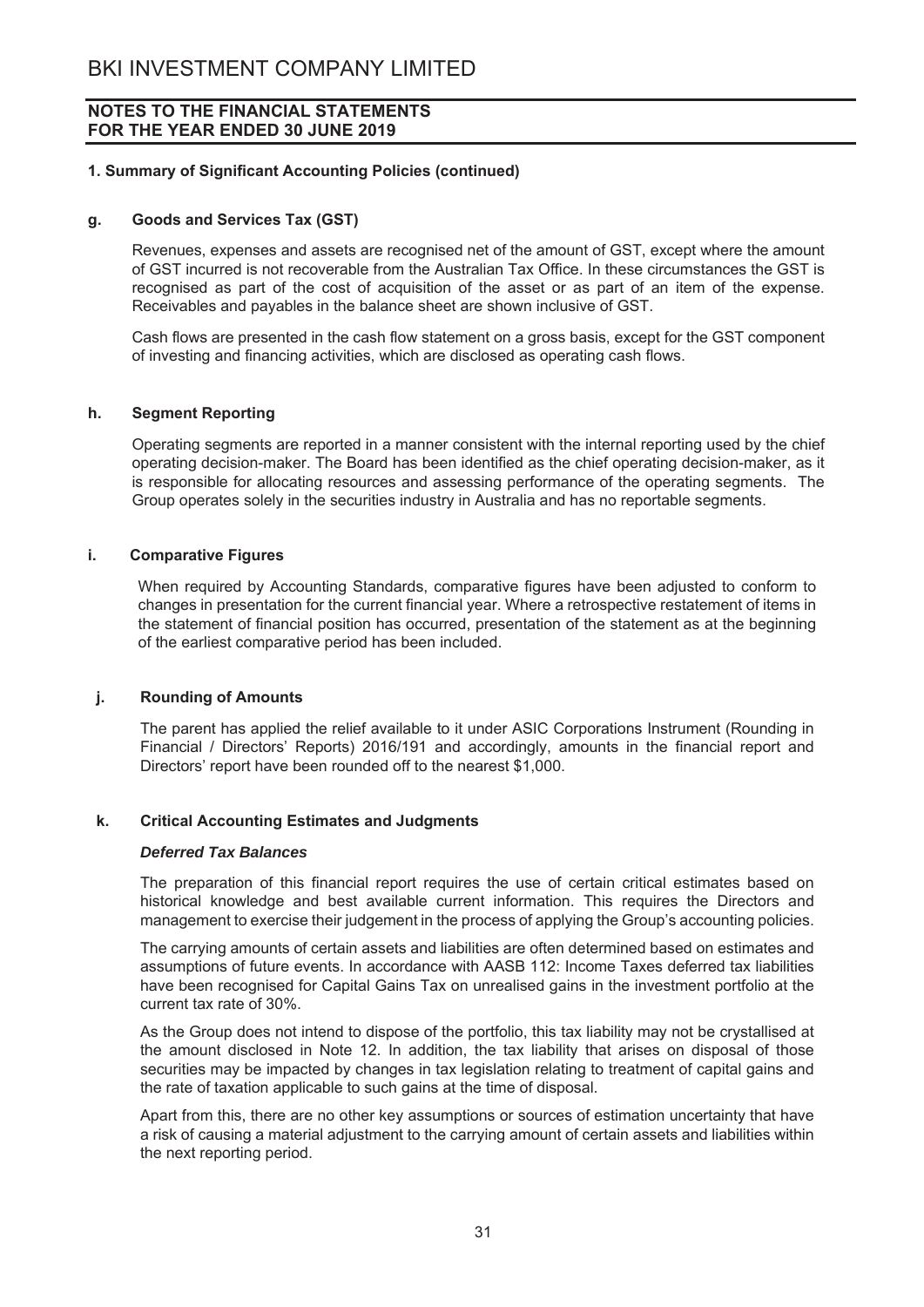## 1. Summary of Significant Accounting Policies (continued)

#### $\mathbf{L}$ New or amended Accounting Standards and Interpretations adopted

The Company has adopted all of the new or amended Accounting Standards and Interpretations issued by the Australian Accounting Standards Board ('AASB') that are mandatory for the current reporting period.

The following new Accounting Standards and Interpretations issued by the AASB have become effective in the current accounting period.

#### AASB 9 Financial Instruments and associated Amending Standards

The new AASB 9: Financial Instruments and its associated amending standards replaces all versions of AASB 9 and completes the project to replace AASB 139 - Financial Instruments Recognition and Measurement.

The standard introduces new classification and measurement models for financial assets. A financial asset shall be measured at amortised cost if it is held within a business model whose objective is to hold assets in order to collect contractual cash flows which arise on specified dates and that are solely principal and interest. A debt investment shall be measured at fair value through other comprehensive income if it is held within a business model whose objective is to both hold assets in order to collect contractual cash flows which arise on specified dates that are solely principal and interest as well as selling the asset on the basis of its fair value. All other financial assets are classified and measured at fair value through profit or loss unless the entity makes an irrevocable election on initial recognition to present gains and losses on equity instruments (that are not held-for-trading or contingent consideration recognised in a business combination) in other comprehensive income ('OCI'). Despite these requirements, a financial asset may be irrevocably designated as measured at fair value through profit or loss to reduce the effect of, or eliminate, an accounting mismatch.

For financial liabilities designated at fair value through profit or loss, the standard requires the portion of the change in fair value that relates to the entity's own credit risk to be presented in OCI (unless it would create an accounting mismatch).

New simpler hedge accounting requirements are intended to more closely align the accounting treatment with the risk management activities of the entity. New impairment requirements use an 'expected credit loss' ('ECL') model to recognise an allowance. Impairment is measured using a 12month ECL method unless the credit risk on a financial instrument has increased significantly since initial recognition in which case the lifetime ECL method is adopted. For receivables, a simplified approach to measuring expected credit losses using a lifetime expected loss allowance is available.

## **AASB 15: Revenue from Contracts with Customers**

AASB 15 Revenue from contracts with customers establishes a single comprehensive model for entities to use in accounting for revenue arising from contracts with customers. The Group currently does not have any revenue to which AASB 15 is applicable.

The adoption of these Accounting Standards has not had, and is not expected to have, a material impact on the financial performance and position of the Group and consequently, no further disclosures have been included in this report.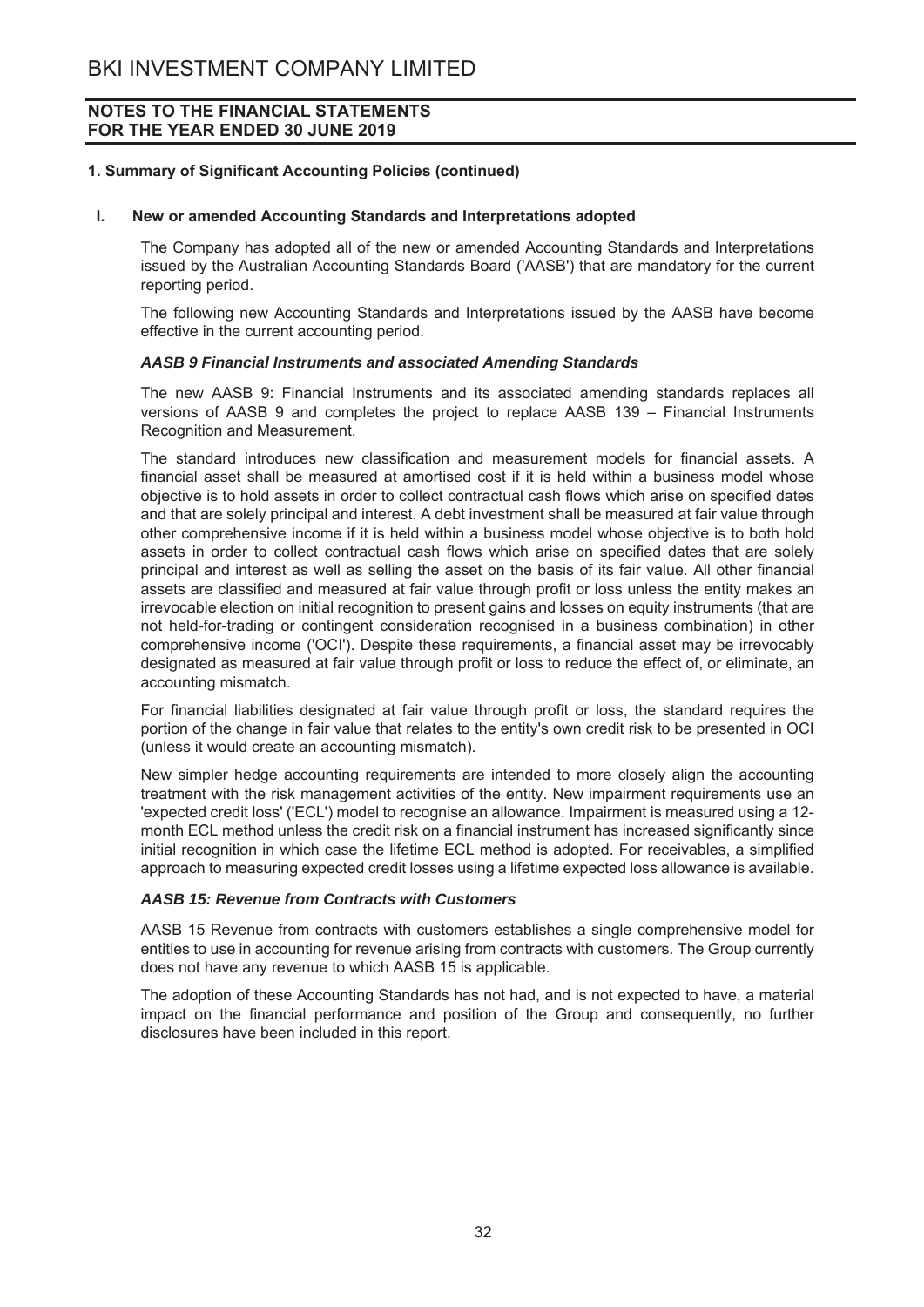## 1. Summary of Significant Accounting Policies (continued)

#### m. Australian Accounting Standards not yet effective

The Group has not applied any Australian Accounting Standards or UIG interpretations that have been issued as at balance date but are not vet operative for the vear ended 30 June 2019 ("the inoperative standards"). The Group only intends to adopt the inoperative standards at the date at which their adoption becomes mandatory. The impact of the inoperative standards has been assessed and the impact has been identified as not being material. The most relevant standards are discussed in further detail below.

#### **AASB 16 Leases**

AASB 16 Leases will supersede the existing lease accounting requirements in AASB 117: Leases and the related Interpretations. It introduces a single lessee accounting model by eliminating the current requirement to distinguish leases as either operating leases or finance leases depending on the transfer of risks and rewards of ownership.

The Standard is mandatory for first interim periods within annual reporting periods beginning on or after 1 January 2019. The adoption of this standard is not expected to have an impact on the financial performance and position of the Group.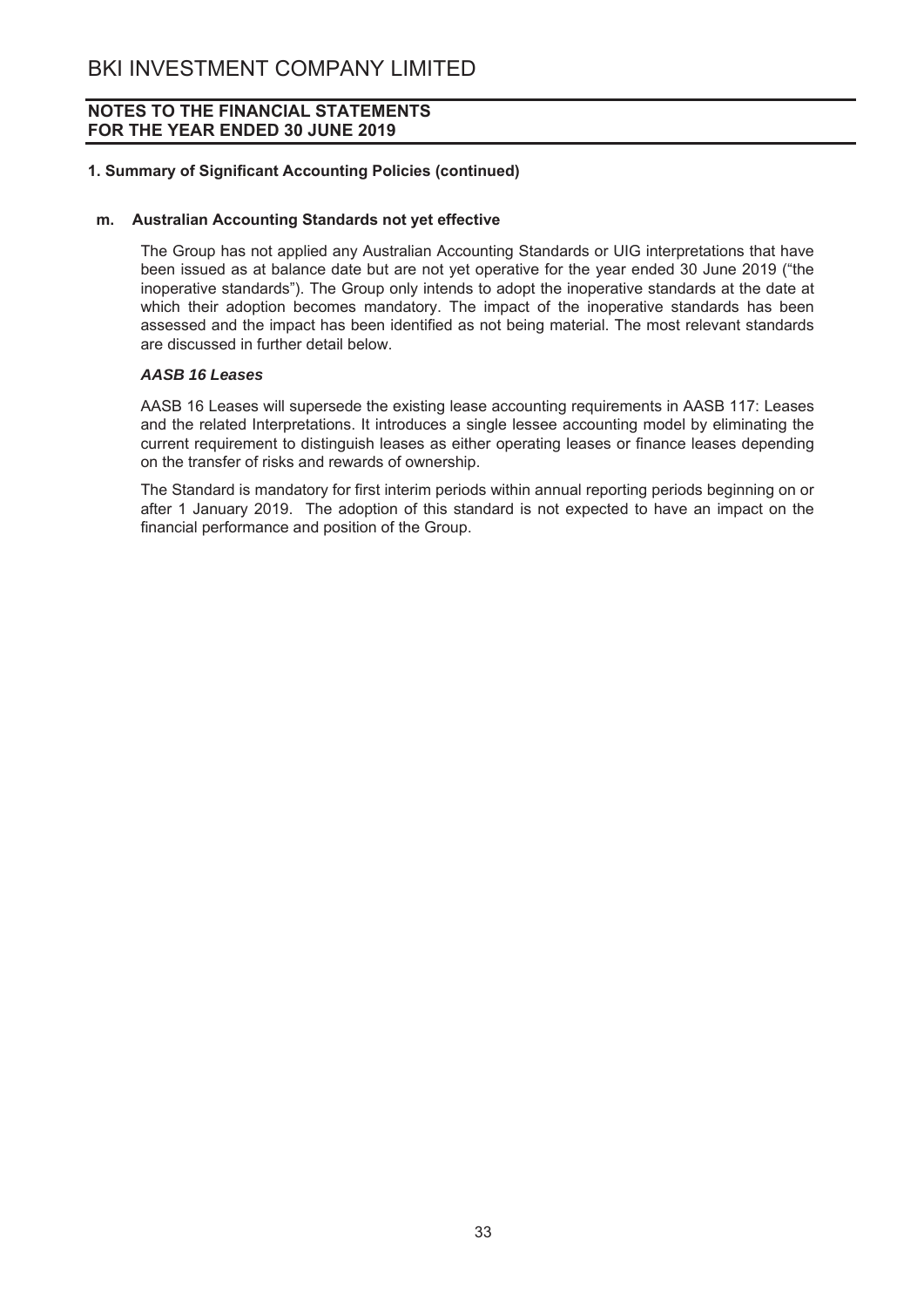# NOTES TO THE FINANCIAL STATEMENTS FOR THE YEAR ENDED 30 JUNE 2019

|                                                             | 2019<br>\$'000 | 2018<br>\$'000 |
|-------------------------------------------------------------|----------------|----------------|
| 2. Revenues                                                 |                |                |
| (a) Ordinary revenue from investment portfolio              |                |                |
| Fully franked dividends                                     | 41,878         | 39,326         |
| Unfranked dividends                                         | 3,679          | 2,801          |
| <b>Trust distributions</b>                                  | 6,753          | 5,007          |
| Total ordinary revenue from investment portfolio            | 52,310         | 47,134         |
| (b) Special investment revenue                              |                |                |
| Fully franked dividends                                     | 19,886         | 786            |
| Unfranked dividends                                         | 8,091          |                |
| <b>Total special investment revenue</b>                     | 27,977         | 786            |
| (c) Revenue from bank deposits                              |                |                |
| Interest received                                           | 1,944          | 908            |
| (d) Other gains                                             |                |                |
| Net realised gain on sale of investments held for trading   |                | 250            |
| Net unrealised (loss)/ gain on investments held for trading |                | (164)          |
| <b>Total other gains</b>                                    |                | 86             |
| <b>Total income</b>                                         | 82,231         | 48,914         |
| 3. Operating expenses                                       |                |                |
| Administration expenses                                     | 459            | 366            |
| <b>Employment expenses</b>                                  | 235            | 254            |
| <b>Investment Management</b>                                | 1,194          | 1,038          |
| Professional fees                                           | 159            | 160            |
| <b>Total operating expenses</b>                             | 2,047          | 1,818          |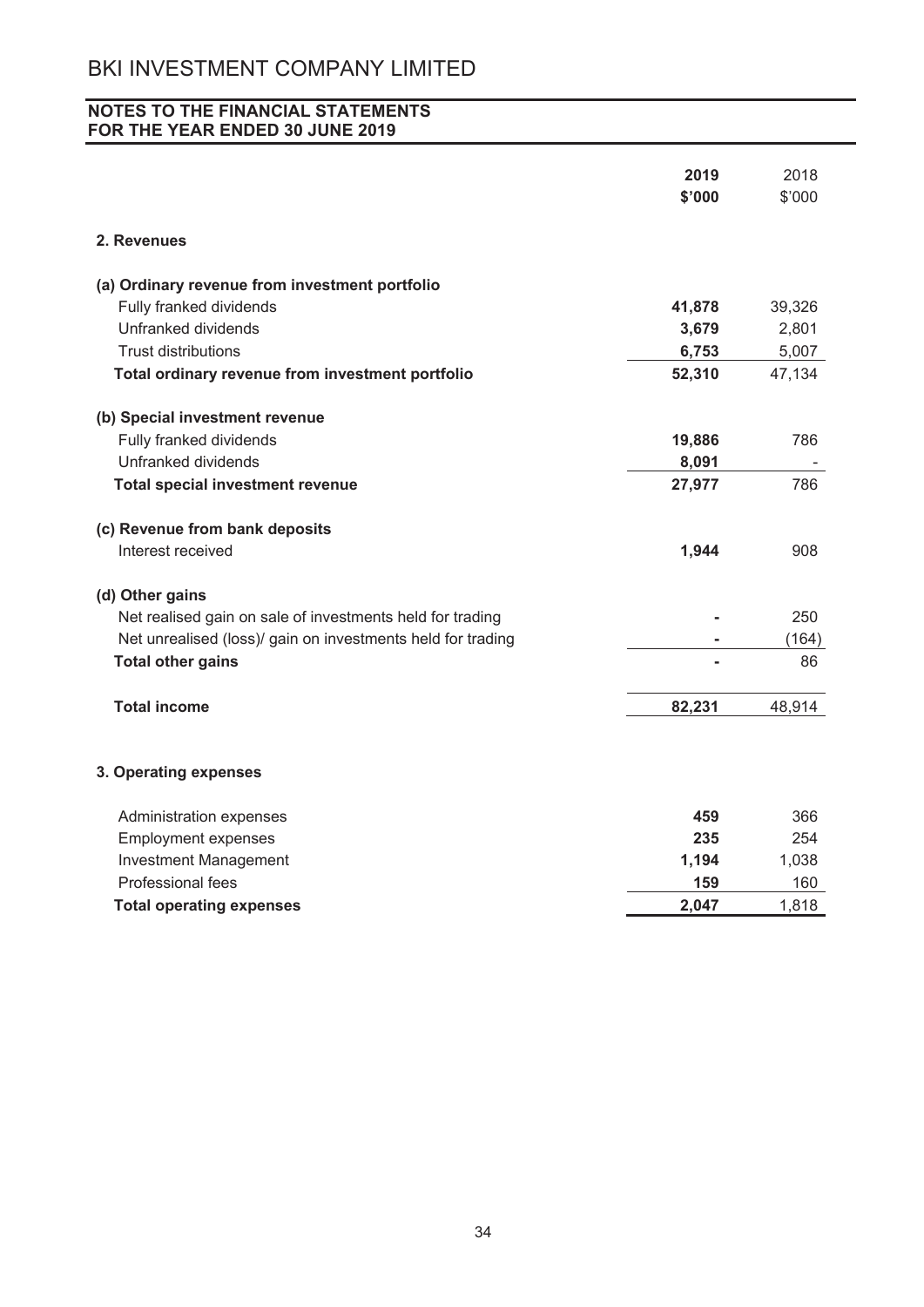|                                                                                                                                                                                                                                                   | 2019<br>\$'000 | 2018<br>\$'000 |
|---------------------------------------------------------------------------------------------------------------------------------------------------------------------------------------------------------------------------------------------------|----------------|----------------|
| 4. Tax expense                                                                                                                                                                                                                                    |                |                |
| (a) Reconciliation of income tax expense<br>The aggregated amount of income tax expense attributable to the year<br>differs from the amounts prima facie payable on profits from ordinary<br>activities. The difference is reconciled as follows: |                |                |
| Operating result before income tax expense, including special<br>investment revenue                                                                                                                                                               | 80,184         | 47,096         |
| Tax calculated at 30% (2018: 30%)                                                                                                                                                                                                                 | 24,055         | 14,129         |
| Tax effect of amounts which are not deductible (taxable) in calculating<br>taxable income:                                                                                                                                                        |                |                |
| Franked dividends and distributions received                                                                                                                                                                                                      | (18, 520)      | (12,034)       |
| Prior year over provision                                                                                                                                                                                                                         | (51)           | (9)            |
| Net income tax expense on operating profit before net gains on                                                                                                                                                                                    |                |                |
| investments                                                                                                                                                                                                                                       | 5,484          | 2,086          |
| Net realised losses on investment portfolio                                                                                                                                                                                                       | (13, 474)      | (3, 199)       |
| Tax calculated at 30% (2018: 30%)                                                                                                                                                                                                                 | (4,042)        | (960)          |
| <b>Total tax expense</b>                                                                                                                                                                                                                          | 1,442          | 1,126          |
| (b) The components of tax expense comprise:                                                                                                                                                                                                       |                |                |
| Current tax                                                                                                                                                                                                                                       | 4,161          | 1,311          |
| Deferred tax                                                                                                                                                                                                                                      | (2,668)        | (176)          |
| Prior year over provision                                                                                                                                                                                                                         | (51)           | (9)            |
| <b>Total tax expense</b>                                                                                                                                                                                                                          | 1,442          | 1,126          |
| 5. Dividends<br>(a) Dividends paid during the year                                                                                                                                                                                                |                |                |
| Final dividend for the year ended 30 June 2018 of 3.70 cents per share<br>(2017 final: 3.70 cents per share) fully franked at the tax rate of 30%,<br>paid on 29 August 2018                                                                      | 26,837         | 22,883         |
| Interim ordinary dividend for the year ended 30 June 2019 of 3.625 cents<br>per share (2018 interim: 3.625 cents per share) fully franked at the tax<br>rate of 30%, paid on 28 February 2019                                                     | 26,372         | 22,490         |
| Interim special dividend of 1.50 cents per share (2018: nil), fully franked<br>at the tax rate of 30%, paid on 28 February 2019                                                                                                                   | 10,913         |                |
| <b>Total dividends paid</b>                                                                                                                                                                                                                       | 64,122         | 45,373         |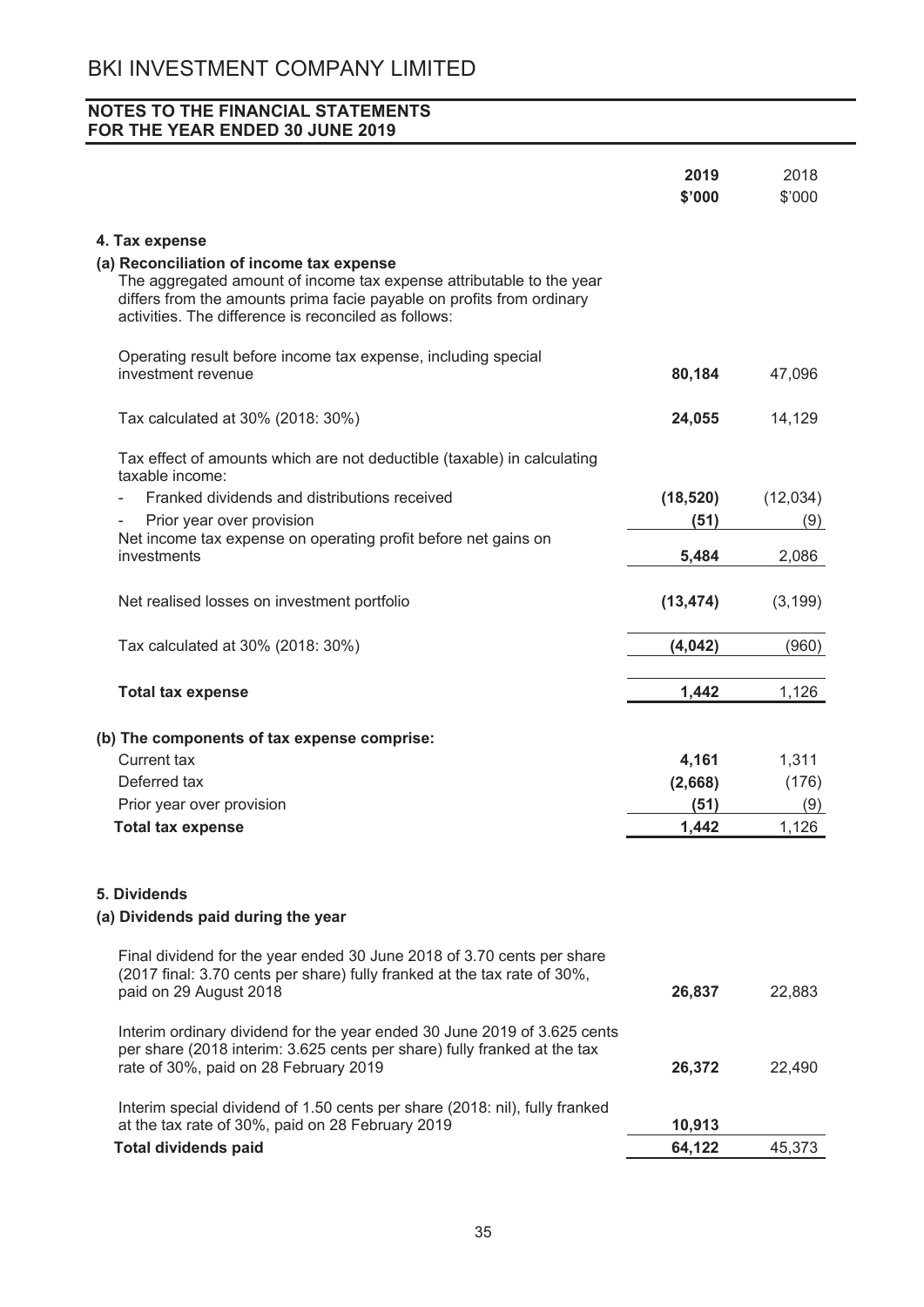|                                                                                                                                                                                       | 2019     | 2018     |
|---------------------------------------------------------------------------------------------------------------------------------------------------------------------------------------|----------|----------|
|                                                                                                                                                                                       | \$'000   | \$'000   |
| 5. Dividends (continued)                                                                                                                                                              |          |          |
| (b) Reconciliation of total dividends paid to dividends paid in cash:                                                                                                                 |          |          |
| Total dividends paid                                                                                                                                                                  | 64,122   | 45,373   |
| Less: Dividends reinvested in shares via DRP                                                                                                                                          | (8, 239) | (6, 436) |
| Dividends paid in cash                                                                                                                                                                | 55,883   | 38,937   |
| (c) Franking account balance<br>Balance of the franking account after allowing for tax payable in respect<br>of the current year's profits and the receipt of dividends recognised as |          |          |
| receivables<br>Estimated impact on the franking account of dividends declared but not                                                                                                 | 29,409   | 28,220   |
| recognised as a liability at the end of the financial year (refer below)                                                                                                              | (14,718) | (11,501) |
| Net imputation credits available for future dividends                                                                                                                                 | 14,691   | 16,719   |
| Maximum fully franked dividends payable from available franking<br>credits at the tax rate of $30\%$ (2018: $30\%$ )                                                                  | 34,278   | 39,010   |

# (d) Dividends declared after balance date

Since the end of the year the Directors have declared a final ordinary dividend for the year ended 30 June 2019 of 3.70 cents per share and a special dividend of 1.00 cents per share, both fully franked at the tax rate of 30% (2018: final ordinary dividend of 3.70 cents per share fully franked at the tax rate of 30%), payable on 29 August 2019, but not recognised as a liability at the year end.

| 6. Earnings per share                                                                                                                          |              |          |
|------------------------------------------------------------------------------------------------------------------------------------------------|--------------|----------|
| Net operating profit                                                                                                                           | 74,700       | 45,010   |
| Earnings used in calculating basic and diluted earnings per share after                                                                        |              |          |
| special dividend income                                                                                                                        | 74,700       | 45,010   |
| Less: Special investment revenue                                                                                                               | (27, 977)    | (786)    |
| Add: Tax expense attributable to special investment revenue<br>Earnings used in calculating basic and diluted earnings per share <b>before</b> | 2,427        |          |
| special dividend income                                                                                                                        | 49,150       | 44,224   |
|                                                                                                                                                | 2019         | 2018     |
| Weighted average number of ordinary shares used in calculating basic and                                                                       | No. '000     | No. '000 |
| diluted earnings per share                                                                                                                     | 728,234      | 622,799  |
|                                                                                                                                                | 2019         | 2018     |
|                                                                                                                                                | <b>Cents</b> | Cents    |
| Basic and diluted earnings per share <b>before</b> special dividend income                                                                     | 6.75         | 7.10     |
| Basic and diluted earnings per share <b>after</b> special dividend income                                                                      | 10.26        | 7.23     |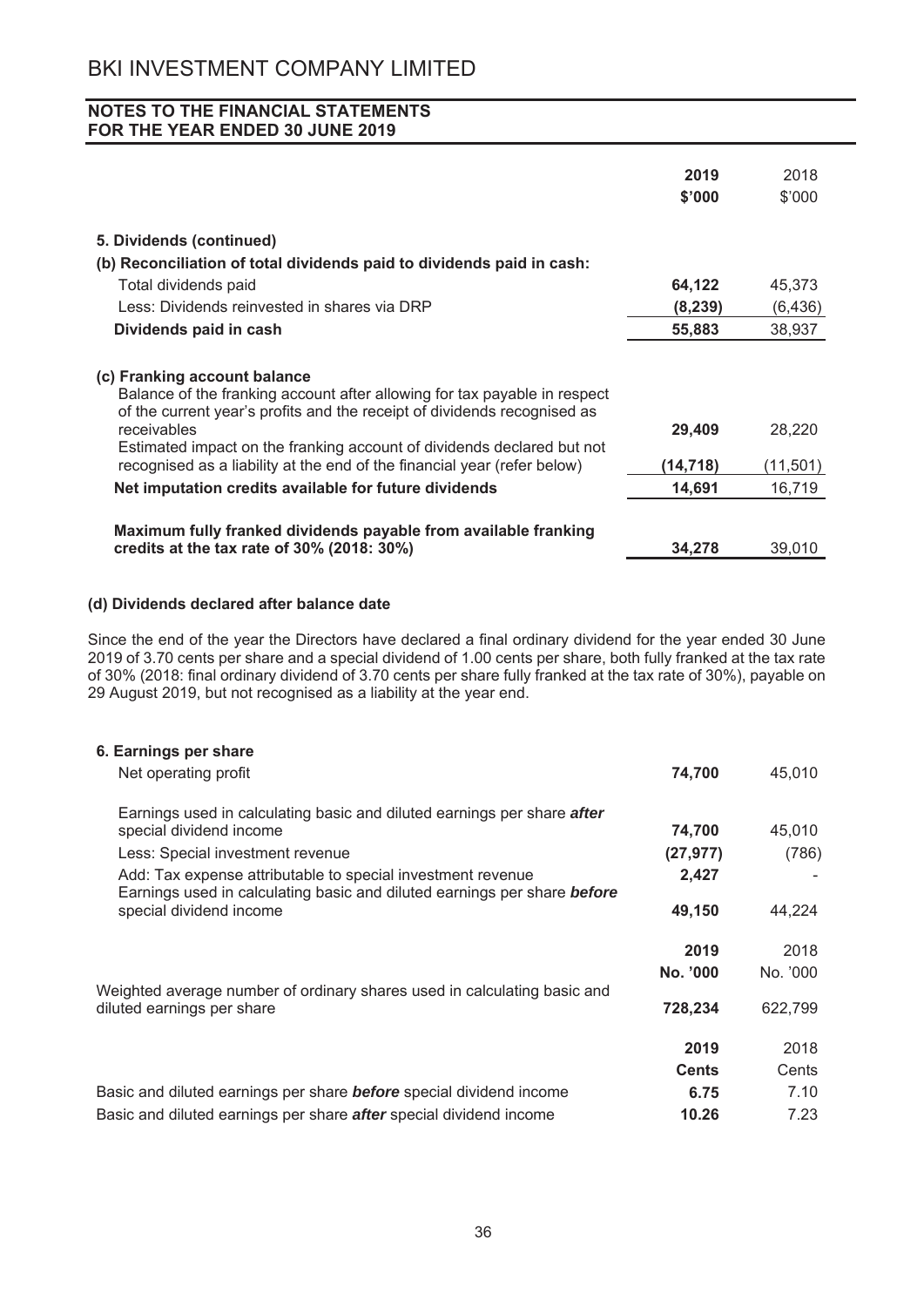# **NOTES TO THE FINANCIAL STATEMENTS** FOR THE YEAR ENDED 30 JUNE 2019

|                                                                              | 2019      | 2018    |
|------------------------------------------------------------------------------|-----------|---------|
|                                                                              | \$'000    | \$'000  |
|                                                                              |           |         |
| 7. Cash and cash equivalents                                                 |           |         |
| Cash at bank                                                                 | 65,856    | 57,570  |
| Short term bank deposits                                                     | 23,000    | 120,000 |
|                                                                              | 88,856    | 177,570 |
| 8. Trade and other receivables                                               |           |         |
| Dividends and distributions receivable                                       | 8,833     | 10,189  |
| Interest receivable                                                          | 116       | 42      |
| Other                                                                        | 216       | 331     |
|                                                                              | 9,165     | 10,562  |
| 9. Financial Assets - Equity Portfolio<br>Investment portfolio - non-current |           |         |
| Listed securities at fair value available for sale                           | 1,136,573 | 994,277 |
| <b>Total investment portfolio</b>                                            | 1,136,573 | 994,277 |

#### **Fair Value Measurement**

BKI measures the fair value of its trading portfolio and investment portfolio with reference to the following fair value measurement hierarchy mandated by accounting standards:

Level 1: quoted prices (unadjusted) in active markets for identical assets or liabilities

Level 2: inputs other than quoted prices included within Level 1 that are observable for the asset or liability, either directly (as prices) or indirectly (derived from prices); and

Level 3: inputs for the assets or liabilities that are not based on observable market data (unobservable inputs).

Both the trading portfolio and investment portfolio are classified as Level 1, and are measured in accordance with the policy outlined in Note 1.c.

778

19,420

20.230

 $32<sup>2</sup>$ 

1.064

16,139

17.232

29

#### 10. Deferred tax assets

The deferred tax asset balance comprises the following timing differences and unused tax losses: Transaction costs on equity issues Accrued expenses Realised capital tax losses Total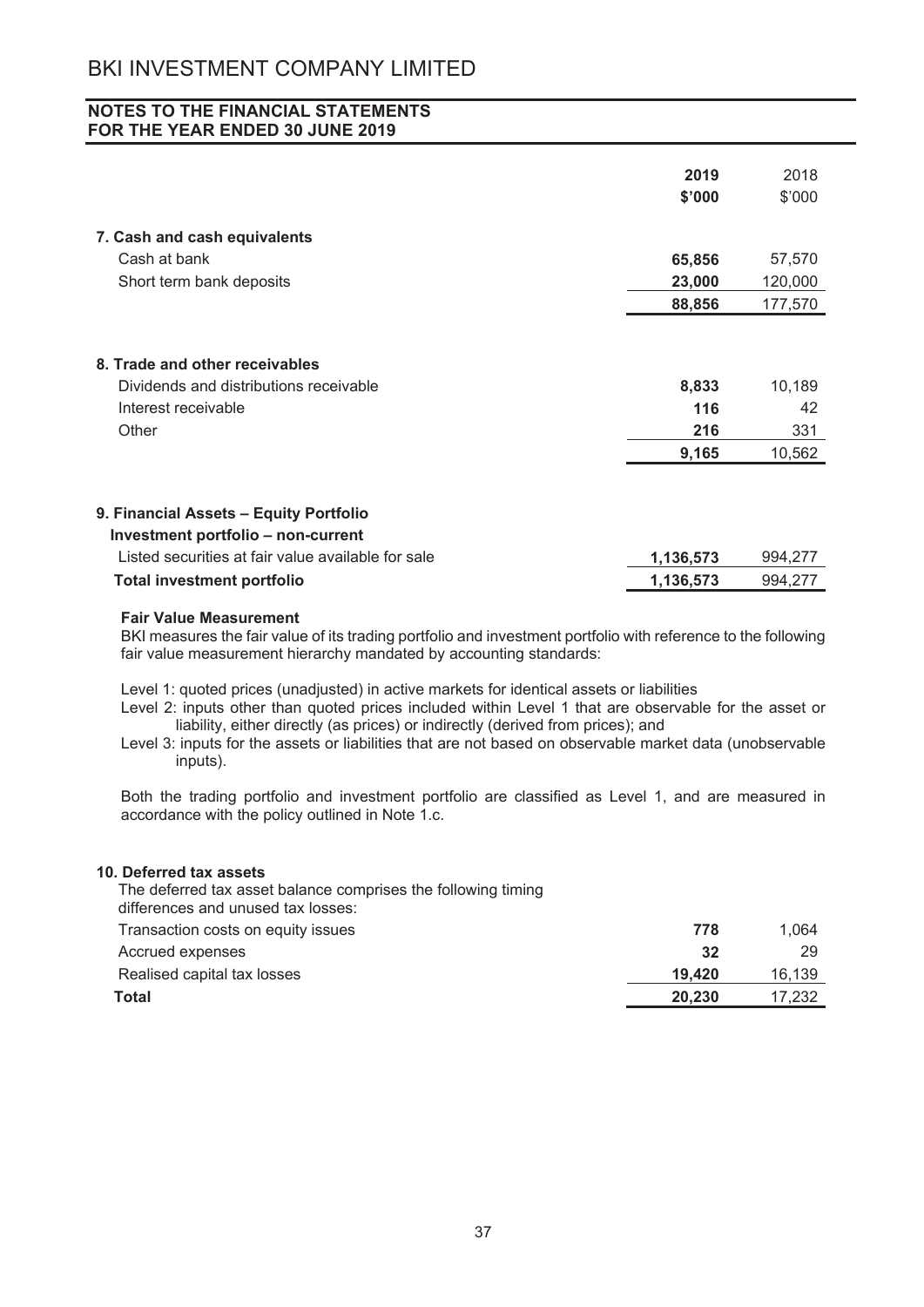# 10. Deferred tax assets (continued)

## Movements in deferred tax assets

|                                                                                                                                                  | <b>Opening</b><br>balance | Credited/<br>(charged) to<br>statement of<br>comprehensive (charged) to<br>income | Credited/<br>equity | <b>Closing</b><br>balance |
|--------------------------------------------------------------------------------------------------------------------------------------------------|---------------------------|-----------------------------------------------------------------------------------|---------------------|---------------------------|
|                                                                                                                                                  | \$'000                    | \$'000                                                                            | \$'000              | \$'000                    |
| Transaction costs on equity issues                                                                                                               | 252                       | (407)                                                                             | 1,218               | 1,063                     |
| Accrued expenses                                                                                                                                 | 21                        | 8                                                                                 |                     | 29                        |
| Realised capital tax losses                                                                                                                      | 15,231                    | 909                                                                               |                     | 16,140                    |
| Balance as at 30 June 2018                                                                                                                       | 15,504                    | 510                                                                               | 1,218               | 17,232                    |
| Transaction costs on equity issues                                                                                                               | 1,063                     | (294)                                                                             | 9                   | 778                       |
| Accrued expenses                                                                                                                                 | 29                        | 3                                                                                 |                     | 32                        |
| Realised capital tax losses                                                                                                                      | 16,140                    | 3,280                                                                             |                     | 19,420                    |
| Balance as at 30 June 2019                                                                                                                       | 17,232                    | 2,989                                                                             | 9                   | 20,230                    |
|                                                                                                                                                  |                           |                                                                                   |                     |                           |
|                                                                                                                                                  |                           |                                                                                   | 2019                | 2018                      |
|                                                                                                                                                  |                           |                                                                                   | \$'000              | \$'000                    |
|                                                                                                                                                  |                           |                                                                                   |                     |                           |
| <b>11 Current tax liabilities</b>                                                                                                                |                           |                                                                                   |                     |                           |
| Provision for income tax                                                                                                                         |                           |                                                                                   | 1,272               | 409                       |
| 12. Deferred tax liabilities<br>The deferred tax asset balance comprises the following timing<br>differences:<br>Revaluation of investments held |                           |                                                                                   | 96,463              | 81,191                    |
| Unfranked dividends receivable and interest receivable                                                                                           |                           |                                                                                   | 1,377               | 1,056                     |
| <b>Total</b>                                                                                                                                     |                           |                                                                                   | 97,840              | 82,247                    |
| Movements in deferred tax liabilities                                                                                                            |                           | (Credited)/<br>charged to<br>statement of                                         | (Credited)/         |                           |
|                                                                                                                                                  | <b>Opening</b>            | comprehensive                                                                     | charged to          | <b>Closing</b>            |
|                                                                                                                                                  | balance                   | income                                                                            | equity              | balance                   |
|                                                                                                                                                  | \$'000                    | \$'000                                                                            | \$'000              | \$'000                    |
| Revaluation of investment portfolio<br>Unfranked dividends receivable and                                                                        | 72,576                    |                                                                                   | 8,615               | 81,191                    |
| interest receivable                                                                                                                              | 722                       | 334                                                                               |                     | 1,056                     |
| Balance as at 30 June 2018                                                                                                                       | 73,298                    | 334                                                                               | 8,615               | 82,247                    |
| Revaluation of investment portfolio<br>Unfranked dividends receivable and                                                                        | 81,191                    |                                                                                   | 15,272              | 96,463                    |
| interest receivable                                                                                                                              | 1,056                     | 321                                                                               |                     | 1,377                     |
| Balance as at 30 June 2019                                                                                                                       | 82,247                    | 321                                                                               | 15,272              | 97,840                    |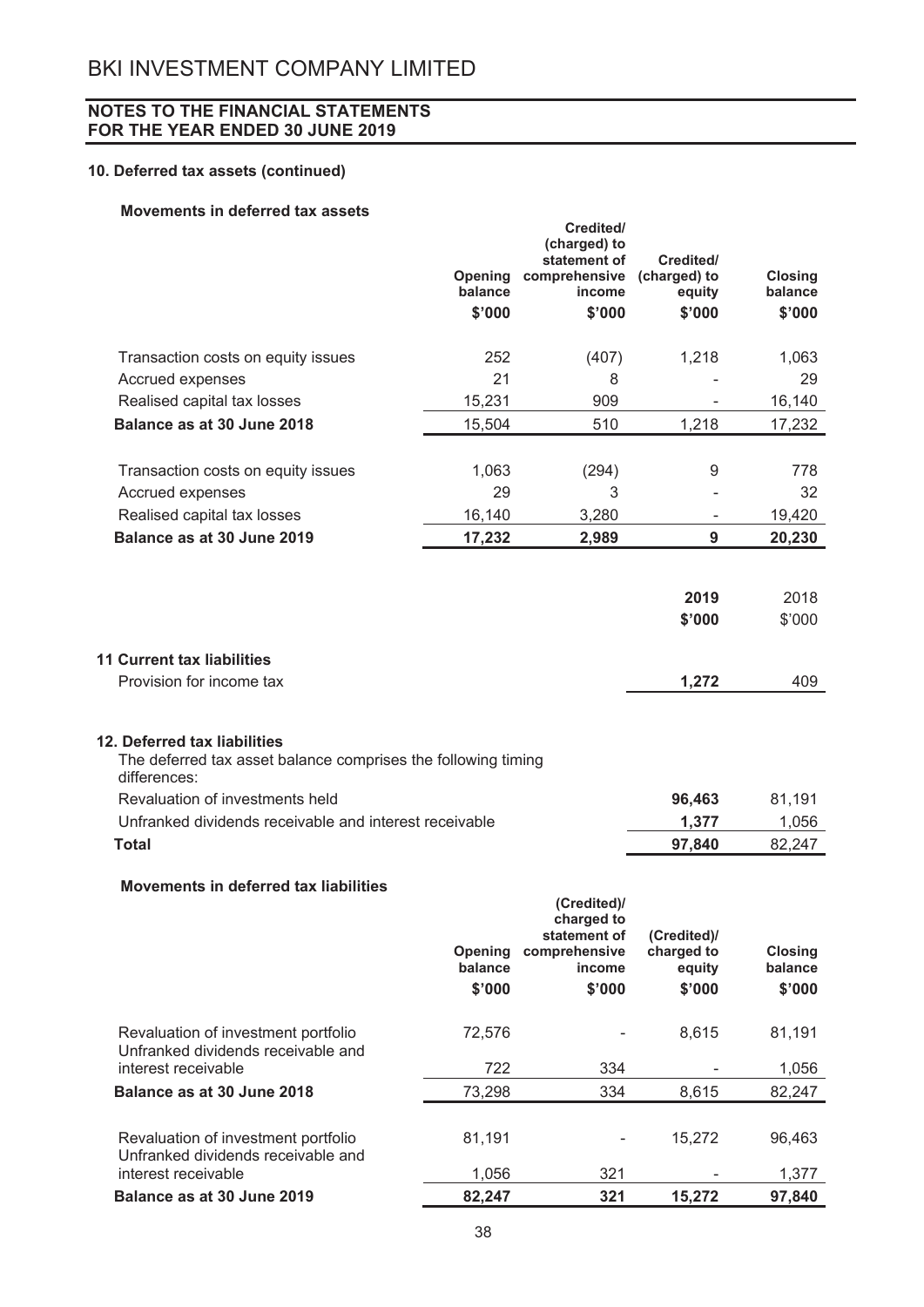|                                                            |             |         | 2019<br>\$'000 | 2018<br>\$'000 |
|------------------------------------------------------------|-------------|---------|----------------|----------------|
| 13. Share Capital                                          |             |         |                |                |
| (a) Issued and paid-up capital                             |             |         |                |                |
| 730,688,257 ordinary shares fully paid (2018: 725,311,402) |             |         | 916,233        | 908,015        |
| (b) Movement in ordinary shares                            |             |         |                |                |
|                                                            | 2019        |         | 2018           |                |
|                                                            | Number of   |         | Number of      |                |
|                                                            | shares      | \$'000  | shares         | \$'000         |
| Beginning of financial year<br>Issued during the year:     | 725,311,402 | 908,015 | 618,463,068    | 749,967        |
| - dividend reinvestment plan                               | 5,376,855   | 8,239   | 3,878,164      | 6,436          |
| - entitlement offer                                        |             |         | 102,970,170    | 154,455        |
| Gross funds raised                                         |             | 8,239   |                | 160,891        |
| - less net transaction costs                               |             | (21)    |                | (2,843)        |
| <b>End of financial year</b>                               | 730,688,257 | 916,233 | 725,311,402    | 908,015        |

The Parent does not have an authorised share capital and the ordinary shares on issue have no par value.

Holders of ordinary shares participate in dividends and the proceeds on a winding up of the parent entity in proportion to the number of shares held.

At shareholders' meetings each ordinary share is entitled to one vote when a poll is called, otherwise each shareholder has one vote on a show of hands.

## (c) Capital Management

The Group's objective in managing capital is to provide shareholders with attractive investment returns through access to a steady stream of fully franked dividends and enhancement of capital invested, with goals of paying an enhanced level of fully franked dividends and providing attractive total returns over the medium to long term.

The Group recognises that its capital will fluctuate in accordance with market conditions, and in order to maintain or adjust the capital structure the Group may adjust the amount of dividends paid, issue new shares from time-to-time or return capital to shareholders.

The Group's capital consists of shareholders' equity plus net debt. The movement in equity is shown in the Consolidated Statement of Changes in Equity. At 30 June 2019 net debt was \$Nil (2018: \$Nil).

## (d) Acquisition of controlled entities

The Company did not acquire shares in any unlisted investment companies during the 2018FY or 2019FY.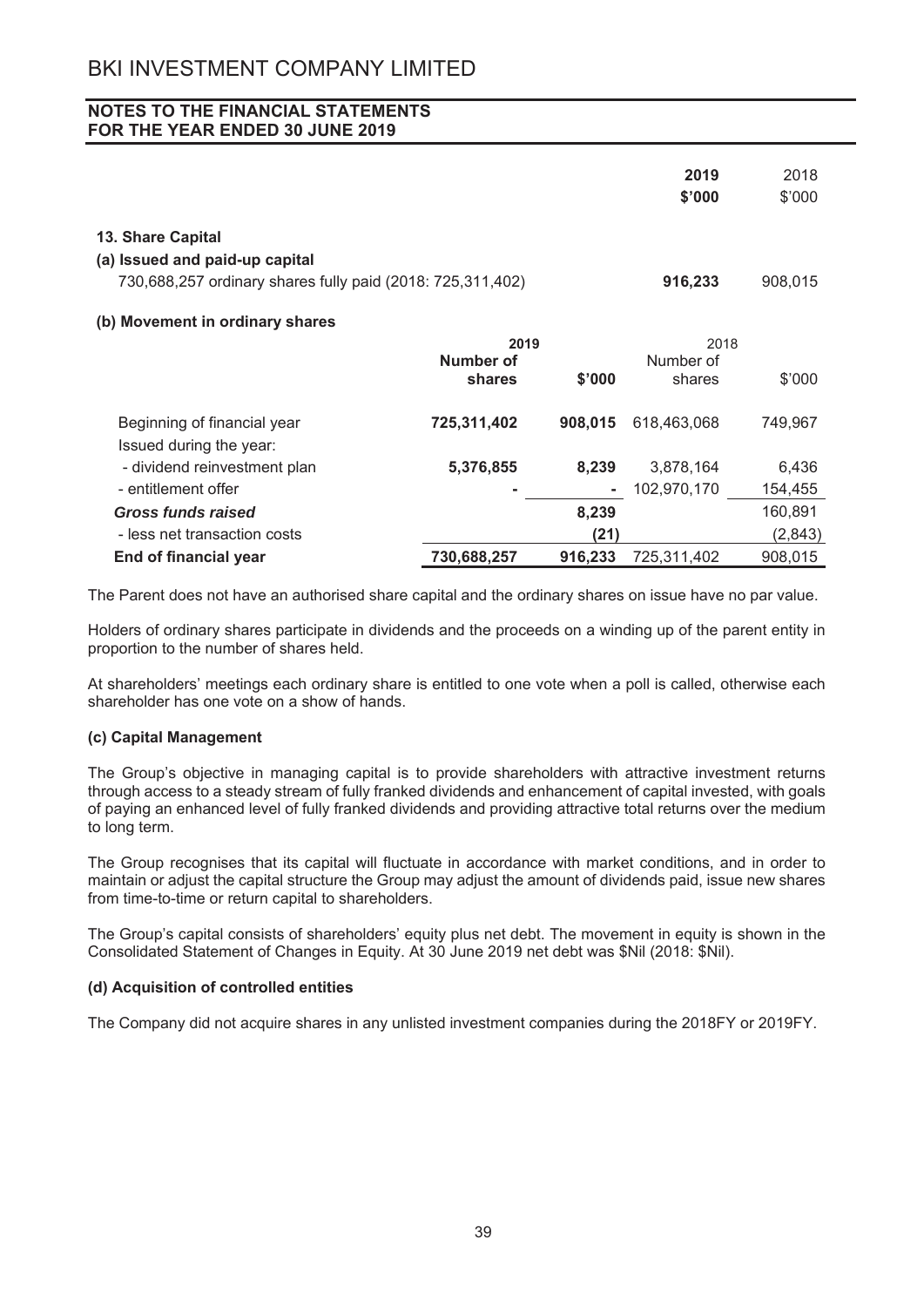|                                                                                                                                                                                                              | 2019      | 2018      |
|--------------------------------------------------------------------------------------------------------------------------------------------------------------------------------------------------------------|-----------|-----------|
|                                                                                                                                                                                                              | \$'000    | \$'000    |
| <b>14. Revaluation reserve</b>                                                                                                                                                                               |           |           |
| The revaluation reserve is used to record increments and decrements on<br>the revaluation of the investment portfolio, net of applicable income tax.                                                         |           |           |
| Balance at the beginning of the year                                                                                                                                                                         | 190,041   | 170,228   |
| Gross revaluation of investment portfolio                                                                                                                                                                    | 43,504    | 28,305    |
| Deferred provision for tax on unrealised gains/losses                                                                                                                                                        | (13,051)  | (8, 492)  |
| Balance at the end of the year                                                                                                                                                                               | 220,494   | 190,041   |
| 15. Realised capital gains reserve<br>The realised capital gains reserve records net gains and losses after<br>applicable income tax arising from the disposal of securities in the<br>investment portfolio. |           |           |
| Balance at the beginning of the year<br>Net losses on investment portfolio transferred from statement of                                                                                                     | (29, 467) | (27, 228) |
| Comprehensive income<br>Realised gains transferred to retained earnings on deregistration of                                                                                                                 | (9, 432)  | (2, 239)  |
| subsidiaries                                                                                                                                                                                                 | (3)       |           |
| Balance at the end of the year                                                                                                                                                                               | (38, 902) | (29, 467) |
| 16. Retained profits                                                                                                                                                                                         |           |           |
| Balance at the beginning of the year                                                                                                                                                                         | 47,025    | 47,388    |
| Net profit attributable to members of the Company                                                                                                                                                            | 74,700    | 45,010    |
| Dividends provided for or paid                                                                                                                                                                               | (64, 122) | (45, 373) |
| Balance at the end of the year                                                                                                                                                                               | 57,603    | 47,025    |
| 17. Notes to the statement of cash flows                                                                                                                                                                     |           |           |
| (a) Reconciliation of cash flow from operating activities to net<br>operating profit                                                                                                                         |           |           |
| Net operating profit                                                                                                                                                                                         | 74,700    | 45,010    |
| Non cash items:                                                                                                                                                                                              |           |           |
| Non-cash dividend income                                                                                                                                                                                     | (8,091)   |           |
| Unrealised loss/(gain) on trading investments<br>Changes in assets and liabilities, net of effects from consolidation of<br>subsidiaries:                                                                    |           | 164       |
| Decrease/ (increase) in trade and other receivables                                                                                                                                                          | 1,397     | (1,641)   |
| Decrease in held for trading investments<br>$\qquad \qquad \blacksquare$                                                                                                                                     |           | 2,370     |
| Increase in prepayments<br>-                                                                                                                                                                                 | (7)       |           |
| Decrease in deferred tax assets<br>$\overline{\phantom{0}}$                                                                                                                                                  | 435       | 402       |
| (Decrease)/ increase in payables                                                                                                                                                                             | (1,083)   | 950       |
| Increase in current tax liabilities                                                                                                                                                                          | 863       | 362       |
| Increase in deferred tax liabilities                                                                                                                                                                         | 3,160     | 505       |
| Net cash inflow from operating activities                                                                                                                                                                    | 71,374    | 48,122    |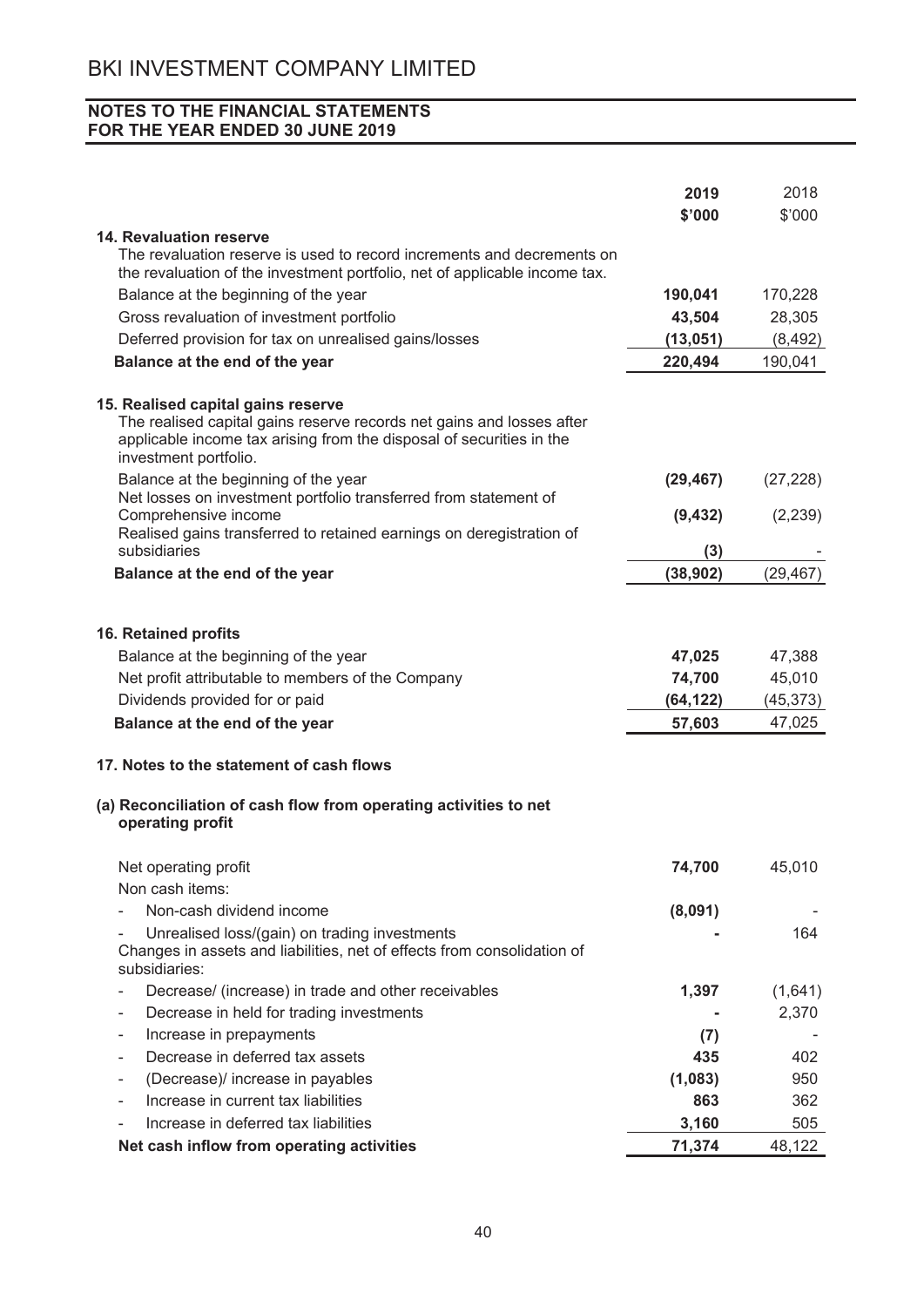#### 17. Notes to the statement of cash flows (continued)

#### (b) Non-cash financing and investing activities

#### (i) Dividend reinvestment plan

Under the terms of the dividend reinvestment plan, \$8,240,000 (2018: \$6,436,000) of dividends were paid via the issue of 5,376,855 shares (2018: 3,878,164).

#### 18. Management of Financial Risk

The risks associated with the holding of financial instruments such as investments, cash, bank bills and borrowings include market risk, credit risk and liquidity risk. The Board has approved the policies and procedures that have been established to manage these risks. The effectiveness of these policies and procedures is reviewed by the Audit Committee.

#### Financial instruments' terms, conditions and accounting policies a.

The Group's accounting policies are included in Note 1, while the terms and conditions of each class of financial asset, financial liability and equity instrument, both recognised and unrecognised at the balance date, are included under the appropriate note for that instrument.

#### **Net fair values .**

The carrying amounts of financial instruments in the balance sheets approximate their net fair value determined in accordance with the accounting policies disclosed in Note 1 to the accounts.

#### $\mathbf{c}$ . **Credit risk**

The risk that a financial loss will occur because a counterparty to a financial instrument fails to discharge an obligation is known as credit risk.

The credit risk on the Group's financial assets, excluding investments, is the carrying amount of those assets. The Group's principal credit risk exposures arise from the investment in liquid assets, such as cash and bank bills, and income receivable.

Cash and bank bills are reviewed monthly by the Board to ensure cash is only placed with pre-approved financial institutions with low risk profiles (primarily "Big 4" banks) and that the spread of cash and bank bills between banks is within agreed limits. Income receivable is comprised of accrued interest and dividends and distributions which were brought to account on the date the shares or units traded exdividend

There are no financial instruments overdue or considered to be impaired.

#### $\mathbf{d}$ Markot rick

Market risk is the risk that changes in market prices will affect the fair value of a financial instrument.

The Group is a long term investor in companies and trusts and is therefore exposed to market risk through the movement of the share/unit prices of the companies and trusts in which it is invested.

The market value of the portfolio changes continuously because the market value of individual companies within the portfolio fluctuates throughout the day. The change in the market value of the portfolio is recognised through the Revaluation Reserve. Listed Investments represent 91% (2018: 83%) of total assets.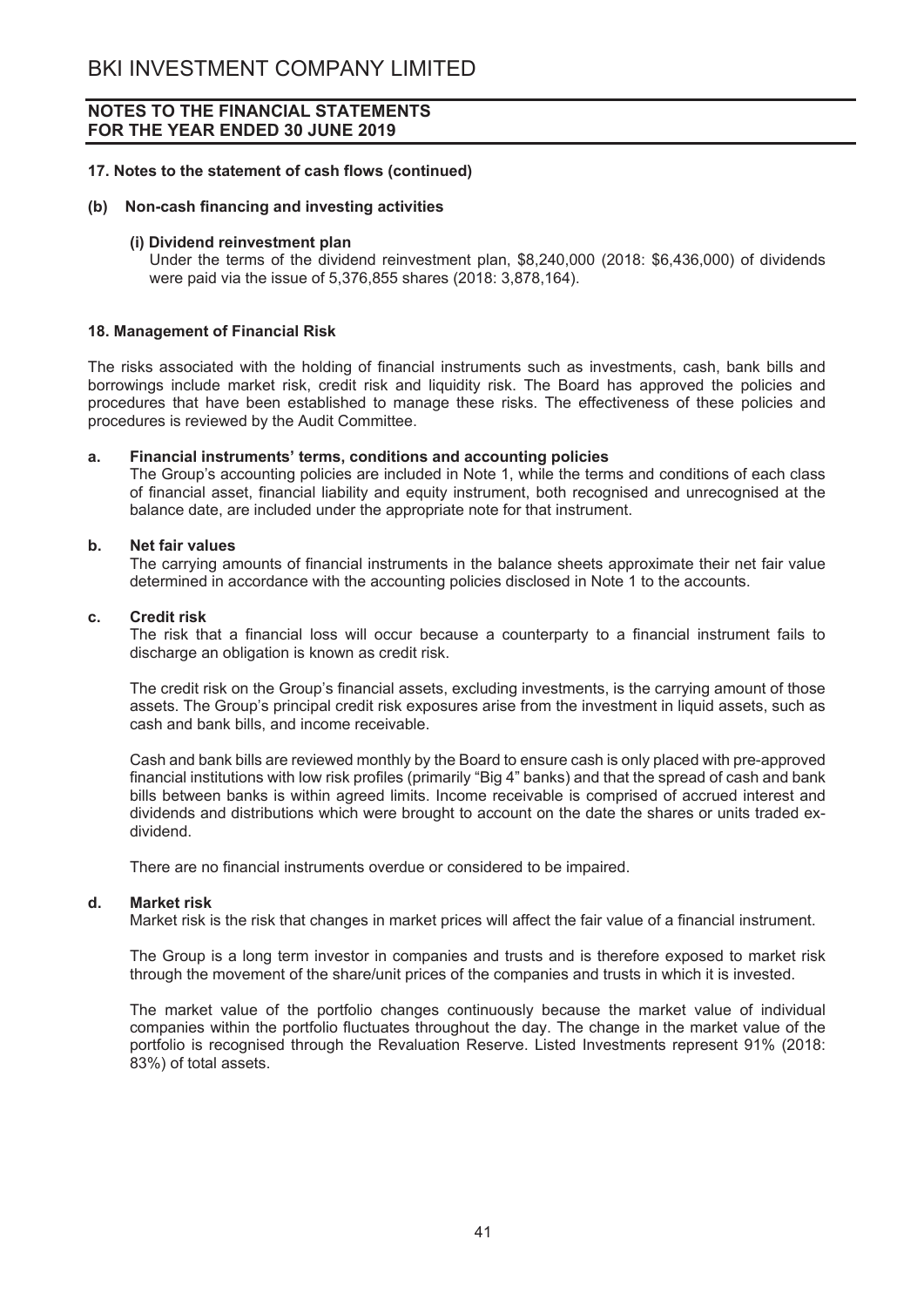#### 18. Management of Financial Risk (continued)

#### $\mathbf{d}$ **Market risk (continued)**

As at 30 June 2019, a 5% movement in the market value of the BKI portfolio would result in:

- a 5% movement in the net assets of BKI before provision for tax on unrealised capital gains (2018: 4%); and
- A movement of 7.8 cents per share in the net asset backing before provision for tax on unrealised capital gains (2018: 6.9 cents).

The performance of the companies within the portfolio, both individually and as a whole, is monitored by the Investment Committee and the Board.

BKI seeks to reduce market risk at the investment portfolio level by ensuring that it is not, in the opinion of the Investment Committee, overly exposed to one Group or one sector of the market.

At 30 June 2019 and 30 June 2018, the spread of investments was in the following sectors:

|                               | Percentage of total<br>investment (%) |        | Amount (\$'000) |           |
|-------------------------------|---------------------------------------|--------|-----------------|-----------|
|                               | 2019                                  | 2018   | 2019            | 2018      |
| Financials                    | 36.54                                 | 37.31  | 451,105         | 440,719   |
| Industrials                   | 9.93                                  | 8.69   | 122,515         | 102,792   |
| Consumer discretionary        | 7.66                                  | 5.51   | 94,591          | 65,156    |
| Consumer staples              | 6.72                                  | 7.41   | 82,779          | 87,587    |
| Utilities                     | 6.69                                  | 6.04   | 82,552          | 71,404    |
| Energy                        | 6.49                                  | 5.95   | 80,167          | 70,283    |
| Health care                   | 5.51                                  | 3.82   | 67,925          | 45,115    |
| Telecommunications services   | 5.39                                  | 4.16   | 66,589          | 49,110    |
| <b>Materials</b>              | 5.06                                  | 3.75   | 62,363          | 44,303    |
| <b>Property trusts</b>        | 2.10                                  | 1.51   | 25,987          | 17,808    |
| <b>Total investments</b>      | 92.09                                 | 84.15  | 1,136,573       | 994,277   |
| Cash and dividends receivable | 7.91                                  | 15.85  | 97,689          | 187,759   |
| Total portfolio               | 100.00                                | 100.00 | 1,234,262       | 1,182,036 |

Securities representing over 5% of the investment portfolio at 30 June 2019 or 30 June 2018 were:

|                                    | Percentage of total<br>investment (%) |      | <b>Amount (\$'000)</b> |        |
|------------------------------------|---------------------------------------|------|------------------------|--------|
|                                    | 2019                                  | 2018 | 2019                   | 2018   |
| Commonwealth Bank                  | 6.7                                   | 5.7  | 82.154                 | 67.436 |
| National Australia Bank            | 5.4                                   | 6.4  | 67.045                 | 76,003 |
| <b>Westpac Banking Corporation</b> | 4.8                                   | 5.8  | 58,887                 | 68.079 |

The relative weightings of the individual securities and relevant market sectors are reviewed at each meeting of the Investment Committee and the Board, and risk can be managed by reducing exposure where necessary. There are no set parameters as to a minimum or maximum amount of the portfolio that can be invested in a single company or sector.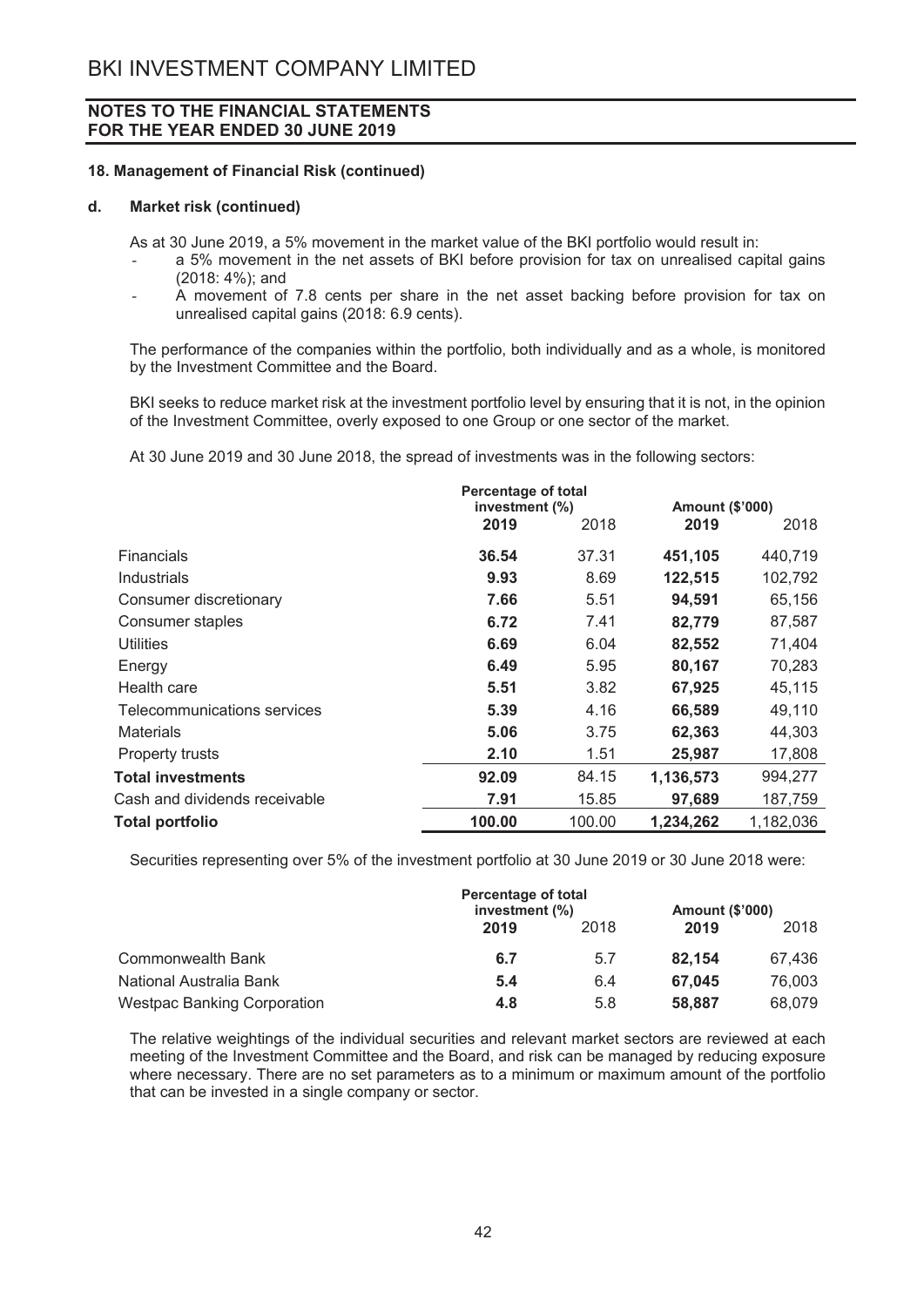#### 18. Management of Financial Risk (continued)

#### **Interest Rate Risk**  $\mathbf{e}$ .

The Group is not materially exposed to interest rate risk. All cash investments are short term (up to 1 year) for a fixed rate, except for cash in operating bank accounts which are at-call and attract variable rates

The Group has no financial liability as at 30 June 2019 (2018: Nil).

#### f. **Foreign Currency Risk**

The Group is not exposed to foreign currency risk as all investments are quoted in Australian dollars.

#### g. **Liquidity risk**

Liquidity risk is the risk that the Group is unable to meet financial obligations as they fall due.

The Group has no borrowings, and sufficient cash reserves to fund core operations at current levels for more than 10 years.

The Group's other major cash outflows are the purchase of securities and dividends paid to shareholders and the level of both of these is fully controllable by the Board.

Furthermore, the majority of the assets of the Group are in the form of readily tradeable securities which can be sold on-market if necessary.

#### **Capital risk management** h.

The Group invests its equity in a diversified portfolio of assets that aim to generate a growing income stream for distribution to shareholders in the form of fully franked dividends.

The capital base is managed to ensure there are funds available for investment as opportunities arise. Capital is increased annually through the issue of shares under the Dividend Reinvestment Plan. Other means of increasing capital include Rights Issues, Share Placements and Share Purchase Plans.

#### 19. Key Management Personnel Remuneration

The names and positions held of Group Directors and Other Key Management Personnel in office at any time during the financial year are:

| <b>Name</b>       | <b>Position</b>                |
|-------------------|--------------------------------|
| <b>RD</b> Millner | Non-Executive Chairman         |
| DC Hall AM        | Non-Executive Director         |
| AJ Payne          | Non-Executive Director         |
| <b>IT Huntley</b> | Non-Executive Director         |
| JP Pinto          | Company Secretary <sup>1</sup> |

1 Services provided under contract through Corporate & Administrative Services Pty Limited

Details of the nature and amount of each Non-Executive Director's and Other Key Management Personnel's emoluments from the Group in respect of the year to 30 June 2019 have been included in the Remuneration Report section of the Directors' Report.

The combined annual payment to all Non-Executive Directors is capped at \$300,000 until shareholders, by ordinary resolution, approve some other fixed sum amount. This amount is to be divided amongst the Directors as the Board may determine. These fees exclude any additional fee for any service based agreement which may be agreed from time to time and the reimbursement of out of pocket expenses. No such payments were made in 2019FY (2018: nil).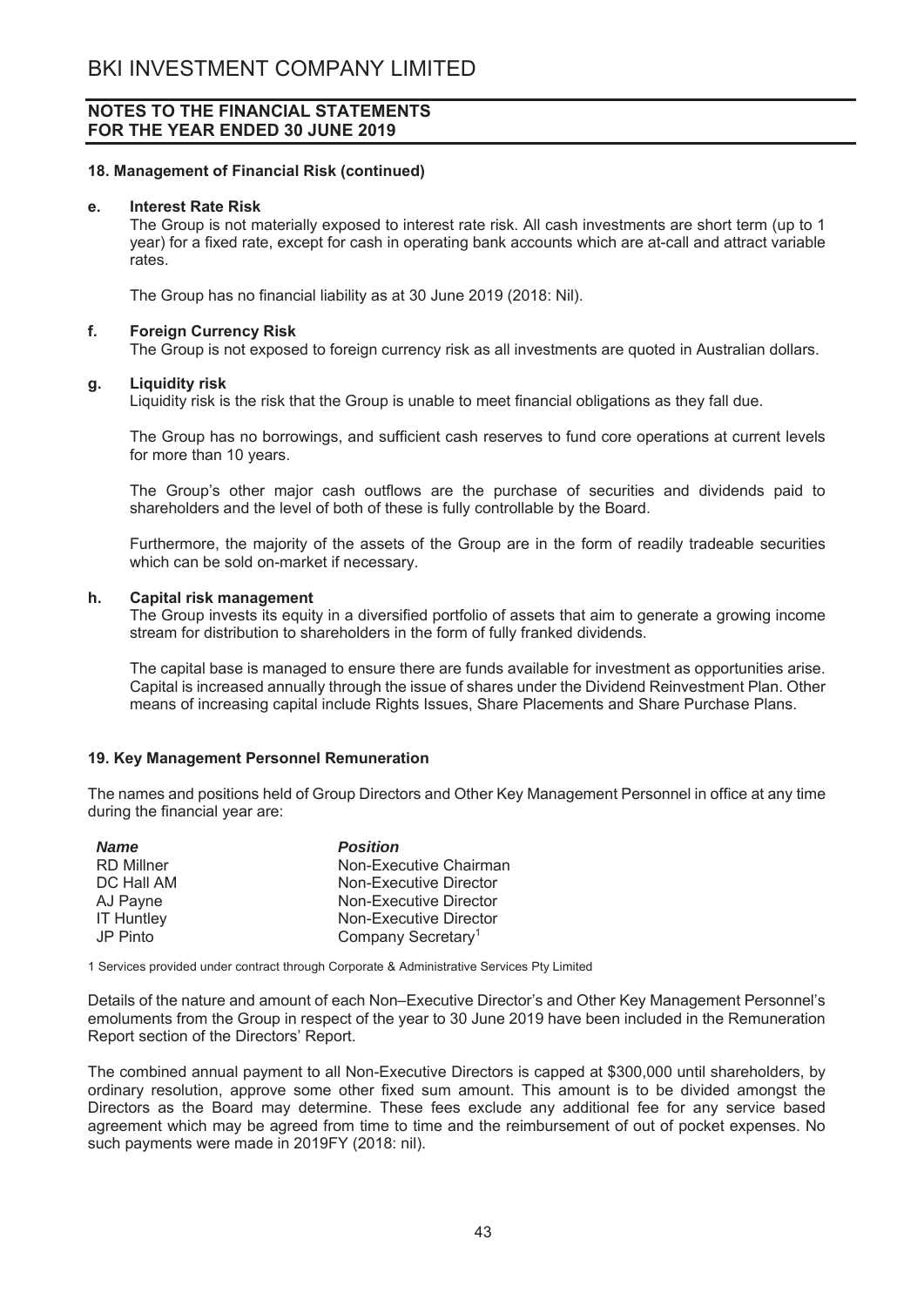#### 20. Superannuation Commitments

The Group contributes superannuation payments on behalf of Directors and employees in accordance with relevant legislation. Superannuation funds are nominated by the individual Directors and employees and are independent of the Group.

## 21. Related Party Transactions

Related parties of the Group fall into the following categories:

## (i) Controlled Entities

At 30 June 2019, subsidiaries of the Parent were:

|                                             | Country of<br>incorporation |      | Percentage Owned (%) |  |
|---------------------------------------------|-----------------------------|------|----------------------|--|
|                                             |                             | 2019 | 2018                 |  |
| <b>Brickworks Securities Pty Limited</b>    | Australia                   | 100  | 100                  |  |
| Huntley Investment Company Pty Limited      | Australia                   | 100  | 100                  |  |
| <b>BKI Sub Pty Limited</b>                  | Australia                   | 100  | 100                  |  |
| Pacific Strategic Investments Pty Limited   | Australia                   | 100  | 100                  |  |
| George Meller Pty Limited <sup>1</sup>      | Australia                   | nil  | 100                  |  |
| Bryn Cwar Holdings Pty Limited <sup>1</sup> | Australia                   | nil  | 100                  |  |
| WWM Pty Limited <sup>1</sup>                | Australia                   | nil  | 100                  |  |
| Auburn Pty Limited <sup>1</sup>             | Australia                   | nil  | 100                  |  |

 $\overline{a}$ 

1 During the financial year the Group completed the voluntary deregistration of four subsidiaries.

Transactions between the Parent and controlled entities consist of transfers of investment holdings from subsidiaries to the parent entity. In addition, there are loan balances due from the Parent to controlled entities. No interest is charged on the loan balance by the controlled entities and no repayment period is fixed for the loan.

## (ii) Directors/Officers Related Entities

Persons who were Directors/Officers of BKI Investment Company Limited for the year ended 30 June 2019 were:

| RD Millner        |
|-------------------|
| DC Hall, AM       |
| AJ Payne          |
| <b>IT Huntley</b> |
|                   |

 $JP Pinto<sup>1</sup>$ Company Secretary:

1 Services provided under contract through Corporate & Administrative Services Pty Limited

## **Corporate & Administrative Services Pty Limited**

Corporate & Administrative Services Pty Limited (CAS), an entity in which Mr RD Millner has an indirect interest, provides the Group with administration, company secretarial and accounting services, including preparation of all financial accounts.

Fees paid to CAS for services provided to the Parent and controlled entities for the year to 30 June 2019 were \$122,100 (2018: \$122,100, including GST) and are at standard market rates. As at 30 June 2019 the Group owed \$nil to CAS (2018: \$10,175).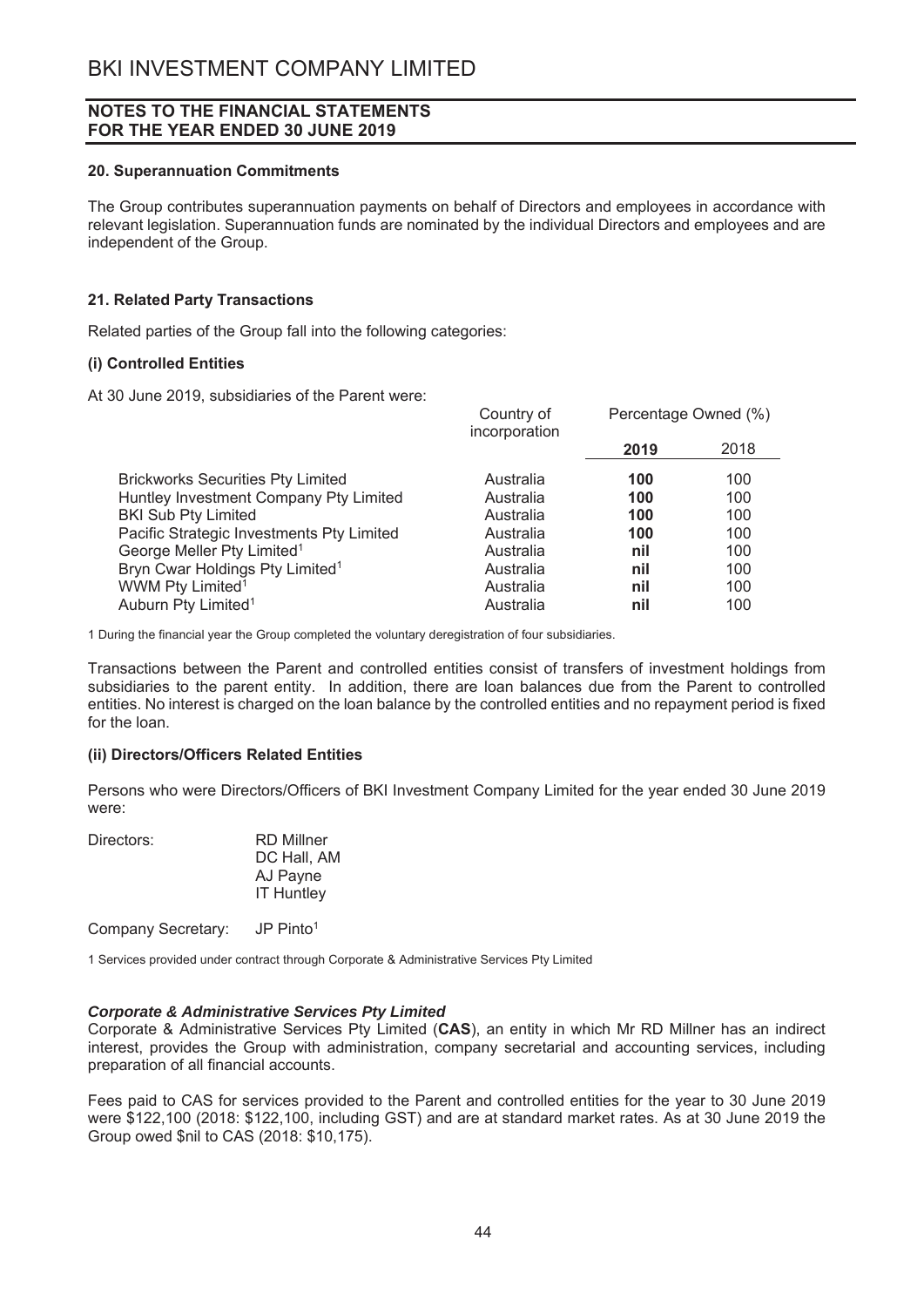## **21. Related Party Transactions (continued)**

#### (ii) Directors/Officers Related Entities (continued)

#### *Pitt Capital Partners Limited*

The Group appointed Pitt Capital Partners Limited (PCP), an entity in which Mr RD Millner has an indirect interest, to act as Financial Advisor for the 2018 Entitlement Offer.

There were nil fees paid to PCP for services provided to the Parent and controlled entities for the vear to 30 June 2019 (2018: \$594,653, including GST, which were at standard market rates). As at 30 June 2019 the Group did not have any unpaid amounts due to PCP (2018: \$594,653).

#### *Contact Asset Management Pty Limited*

Contact Asset Management Pty Limited (Contact) is the Investment Manager of the Group. Contact is an entity in which Mr RD Millner has an indirect interest.

Fees payable to Contact for services provided to the Parent and controlled entities for the year to 30 June 2019 were \$1,193,956 including GST (2018: \$1,114,278) and are at standard market rates. As at 30 June 2019 the Group owed \$113,174 to Contact (2018; \$108,389).

#### **(iii) Transactions in securities**

#### **Share Holdings**

Aggregate number of listed securities of the Company held by Key Management Personnel (KMP) or their related entities:

|                   | <b>Balance as at</b><br>1 July | <b>Granted as</b><br>compensation | Net other<br>changes | <b>Balance as at</b><br>30 June | <b>Net</b><br>movements<br>post<br>balance date | <b>Balance</b><br>as at date of<br>Annual<br><b>Report</b> |
|-------------------|--------------------------------|-----------------------------------|----------------------|---------------------------------|-------------------------------------------------|------------------------------------------------------------|
| 2019              |                                |                                   |                      |                                 |                                                 |                                                            |
| <b>RD Millner</b> | 8,488,231                      |                                   | 322,611              | 8,810,842                       |                                                 | 8,810,842                                                  |
| DC Hall           | 2,460,607                      |                                   |                      | 2,460,607                       |                                                 | 2,460,607                                                  |
| AJ Payne          | 379,056                        |                                   | 35,000               | 414,056                         |                                                 | 414.056                                                    |
| <b>IT Huntley</b> | 11,224,980                     |                                   |                      | 11,224,980                      |                                                 | 11,224,980                                                 |
| J Pinto           | 113,154                        |                                   | 6,607                | 119,761                         |                                                 | 119,761                                                    |
| Total             | 22,666,028                     |                                   | 364,218              | 23,030,246                      |                                                 | 23,030,246                                                 |
| 2018              |                                |                                   |                      |                                 |                                                 |                                                            |
| <b>RD Millner</b> | 8,224,934                      |                                   | 263.297              | 8,488,231                       | $\overline{\phantom{a}}$                        | 8,488,231                                                  |
| DC Hall           | 2,306,820                      |                                   | 153,787              | 2,460,607                       |                                                 | 2,460,607                                                  |
| AJ Payne          | 355,366                        |                                   | 23,690               | 379,056                         |                                                 | 379,056                                                    |
| <b>IT Huntley</b> | 11,224,980                     |                                   |                      | 11,224,980                      |                                                 | 11,224,980                                                 |
| J Pinto           | 108,320                        |                                   | 4,834                | 113,154                         |                                                 | 113,154                                                    |
| Total             | 22,220,420                     |                                   | 445,608              | 22,666,028                      |                                                 | 22,666,028                                                 |

Directors acquired shares through the Dividend Reinvestment Plan, the 2018 Entitlement Offer, and/ or onmarket purchase. Mr RD Millner disposed of shares through the making of in-specie distributions as Trustee of a deceased estate.

Other Key Management Personnel acquired shares through the Dividend Reinvestment Plan.

All KMP or their associated entities, being shareholders, are entitled to receive dividends.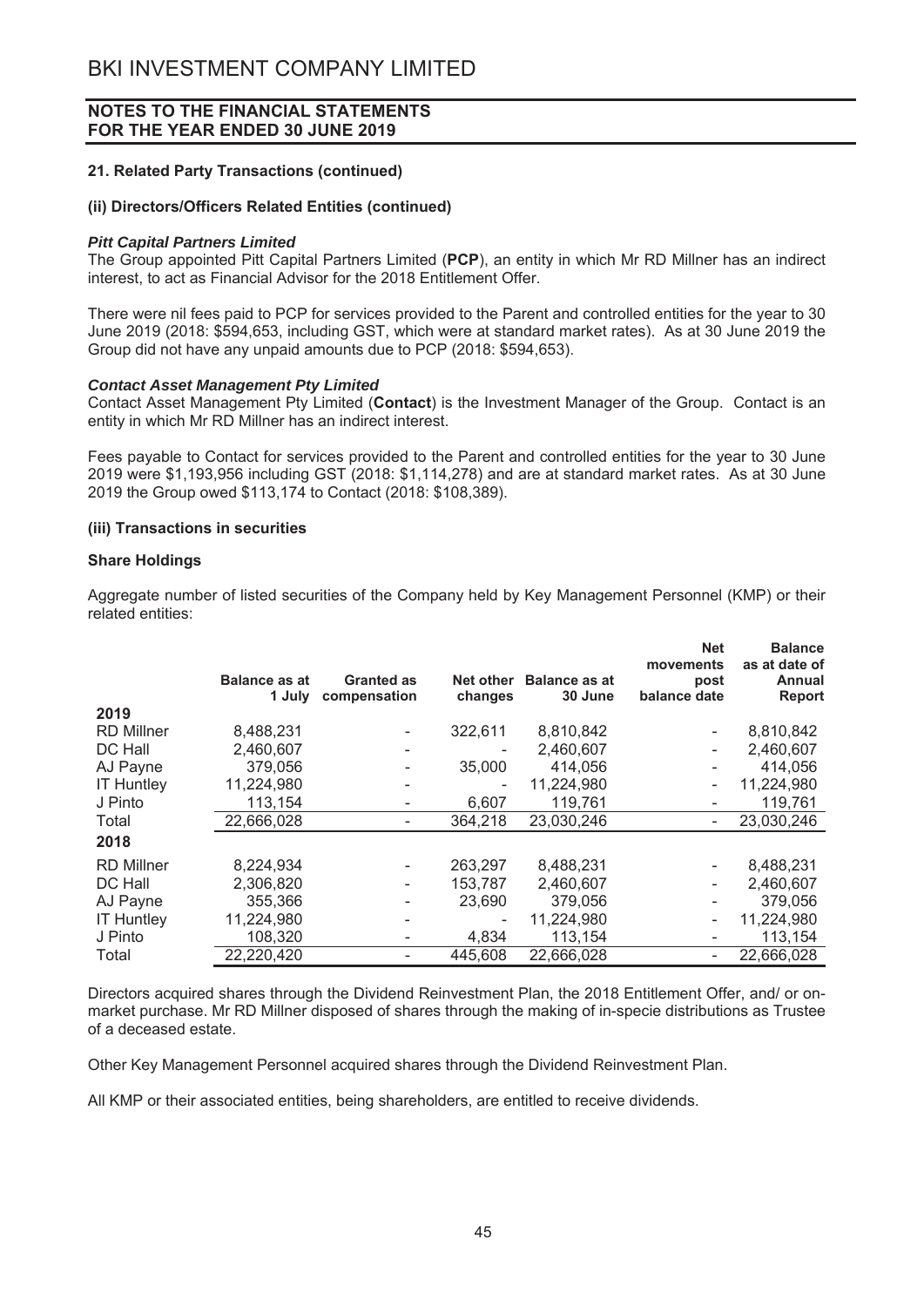|                                                                                            | 2019      | 2018      |
|--------------------------------------------------------------------------------------------|-----------|-----------|
|                                                                                            | \$'000    | \$'000    |
| 22. Parent company information                                                             |           |           |
| Information relating to the parent entity of the Group, BKI Investment<br>Company Limited: |           |           |
| <b>Current assets</b>                                                                      | 98,044    | 188,148   |
| Non-current assets                                                                         | 1,358,155 | 1,248,859 |
| Total assets                                                                               | 1,456,199 | 1,437,007 |
| <b>Current liabilities</b>                                                                 | 1,499     | 1,718     |
| Non-current liabilities                                                                    | 307,232   | 328,106   |
| <b>Total liabilities</b>                                                                   | 308,731   | 329,824   |
| <b>Issued capital</b>                                                                      | 916,233   | 908,015   |
| Reserves                                                                                   | 231,236   | 199,167   |
| Total shareholders' equity                                                                 | 1,147,469 | 1,107,182 |
| Net operating profit                                                                       | 75,169    | 45,010    |
| Total other comprehensive income                                                           | 21,021    | 17,575    |

The parent company has no contingent liabilities as at 30 June 2019.

# 23. Capital and Leasing Commitments

The Group has no capital and leasing commitments as at 30 June 2019.

## 24. Auditors' Remuneration

During the financial year the following fees were paid or payable for services provided to the Group by the auditor of the Group.

| Auditing the financial report of the Parent and the controlled entities    | 26 | 25 |
|----------------------------------------------------------------------------|----|----|
| Total remuneration for audit and other assurance services                  | 26 | 25 |
| Providing review services in respect of the Entitlement Offer conducted by |    |    |
| the Company                                                                | ۰  |    |
| Total remuneration of the auditor of the Group                             | 26 |    |

## 25. Contingent Liabilities

The Group has no contingent liabilities as at 30 June 2019.

# 26. Authorisation

The financial report was authorised for issue on 17 July 2019 by the Board of Directors.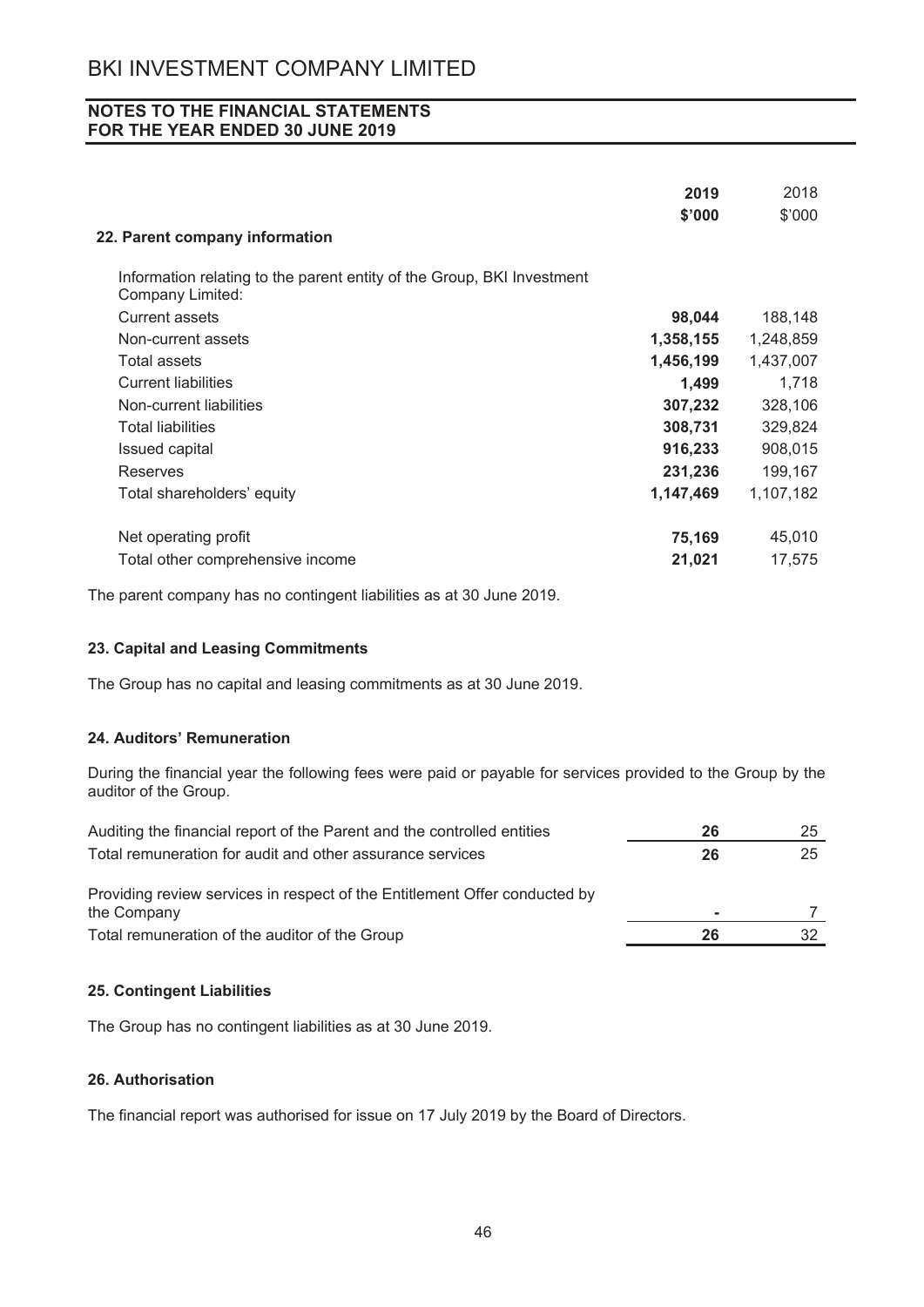# **DIRECTORS' DECLARATION**

The Directors of BKI Investment Company Limited declare that:

- $1<sub>1</sub>$ the financial statements and notes, as set out on pages 23 to 46, are in accordance with the Corporations Act 2001 and:
	- comply with Accounting Standards and the Corporations Regulations; and a.
	- comply with International Financial Reporting Standards, as stated in note 1 to the financial b. statements
	- C. give a true and fair view of the financial position as at 30 June 2019 and of the performance for the year ended on that date of the consolidated entity;
- $2.$ in the Directors' opinion there are reasonable grounds to believe that the company will be able to pay its debts as and when they become due and payable.
- this declaration has been made after receiving the declaration required to be made to the Directors  $3<sub>1</sub>$ in accordance with section 295A of the Corporations Act 2001 for the financial year ending 30 June 2019.

This declaration is made in accordance with a resolution of the Board of Directors.

**Robert D Millner Director** 

**Sydney** 17 July 2019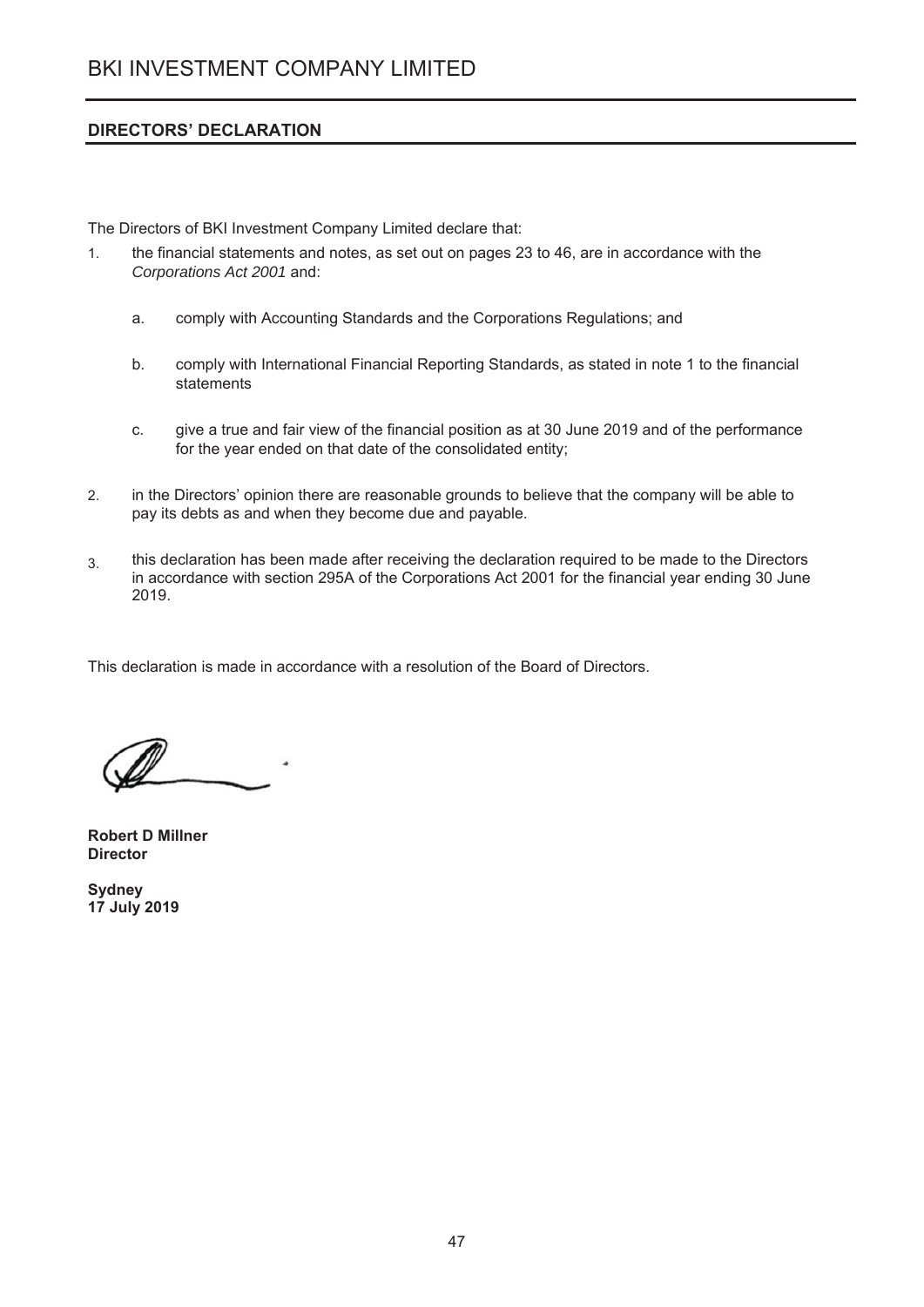

MGI Sydney Assurance Services Pty Limited Level 5, 6 O'Connell Street Sydney NSW 2000 Tel: +61 2 9230 9200 PO Box H258 Australia Square Sydney NSW 1215 ABN 24 160 063 525 www.mgisyd.com.au

# **INDEPENDENT AUDITOR'S REPORT TO THE MEMBERS OF BKI INVESTMENT COMPANY LIMITED**

#### **Report on the Audit of the Financial Report**

#### **Opinion**

We have audited the accompanying financial report of BKI Investment Company Limited and Controlled Entities (the consolidated entity), which comprises the consolidated statement of financial position as at 30 June 2019, the consolidated income statement, consolidated statement of other comprehensive income, the consolidated statement of changes in equity and the consolidated statement of cash flows for the year then ended, and notes to the financial statements, including a summary of significant accounting policies and the directors' declaration of the consolidated entity comprising BKI Investment Company Limited and the entities it controlled at the year's end or from time to time during the year.

In our opinion, the accompanying financial report of BKI Investment Company Limited and its Controlled Entities, is in accordance with the *Corporations Act 2001*, including:

- a) giving a true and fair view of the consolidated entity's financial position as at 30 June 2019 and of its performance for the year ended on that date; and
- b) complying with Australian Accounting Standards and the *Corporations Regulations 2001*.
- c) the financial report also complies with the *International Financial Reporting Standards* as disclosed in Note 1.

#### **Basis for Opinion**

We conducted our audit in accordance with Australian Auditing Standards. Our responsibilities under those standards are further described in the *Auditor's Responsibilities for the Audit of the Financial Report* section of our report. We are independent of BKI Investment Company Limited in accordance with the auditor independence requirements of the *Corporations Act 2001* and the ethical requirements of the Accounting Professional and Ethical Standards Board's APES 110 *Code of Ethics for Professional Accountants* (the Code) that are relevant to our audit of the financial report in Australia. We have also fulfilled our other ethical responsibilities in accordance with the Code.

We confirm that the independence declaration required by the *Corporations Act 2001*, which has been given to the directors of BKI Investment Company Limited, would be in the same terms if given to the directors as at the time of this auditor's report.

We believe that the audit evidence we have obtained is sufficient and appropriate to provide a basis for our opinion.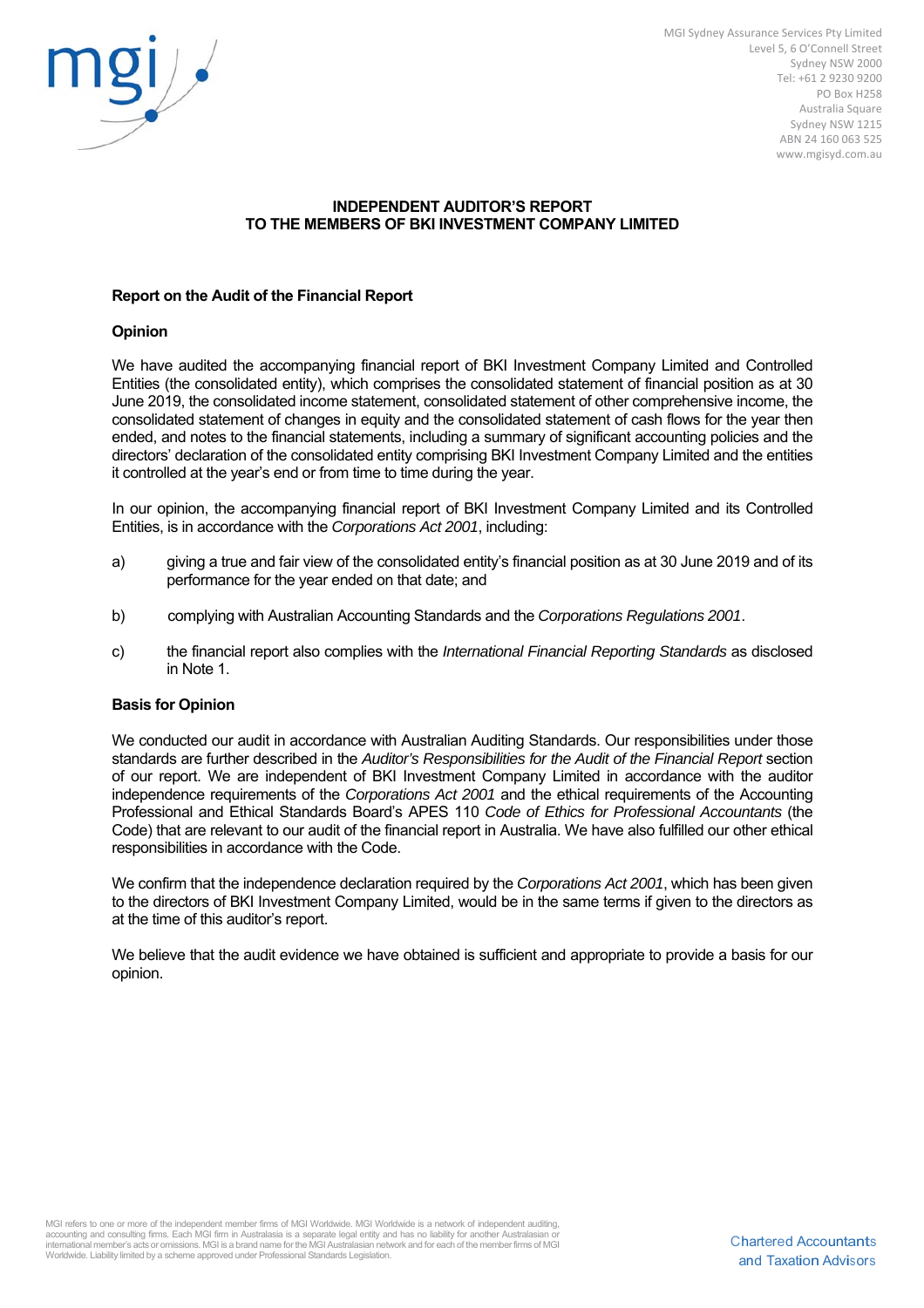

# **Key Audit Matters**

Key audit matters are those matters that, in our professional judgement, were of most significance in our audit of the financial report of the current period. These matters were addressed in the context of our audit of the financial report as a whole, and in forming our opinion thereon, and we do not provide a separate opinion on these matters.

| <b>Key Audit Matter</b>                                                                                                                                                                                                                                                                                                                             | How Our Audit Addressed the Key Audit Matter                                                                                                                                                                                                                                                                                                                                                                                                                                                                                                                                                                                                                                                                                                                                                                                                                                                                                                                                                                                                   |
|-----------------------------------------------------------------------------------------------------------------------------------------------------------------------------------------------------------------------------------------------------------------------------------------------------------------------------------------------------|------------------------------------------------------------------------------------------------------------------------------------------------------------------------------------------------------------------------------------------------------------------------------------------------------------------------------------------------------------------------------------------------------------------------------------------------------------------------------------------------------------------------------------------------------------------------------------------------------------------------------------------------------------------------------------------------------------------------------------------------------------------------------------------------------------------------------------------------------------------------------------------------------------------------------------------------------------------------------------------------------------------------------------------------|
| Valuation and Existence of Investments                                                                                                                                                                                                                                                                                                              |                                                                                                                                                                                                                                                                                                                                                                                                                                                                                                                                                                                                                                                                                                                                                                                                                                                                                                                                                                                                                                                |
| The investment portfolio at 30 June 2019 comprised<br>of listed equity investments of \$1,136.57 million.<br>We focused on the valuation and existence of<br>investments because investments represent the<br>principal element of the net asset value disclosed on<br>the Consolidated Statement of Financial Position in<br>the financial report. | We tested the valuation of a representative sample<br>of listed investments by vouching the share prices<br>to external market information to ensure they are<br>fairly stated.<br>We agreed the existence of a representative sample<br>of listed investments by confirming shareholdings<br>with share registries.<br>No material differences were identified.                                                                                                                                                                                                                                                                                                                                                                                                                                                                                                                                                                                                                                                                               |
| Revenue from Investments<br>ASAs presume there are risks of fraud in revenue<br>recognition unless rebutted.<br>We focused<br>on the cut-off,<br>accuracy<br>and<br>completeness of dividend revenue and dividend<br>receivables                                                                                                                    | We assessed the accounting policy for revenue<br>recognition for compliance with the accounting<br>standards and performed testing to ensure that<br>revenue had been accounted for in accordance with<br>the accounting policy.<br>We found that the accounting policies implemented<br>were in accordance with the accounting standards,<br>and that revenue has been accounted for in<br>accordance with the accounting policy.<br>We tested the accuracy and completeness of<br>dividend revenue by agreeing the dividends and<br>distributions of a representative<br>sample<br>οf<br>investments to supporting documentation obtained<br>from share registries.<br>We tested the cut-off and completeness of dividend<br>revenue and dividend receivables by checking the<br>dividend details of a representative sample of<br>investments from external market information and<br>ensured that dividends that were declared before,<br>but payable after, the reporting date were recorded.<br>No material differences were identified. |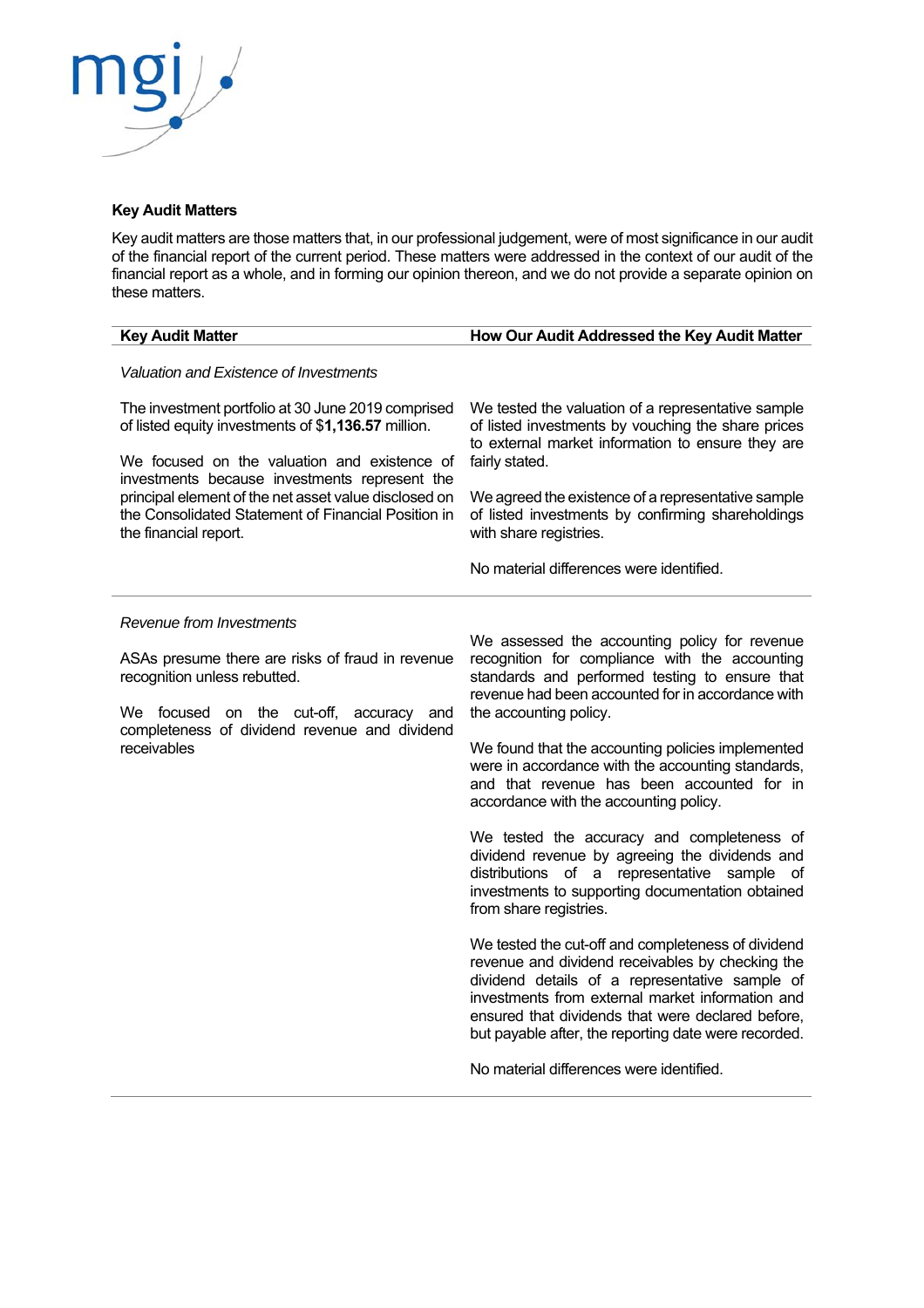

#### **Other Information**

The directors of BKI Investment Company Limited are responsible for the other information. The other information comprises the information in the annual report for the year ended 30 June 2019, but does not include the financial report and the auditor's report thereon.

Our opinion on the financial report does not cover the other information and we do not express any form of assurance conclusion thereon.

In connection with our audit of the financial report, our responsibility is to read the other information and, in doing so, consider whether the other information is materially inconsistent with the financial report or our knowledge obtained in the audit or otherwise appears to be materially misstated.

If, based on the work we have performed, we conclude that there is a material misstatement of this other information, we are required to report that fact. We have nothing to report in this regard

#### **Responsibilities of the Directors for the Financial Report**

The directors of BKI Investment Company Limited are responsible for the preparation of the financial report that gives a true and fair view in accordance with Australian Accounting Standards and the *Corporations Act 2001* and for such internal control as the directors determine is necessary to enable the preparation of the financial report that gives a true and fair view and is free from material misstatement, whether due to fraud or error. In Note 1, the directors also state, in accordance with Accounting Standard AASB 101: *Presentation of Financial Statements*, the financial statements comply with *International Financial Reporting Standards*.

In preparing the financial report, the directors are responsible for assessing the Company's ability to continue as a going concern, disclosing, as applicable, matters related to going concern and using the going concern basis of accounting unless the directors either intend to liquidate the Company or to cease operations, or have no realistic alternative but to do so.

#### **Auditor's Responsibilities for the Audit of the Financial Report**

Our objectives are to obtain reasonable assurance about whether the financial report as a whole is free from material misstatement, whether due to fraud or error, and to issue an auditor's report that includes our opinion. Reasonable assurance is a high level of assurance, but is not a guarantee that an audit conducted in accordance with the Australian Auditing Standards will always detect a material misstatement when it exists. Misstatements can arise from fraud or error and are considered material if, individually or in the aggregate, they could reasonably be expected to influence the economic decisions of users taken on the basis of this financial report. s

A further description of our responsibilities for the audit of the financial report is located at the Auditing and Assurance Standards Board website at: https://www.auasb.gov.au/auditors responsibilities/ar1.pdf. This description forms part of our auditor's report.

#### *Opinion on the Remuneration Report*

We have audited the Remuneration Report included on pages 18 to 22 of the directors' report for the year ended 30 June 2019.

In our opinion, the Remuneration Report of BKI Investment Company Limited for the year ended 30 June 2019, complies with section 300A of the *Corporations Act 2001*.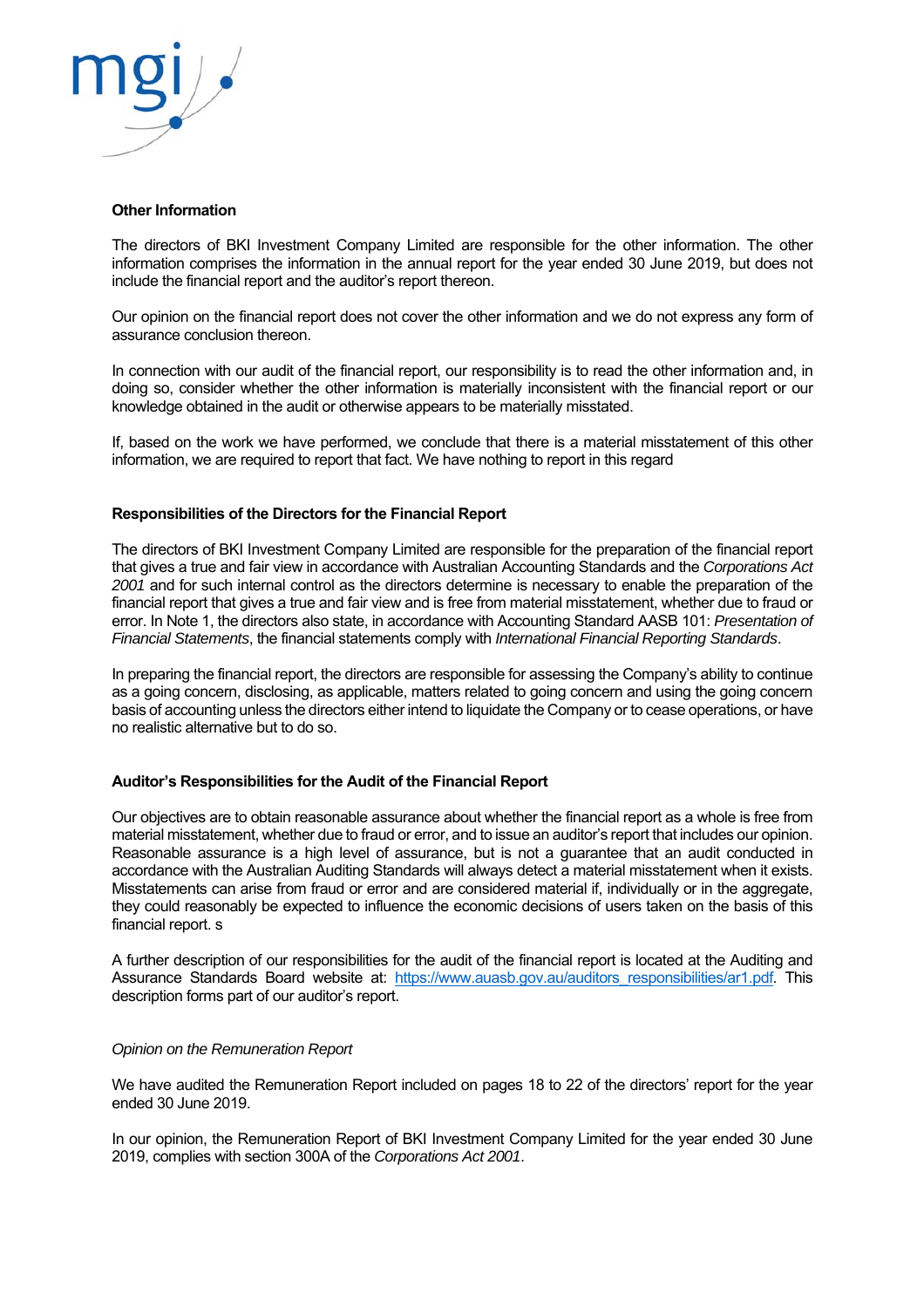

#### *Responsibilities*

The directors of BKI Investment Company Limited are responsible for the preparation and presentation of the Remuneration Report in accordance with section 300A of the *Corporations Act 2001*. Our responsibility is to express an opinion on the Remuneration Report, based on our audit conducted in accordance with Australian Auditing Standards.

#### **Matters relating to the electronic presentation of the audited financial report**

This auditor's report relates to the financial report of BKI Investment Company Limited and Controlled Entities for the year ended 30 June 2019 included on BKI Investment Company Limited's web site. The directors of the Company are responsible for the integrity of BKI Investment Company Limited's web site. We have not been engaged to report on the integrity of this web site. The auditor's report refers only to the financial report named above. It does not provide an opinion on any other information which may have been hyperlinked to/from the financial report. If users of this report are concerned with the inherent risks arising from electronic data communications they are advised to refer to the hard copy of the audited financial report to confirm the information included in the audited financial report presented on this web site.

Johney Desuran a Senices MGI S

MGI Sydney Assurance Services Pty Limited Chartered Accountants

I

Clayton Lawrence **Director** 

**Sydney, 17 July 2019**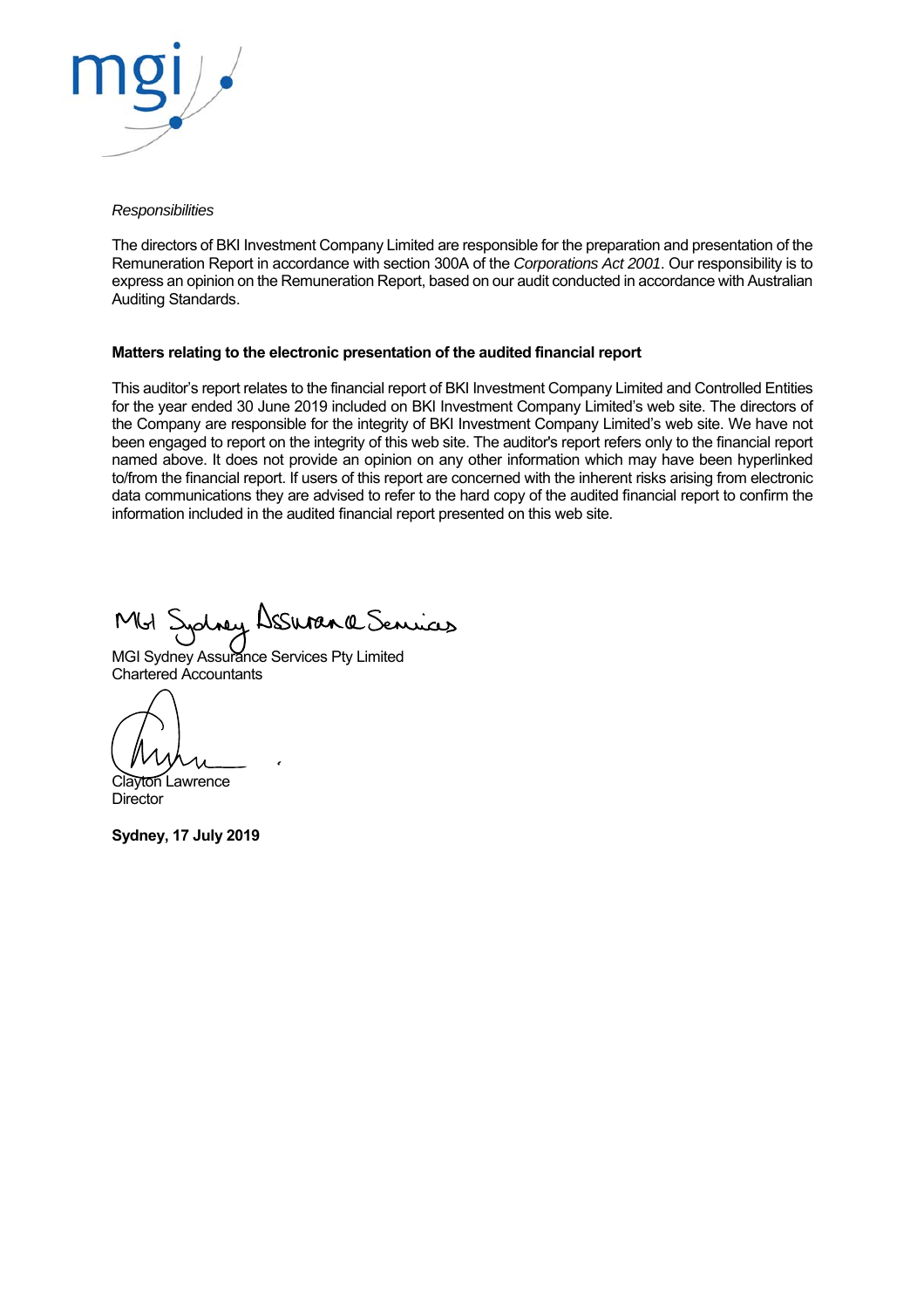

MGI Sydney Assurance Services Pty Limited Level 5, 6 O'Connell Street Sydney NSW 2000 Tel: +61 2 9230 9200 PO Box H258 Australia Square Sydney NSW 1215 ABN 24 160 063 525 www.mgisyd.com.au

#### **BKI INVESTMENT COMPANY LIMITED AND CONTROLLED ENTITIES ABN: 23 106 719 868**

#### **AUDITOR'S INDEPENDENCE DECLARATION UNDER SECTION 307C OF THE CORPORATIONS ACT 2001 TO THE DIRECTORS OF BKI INVESTMENT COMPANY LIMITED AND CONTROLLED ENTITIES**

As lead auditor for the audit of BKI Investment Company Ltd and Controlled Entities for the year ended 30 June 2019, I declare that, to the best of my knowledge and belief, there have been:

- (i) no contraventions of the auditor independence requirements as set out in the *Corporations Act 2001* in relation to the audit; and
- (ii) no contraventions of any applicable code of professional conduct in relation to the audit.

**Name of Firm:** MGI Sydney Assurance Services Pty Limited

Chartered Accountants

Name of Auditor:

 Clayton Lawrence **Director** 

**Address:** Level 5, 6 O'Connell Street, Sydney NSW 2000

**Dated this 17<sup>th</sup> day of July 2019**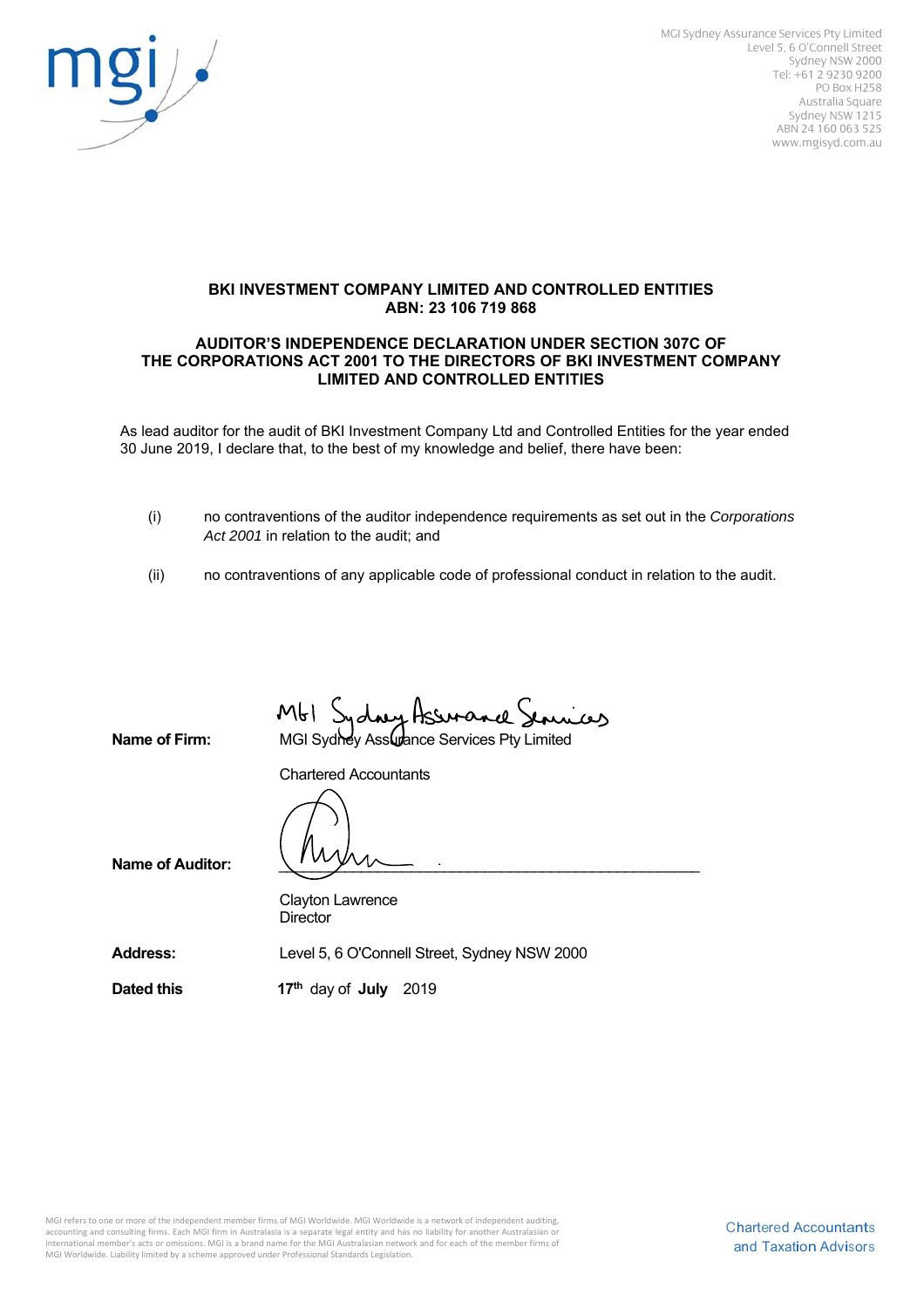# ASX ADDITIONAL INFORMATION

# 1) Equity Holders

At 30 June 2019 there were 17,604 holders of ordinary shares in the capital of the Parent. These holders were distributed as follow:

# Number of shares held

| $1 - 1.000$                                         | 1,244  |
|-----------------------------------------------------|--------|
| $1,001 - 5,000$                                     | 2,491  |
| $5,001 - 10,000$                                    | 2,655  |
| $10,001 - 100,000$                                  | 10,058 |
| 100,001 and over                                    | 1,156  |
| <b>Total</b>                                        | 17,604 |
|                                                     |        |
| Holding less than a marketable parcel of 318 shares | 614    |

The 20 largest holdings of the Parent's share as at 30 June 2019 are listed below:

|                                                         | <b>Number of share</b> |               |
|---------------------------------------------------------|------------------------|---------------|
| <b>Name</b>                                             | held                   | $\frac{0}{0}$ |
| Washington H Soul Pattinson and Company Limited         | 62,405,057             | 8.54          |
| Huntley Group Investments Pty Ltd                       | 8,523,274              | 1.17          |
| J S Millner Holdings Pty Limited                        | 5,566,300              | 0.76          |
| <b>HSBC Custody Nominees (Australia) Limited</b>        | 5,096,636              | 0.70          |
| Jeanneau Cloud Nine Pty Limited                         | 4,169,612              | 0.57          |
| <b>GM Pty Limited</b>                                   | 3,365,124              | 0.46          |
| I R McDonald Pty Limited                                | 3,000,000              | 0.41          |
| John E Gill Trading Pty Limited                         | 2,284,877              | 0.31          |
| Nibot Pty Limited                                       | 2,251,845              | 0.31          |
| Nulis Nominees (Australia) Limited                      | 2,182,068              | 0.30          |
| Estate of Francis Albert Robertson                      | 2,136,110              | 0.29          |
| Donald Cant Pty Limited                                 | 1,848,698              | 0.25          |
| K C Perks Investments Pty Ltd                           | 1,844,233              | 0.25          |
| Fennybentley Pty Limited                                | 1,658,178              | 0.23          |
| Stuart Llewellyn Gwyn Morgan + Margaret Patricia Morgan | 1,626,089              | 0.22          |
| <b>Snow Foundation Limited</b>                          | 1,604,100              | 0.22          |
| Navigator Australia Limited                             | 1,594,335              | 0.22          |
| Farjoy Pty Limited                                      | 1,550,800              | 0.21          |
| T N Phillips Investments Pty Limited                    | 1,548,794              | 0.21          |
| Mr Timothy Frank Robertson                              | 1,460,102              | 0.20          |